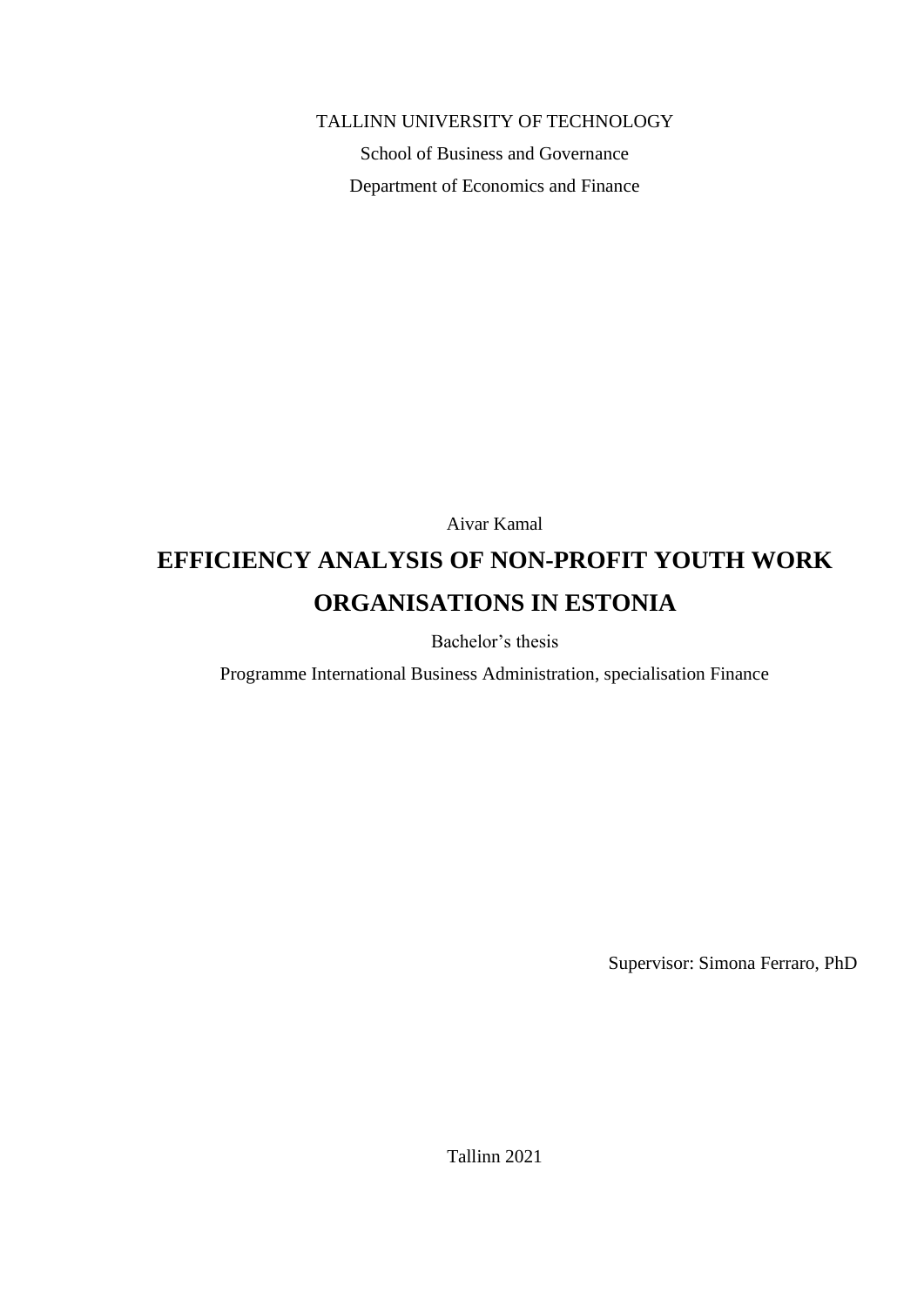I hereby declare that I have compiled the thesis independently and all works, important standpoints and data by other authors have been properly referenced and the same paper has not been previously presented for grading. The document length is 10,068 words from the introduction to the end of conclusion.

Aivar Kamal ……………………………

 (signature, date) Student code: 185038TVTB Student e-mail address: aivar.kamal12@gmail.com

Supervisor: Simona Ferraro, PhD: The paper conforms to requirements in force

…………………………………………… (signature, date)

Chairman of the Defence Committee: Permitted to the defence …………………………………

(name, signature, date)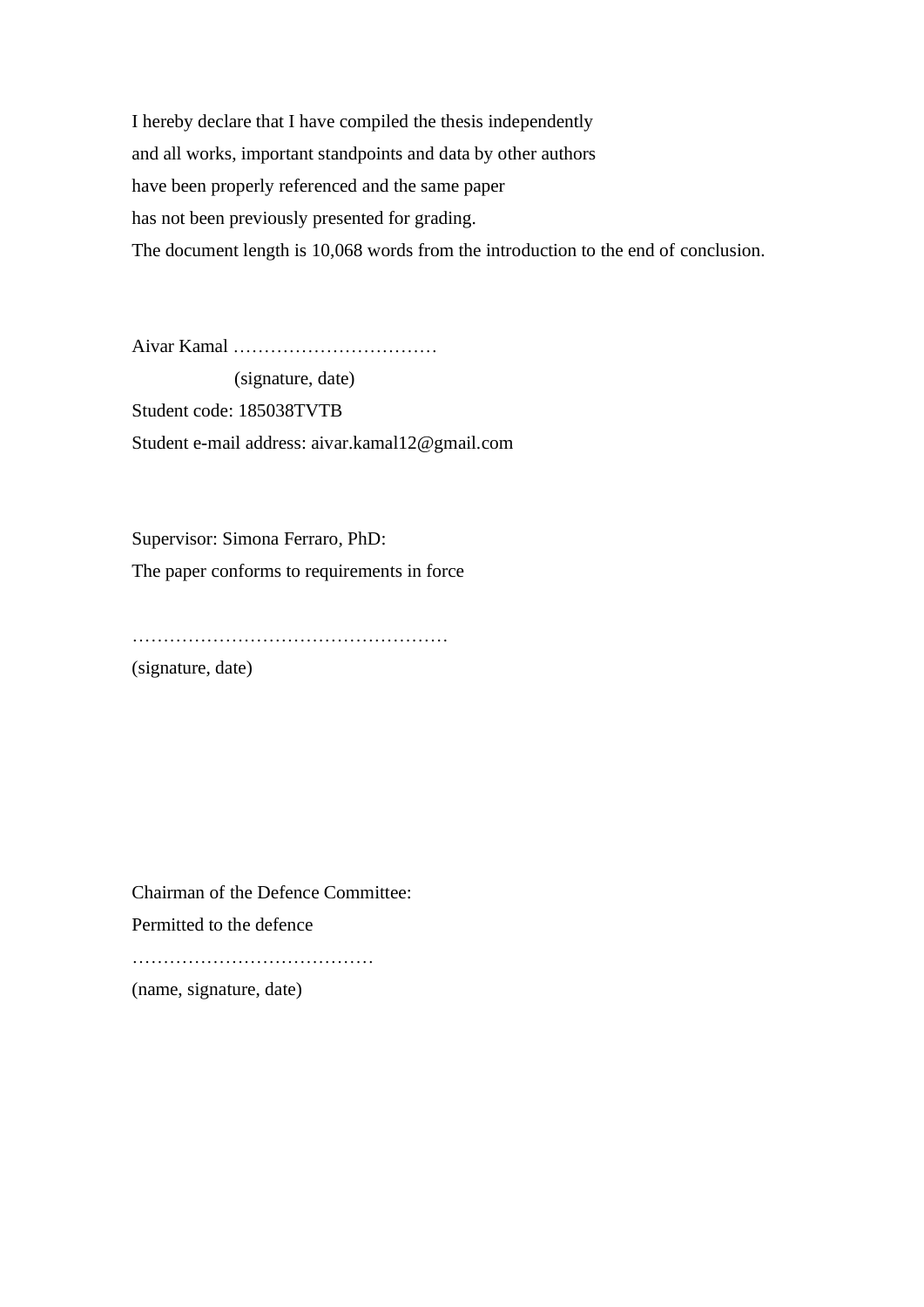# **TABLE OF CONTENTS**

| 1.                                                                                          |
|---------------------------------------------------------------------------------------------|
| 1.1.                                                                                        |
| 1.2.                                                                                        |
| 1.2.1.                                                                                      |
| 1.2.2.                                                                                      |
| 1.3.                                                                                        |
| 2.                                                                                          |
| Legal framework of non-profit youth work organisations in Estonia19<br>2.1.                 |
| 2.1.1.                                                                                      |
| $\overline{3}$ .                                                                            |
| 3.1.                                                                                        |
| 3.2.                                                                                        |
| 3.3.                                                                                        |
| 3.4.                                                                                        |
| 4.                                                                                          |
|                                                                                             |
|                                                                                             |
|                                                                                             |
| Appendix 1. Type, description of studied organisation and funding received for 2019 42      |
| Appendix 2. Data for DEA analysis from year 2019 annual financial reports45                 |
| Appendix 3. Pearson correlation matrix of general information, efficiency score, inputs and |
|                                                                                             |
|                                                                                             |
|                                                                                             |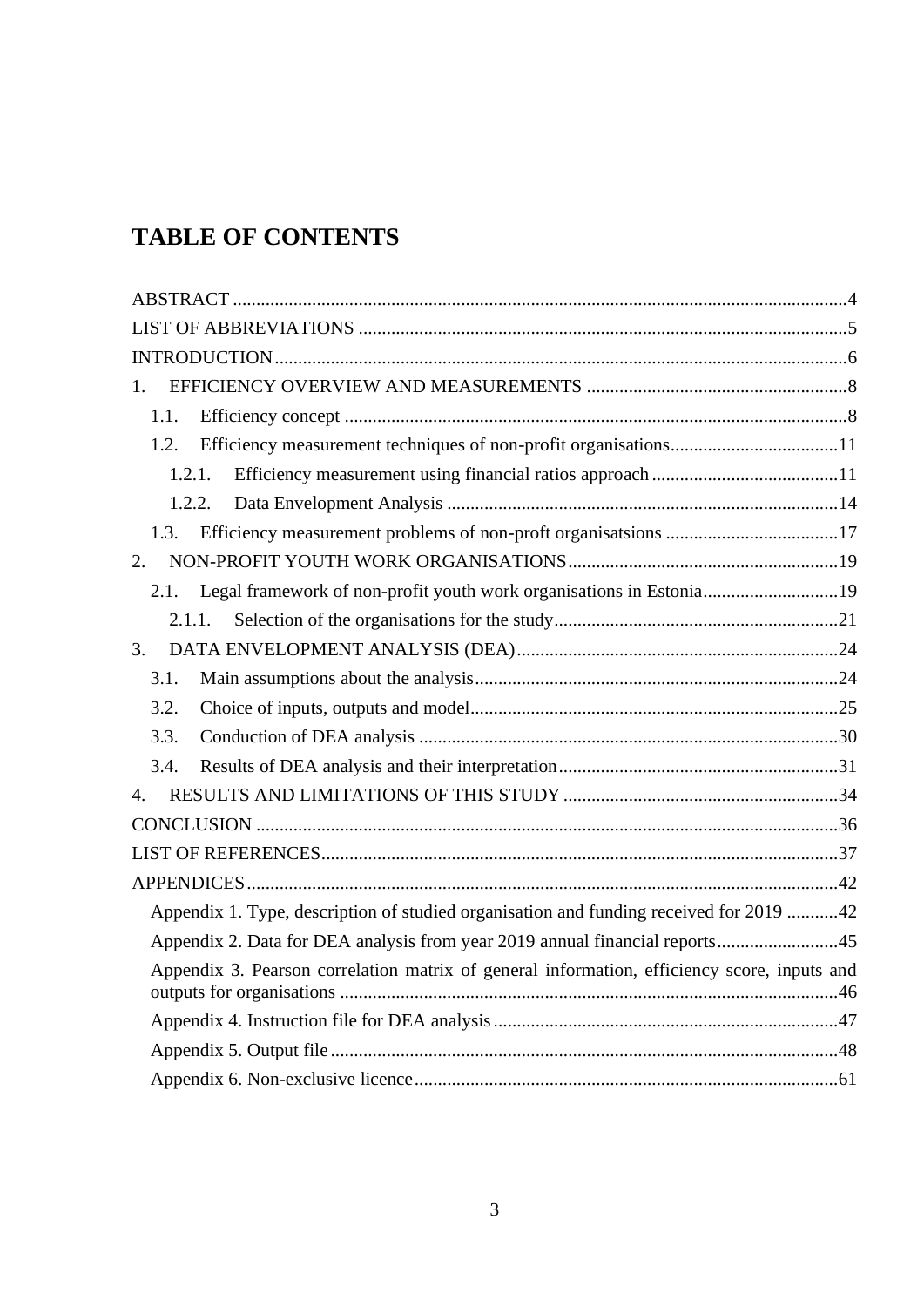# <span id="page-3-0"></span>**ABSTRACT**

Researches related to the efficiency performance of for-profit businesses are common enough. The analysis of non-profit organisations have so far been quite scant as it is difficult to find the right approach to the measurement of efficiency of organisations, which main aim is to benefit the society rather than to make a profit. Efficiency measurement is one of the key factors that reflects how well an organisation uses resources to achieve its core purpose of existence and mission. This thesis presents various methods for assessing the efficiency of non-profit organisations. The study focuses on 16 nationwide youth work organisations that are strategic partners of the Estonian Ministry of Education and Research and which receive an annual grant from this institution. The output-oriented Data Envelopment Analysis is used as a main measurement tool. In the course of the study, it turned out that 8 out of 16 organisations are ineffeciently using their resources and the author emphasizes which parameters should be improved by organisations. This is, moreover, the first study of its kind in Estonia.

Keywords: non-profit organisations, youth associations, efficiency measurements, Data Envelopment Analysis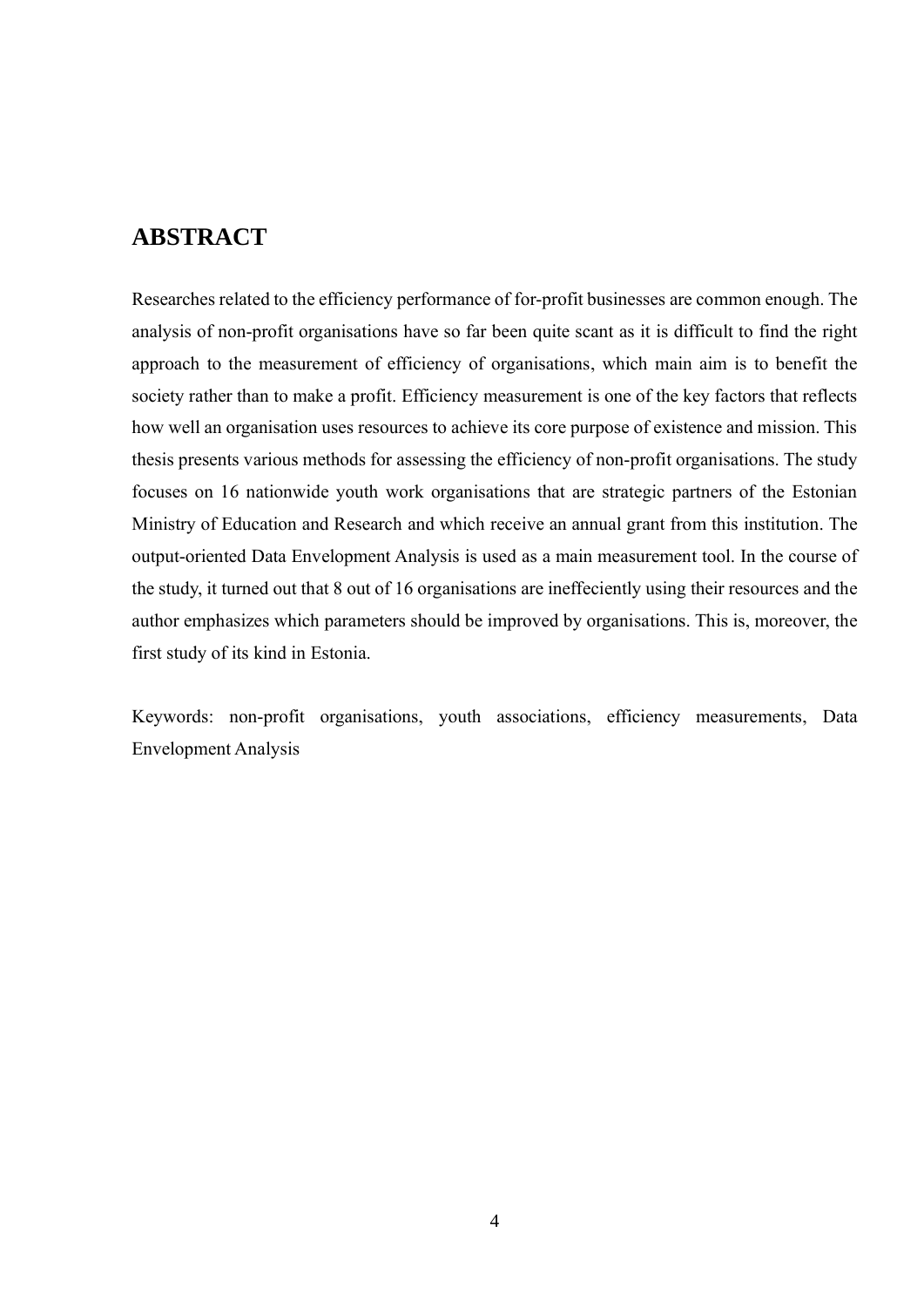# <span id="page-4-0"></span>**LIST OF ABBREVIATIONS**

- 4H Youth Association Estonia 4H (Noorteühing 4H)
- AE Allocative Efficiency
- ANK Association of Estonian Open Youth Centers (Eesti Avatud Noortekeskuste Ühendus)
- BCC Banker, Charnes and Cooper model
- CCR Charnes, Cooper and Rhodes model
- CRS Constant Returns to Scale
- DEA Data Envelopment Analysis
- DMU Decision-making unit
- EE Economic Efficiency
- EGL Estonian Association of Girl Guides (Eesti Gaidide Liit)
- EHKL Estonian Hobby Schools Union (Eesti Huvikoolide Liit)
- EKSL Estonian School Sport Union (Eesti Koolispordi Liit)
- EKKL Estonian Art Schools Union (Eesti Kunstikoolide Liit)
- EML Estonian Music School Union (Eesti Muusikakoolide Liit)
- ENK Estonian Association of Youth Workers (Eesti Noorsootöötajate Kogu)
- ENL Estonian National Youth Council (Eesti Noorteühenduste Liit)
- ESÜ Estonian Scout Association (Eesti Skautide Ühing)
- ETHL Estonian Dance Hobby Education Union (Eesti Tantsuhuvihariduse Liit)
- EVS Estonian Debate Society (Eesti Väitlusselts)
- EÕEL Estonian School Student Councils' Union (Eesti Õpilasesinduste Liit)
- EÜL Federation of Estonian Student Unions (Eesti Üliõpilaskondade Liit)
- HTM Ministry of Education and Research
- NPO Non-profit organisation
- NTS Youth Work Act of Estonia
- TE Technical Efficiency
- TEAHU Estonian STEM Education Union (Eesti Teadushuvihariduse Liit)
- TORE Youth Association TORE (Noorteühing Tugiõpilaste Oma Ring Eestis)
- VRS Variable Returns to Scale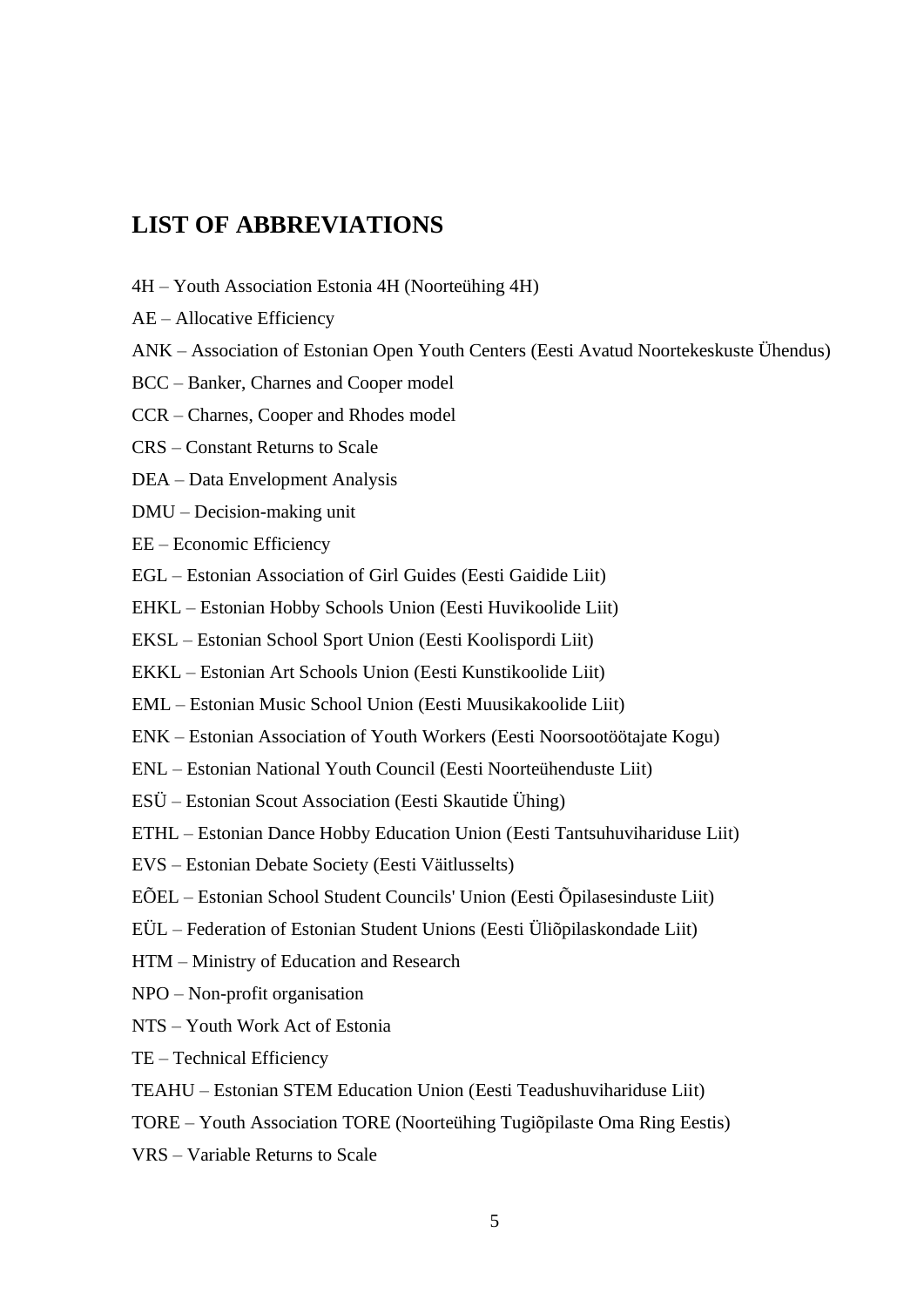# <span id="page-5-0"></span>**INTRODUCTION**

The nature of economic activity in Estonia, as in many other countries, can be defined by 2 types: commercial (or for-profit activity) and non-commercial (or non-profit). For-profit activity implies to the presence of profit (or loss), which is distributed among shareholders and typically, this type of activity describes companies (Duska 1997). In the case of non-profit activities, a similar to forprofit activities сoncept of profit called "net surplus" (or "net deficit") may arise, but it cannot be distributed among the members of the non-profit organisation (NPO) and can only be directed towards the future development of the organisation. This statement is also confirmed by § 1 subsections 1 and 2 of the Non-profit Associations Act of Estonia. The same act specifies that NPO are voluntary associations, the purpose of which is not to earn an income from economic activities (MTÜS § 1). In the context of this thesis, the words "organisation" and "association" are used interchangeably, although some may disagree with this wording<sup>1</sup>.

The condition of non-distribution of profits deprives NPOs of the natural measurement of efficiency arising from the goals of such organisations, and significantly complicates the analysis of NPO efficiency (Borisova, Polishhuk 2009, 80). In addition, since NPOs typically do not operate in a competitive output market, measures such as net income or ratio analysis do not provide an indication of operational efficiency (Nunamaker 1985, 50).

For the author of this thesis, the topic related to methods of assessing the efficiency of NPOs is of particular interest, since there are difficulties in assessing their efficiency and comparing them with each other. Moreover, measuring performance in NPOs has received relatively little attention compared to assessing the efficiency of commercial organisations (Kim, Lee 2018, 166) and this is one of the first attempts to evaluate how efficient some Estonian NPOs are. Moreover, the author has worked for a similar organisation for several years. Given that the analysis of the entire NPOs' sector of Estonia is a vast task, which requires tremendous amount of time and resources, the

<sup>&</sup>lt;sup>1</sup> The author prefers to use the word "organisation" instead of "association". Some officially established terms include the word "association" and therefore both words appear in the thesis.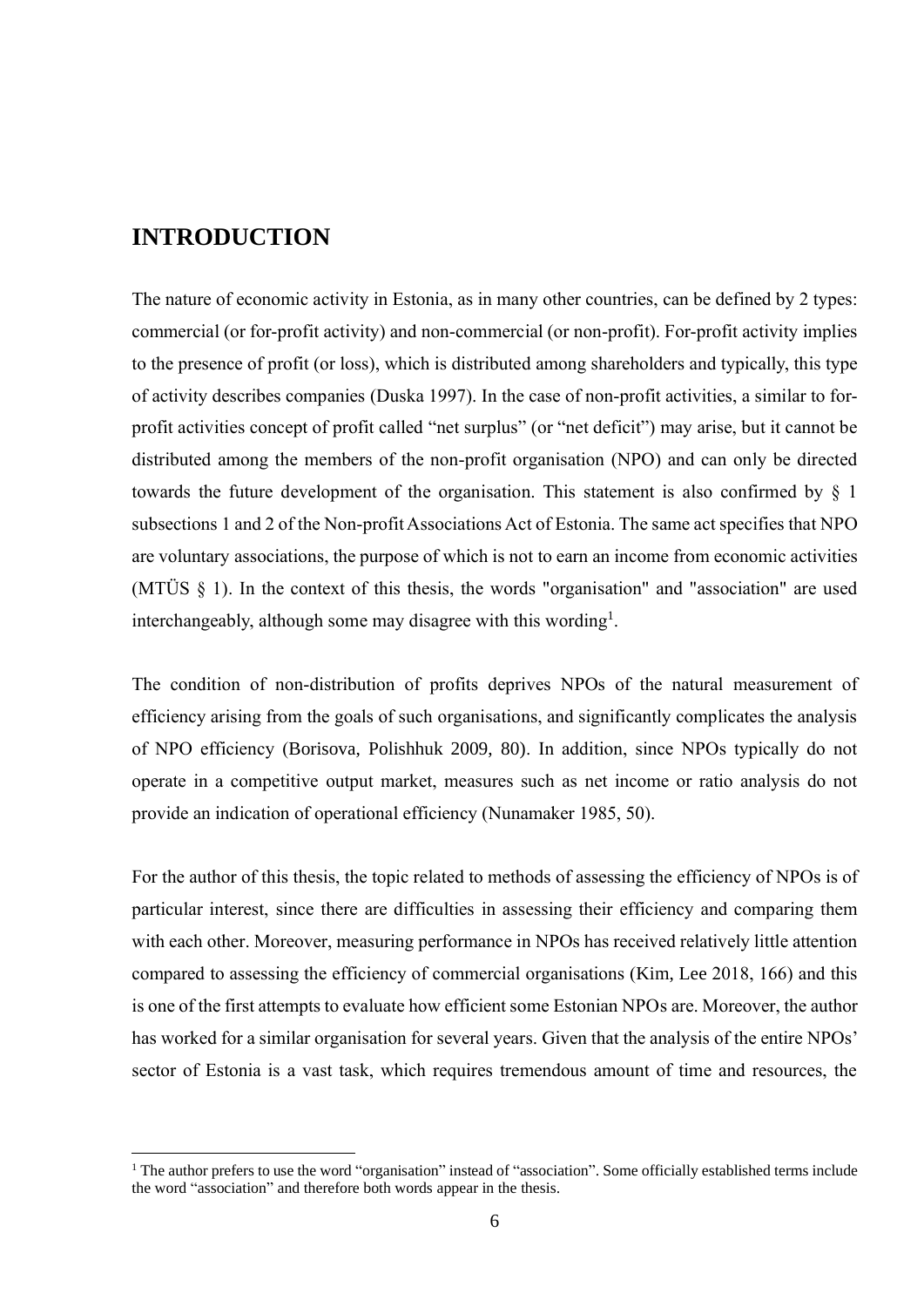author wants to focus on research and application of methods for assessing efficiency in the sector of youth work NPOs.

The aim of the study is to present various methods for assessing the efficiency of NPOs and, based on an output-oriented Data Envelopment Analysis (DEA) model, conduct a comparative analysis of several non-profit youth work organisations and find out which of those are more efficient in using resources. The result obtained can serve as an indicator for funders, showing whether it is worth financially supporting this organisation or for the organisations themselves as an opportunity to understand how efficiently they are working and, in which operational areas they should make changes. The analysis focuses on 16 organisations that meet two criterias: 1) they operate at the national level; 2) they are strategic partners of Estonian Ministry of Education and Research (HTM) and receive an annual grant from this institution. Both criterias automatically determine that the organisation is playing an important role for the field of youth work.

The main research questions for this study are:

- 1. What kind of difference do we see in terms of efficiency between NPOs that receive large funds and those that receive less?
- 2. How efficient are national-wide analysed non-profit youth work organisations in Estonia?

Based on the aim and the research questions, the following hypothesis was developed:

• Non-profit youth work organisations are mostly inefficiently using the resources to achieve their main goal of existence.

To analyze the efficiency levels, Data Envelopment Analysis (DEA) method is applied using data from annual financial reports of organisations of the year 2019, as well as from their official websites, Estonian database of articles Digitaalarhiiv (DIGAR) and other informational documents. On the basis of the results obtained, a conclusion is made about the efficiency. The thesis consists of 4 parts. In the first part, the concept of efficiency and methods of efficiency measurements are presented in more detail. The second part focuses on representing the sector of non-profit youth work organisations. In the third part, the author conducts the analysis and, in the forth part results are discussed and limitations of this study are exposed.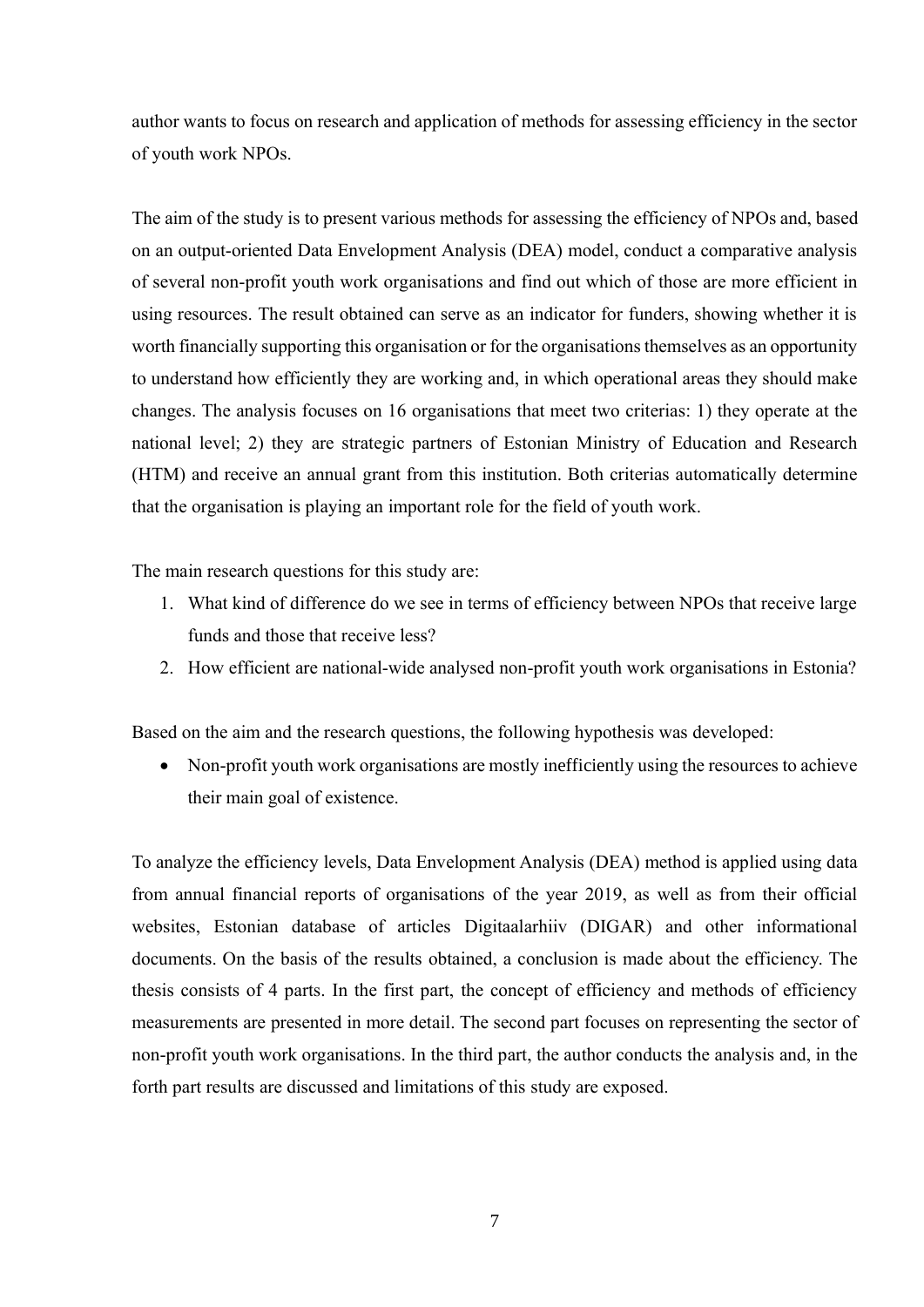# <span id="page-7-0"></span>**1. EFFICIENCY OVERVIEW AND MEASUREMENTS**

In this chapter, the author provides a theoretical background of the concept of efficiency, explains the complexity of measuring the efficiency of NPO and presents several techniques for evaluating the performance.

#### <span id="page-7-1"></span>**1.1. Efficiency concept**

The term "efficiency" comes from the Latin word *efficientia.* In the late 16th century, it meant "power to achieve something" (Harper 2018). Over time, this term has acquired several other meanings, but basically all concepts come down to defining the term as, achieving the expected output with minimal input or no waste of resources (Siimann 2018).

The term "efficiency" may, however, differ. Drucker (1963) in his article distinguishes between effectiveness and efficiency, where effectiveness means doing the right thing, and efficiency means doing things right. The author believes that it is very important to distinguish between efficiency and effectiveness terms, since confusion can often arise in the scientific literature. Palmer and Torgerson (1999) derive from the opposite term "inefficiency", which exists in case when available resources can be reallocated to achieve better results and consequently efficiency is used when resources are used in order to maximize outcomes. Sumanth (1994) uses the concept of the relationship between actual and expected results and, which should thus reflect how well resources are used to achieve a specific result. In general, it can be noted that the authors agree on one thing, that efficiency is the correct allocation or utilization of resources, which can be called as "inputs", in order to achieve the maximum possible result, which is in simple words "outputs".

There are several types of efficiency. Palmer and Torgerson (1999) emphasize technical efficiency, productive efficiency and allocative efficiency. Technical efficiency (TE) is the maximum possible improvement of outcome, which is achieved through the optimal choice of input resources. The concept of productive efficiency (PE) refers to maximizing outcomes using initial inputs or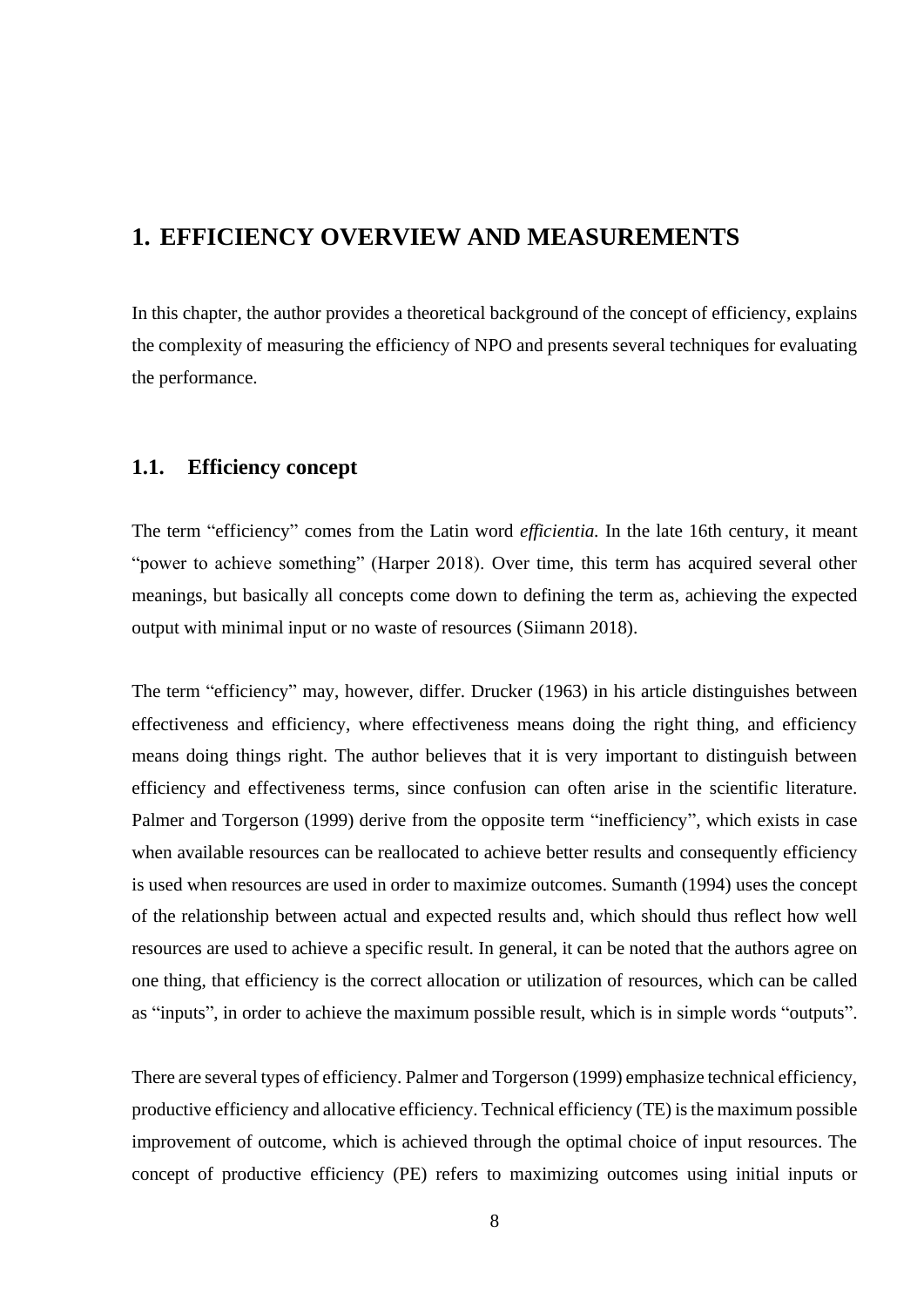minimizing costs for a particular outcome. Thus, this means that in a situation with several alternatives that give the same result, the alternative that requires the least cost is preferred. The last concept of allocative efficiency (AE) means that the allocation of resources is maximized for the well-being of a society or community.

Nevertheless, Farell (1957) emphasizes 2 types of efficiency in his work: technical and allocative (or "price") efficiency. Technical efficiency shows how the measured unit can produce outputs with given inputs or produce the required level of outputs using the minimum number of inputs. The first definition reflects the output-oriented model while the second definition, the inputoriented model. The allocative efficiency shows how technically efficient unit can use inputs in a volume that minimizes production costs given the prices of inputs. According to Farrell (1957), adding both measures of efficiency results in economic efficiency (EE) (or "overall efficiency" reffered in Farrell's article), the unit is efficient if both technically and allocatively efficient (Watkins *et al.* 2014).

The efficiency analysis that Farrell (1957) introduced is presented in Figure 1. The next two paragraphs are the summary of the basic principles of an original input-oriented scheme presented in the article by Murillo‐Zamorano (2004).



Figure 1. Technical and allocative efficiency measures Source: Murillo‐Zamorano 2004, 34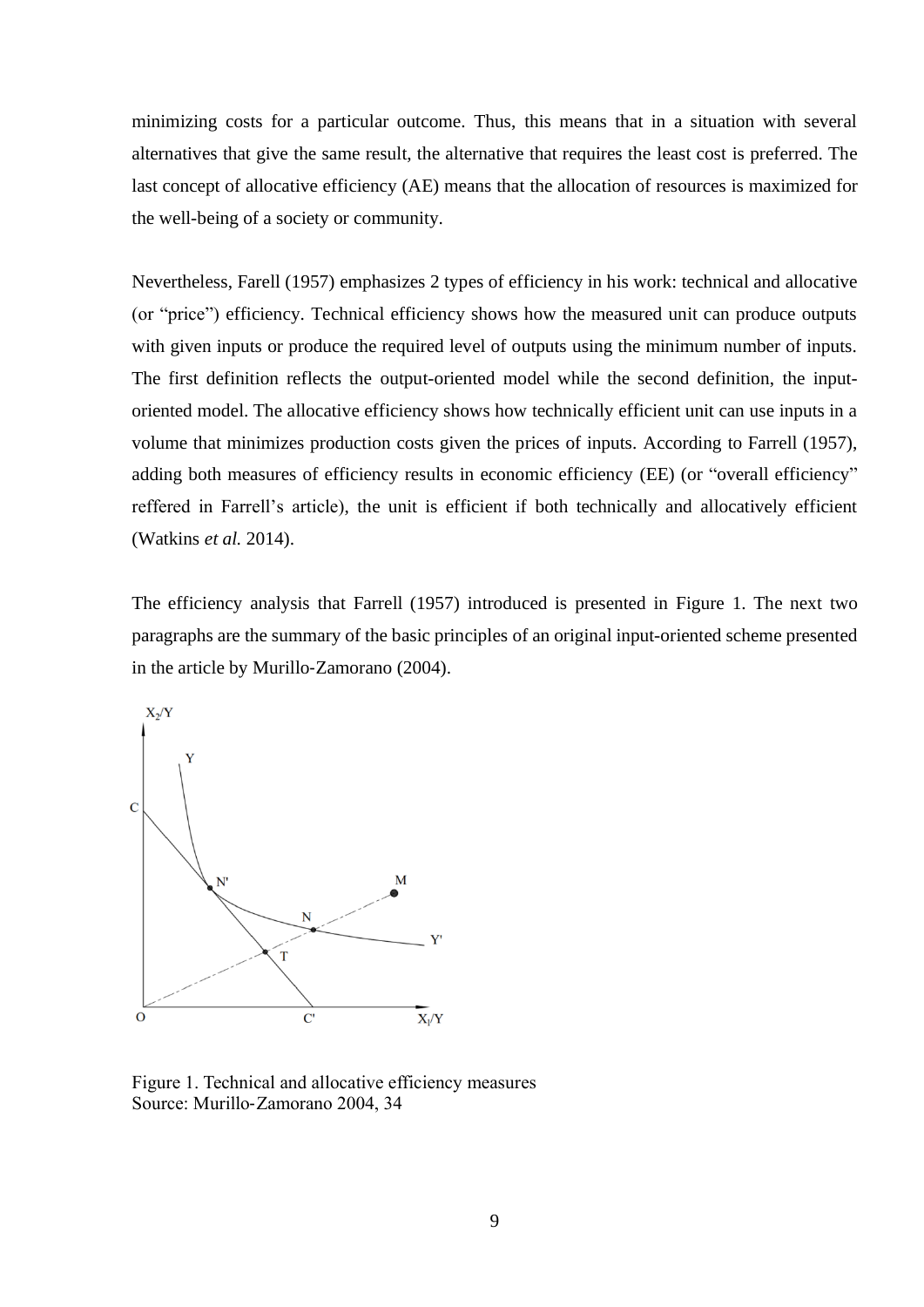In his analysis, Farrell (1957) assumes that the technical set is identified by the isoquant called YY'. It minimizes the combined use of inputs, per unit of output. Any combination of inputs that lie on the isoquant is defined as technically efficient while those points to the right or above are not. The point M, for example, indicates that a firm needs a lot of inputs to generate a unit of output. Therefore, the distance NM on the line OM reflects the technical inefficiency, representing the amount by which all inputs can be divided without reducing the amount of output. On the graph, the level of technical inefficiency related to M can be presented as the NM/OM ratio and, therefore, the TE is expressed as 1-NM/OM and can be written as ON/OM (Murillo‐Zamorano 2004, 34).

The allocative inefficiency can also identified on the isoquant plotted in Figure 1. The related distance in this case is given by the line segment TN, which is equivalent to the ratio TN/ON in relative terms. The above ratio indicates the cost savings that a studied object would be able to achieve if it switched from a technically but not allocatively efficient input package N to a both technically and allocatively efficient one N' for the least cost combination of inputs provided by point N'. As a result, the ratio OT/ON represents the AE of the studied element at point M (*ibid.*, 34).

The Economic Efficiency can be expressed as follows (*ibid*., 35):

$$
EE = TE \cdot AE = \frac{ON}{OM} \cdot \frac{OT}{ON} = \frac{OT}{OM}
$$
 (1)

It is also worth noting that efficiency can be measured using constant returns to scale (CRS), variables returns to scale (VRS) and on the basis of an input-oriented analysis or output-oriented analysis.

In Siimann's (2018) opinion, when using inputs to create output, it is also important to take into account external factors, which, as a rule, do not depend on the management of a particular unit. Factors can be both supportive and limiting. Examples include a complex or favorable legal framework, political environment, the level of economic development, the average level of education of people, and others. The complete efficiency construct is presented in Figure 2 and reflects how the external environment affects the use of various tangible and intangible inputs to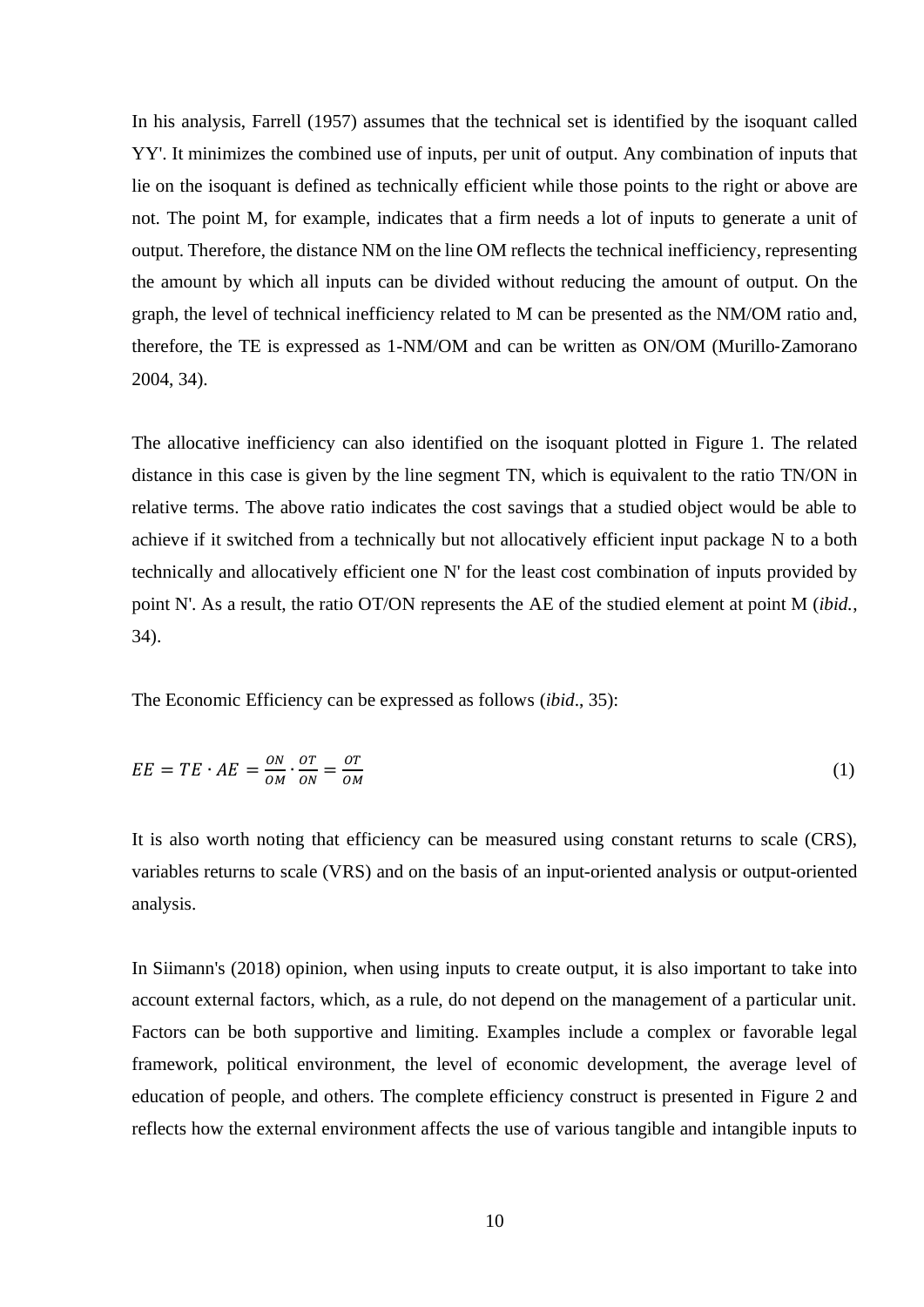create outputs and where economic efficiency reflects how well the resources are used to achieve the desired result.



<span id="page-10-0"></span>Figure 2. Efficiency construct Source: Siimann (2018, 12)

#### **1.2. Efficiency measurement techniques of non-profit organisations**

To assess the performance of a non-profit organisation, it is possible to proceed from the efficiency and effectiveness point of view and use both financial and non-financial assessment tools. Epstein and McFarlan (2011) propose, for measuring both financial and non-financial performance, to group the activities of an organisation into five clusters: input, activity, output, results and impact.

Efficiency measurement can be done from an economic and benchmarking point of view. Economic evaluation techniques include cost minismisation analysis, cost-effectiveness analysis, cost-utility analysis and cost-benefit analysis. These metods are mostly used to measure allocative efficiency. To measure technical efficiency, benchmarking approaches such as simple ratio analysis, unit cost analysis, stochastic frontier analysis (SFA) and data envelopment analysis (DEA) are in use (Peacock 2001, 4-6). Each method has its own advantages and disadvantages. After analyzing all of the above methods, the author decided to more vividly present the method of financial ratios and DEA.

#### <span id="page-10-1"></span>**1.2.1. Efficiency measurement using financial ratios approach**

Ritchie and Kolodinsky (2003) reviewed the performance assessment from a financial point of view using data from the Internal Revenue Service (IRS) Form 990 and interviewing the organisation's the most important informers. Form 990 is US IRS form that inform the public about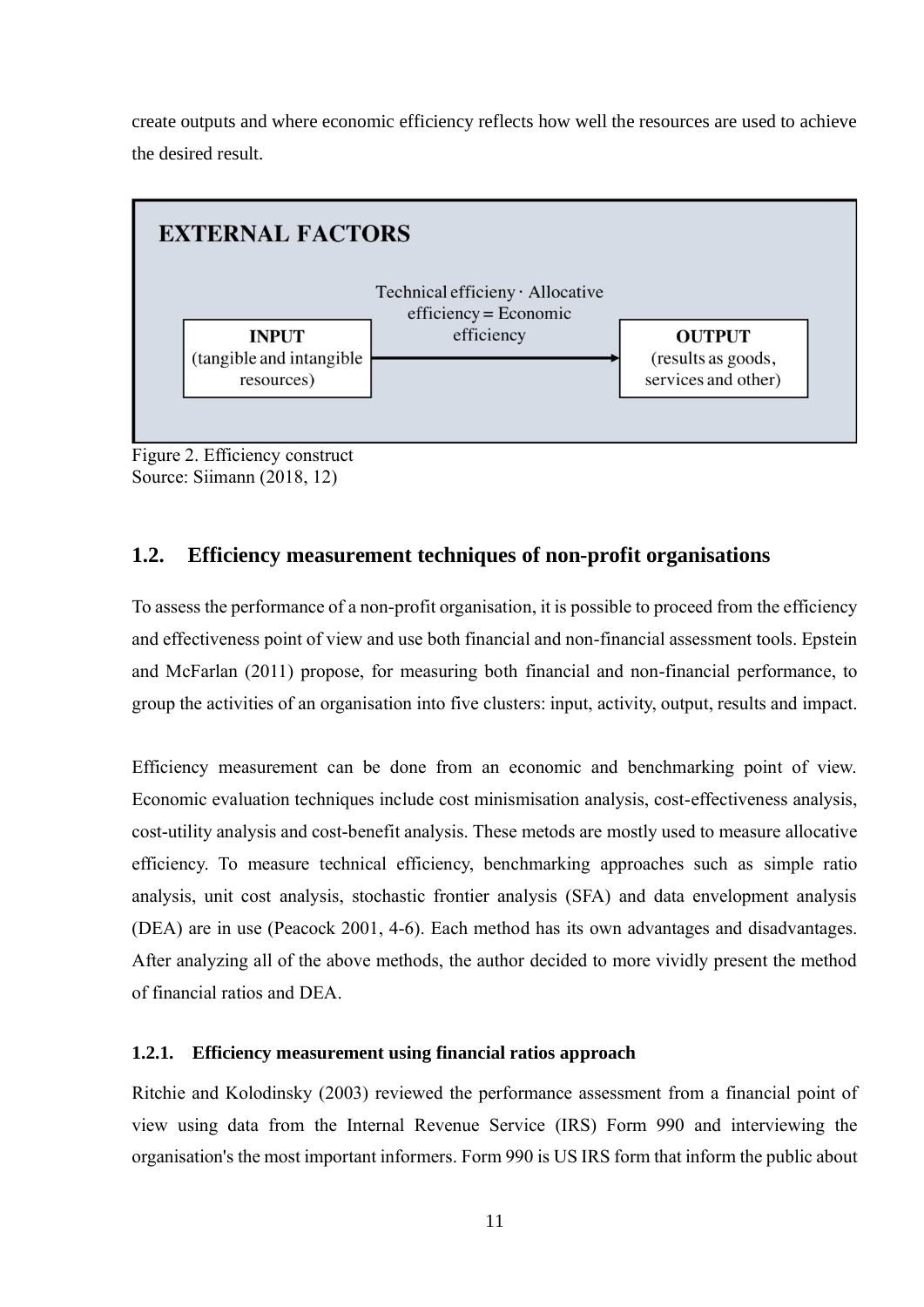financial performance of NPO (About .... 2020). Based on these two sources, they managed to bring out such parameters as public support, fundraising efficiency and fiscal performance (Ritchie and Kolodinsky, 2003). Public support shows how dependent an organisation is on direct public support (Siciliano 1996, Lee 2010). Fundraising efficiency shows how much money support was earned for the organisation for each unit of currency spent (Greenlee and Bukovinsky, 1998). Fiscal performance shows how the organisation is financially managed in terms of total revenues to total expenses (Siciliano 1996, Lee 2010).

Based on the work of Lee (2010) and Sicialino (1996), the formulas of indicated parameters can be calculated as follows:

$$
Fiscal performance = \frac{Total Revenue + accumulated Reserves}{Total expenses}
$$
 (2)

*Fundraising Efficiency* = 
$$
\frac{Fundraising Express}{Total contribution (gifts, grants, and other contribution)}
$$
(3)

$$
Public support = \frac{Total contribution (gifts, grants, and other contribution)}{Total Revenue}
$$
\n(4)

The difficulty in applying these formulas in Estonian realities lies in the correct interpretation of the variables. For this, it is necessary to proceed from the way in which NPOs operating in Estonia present their financial results in the annual financial reports. According to the § 34 subsection 4 of the Accounting Act (RPS), the minister responsible for the area shall establish the guideline of the Standards Board (ASBG) by a regulation (RPS § 34). Regulation of the Ministry of Finance on the "Establishment of the Guidelines of the Accounting Standards Board" Note 14 (ASBG 14) presents the requiered reporting entries in the main statements (Balance Sheet, Income Statement, Cash Flow Statement, Statement of Changes in Net Assets) (Regulation ... 2018). In the Income Statement entries description, the section of the Income includes (*ibid.*):

- 1. fees collected from members (both membership and intended for specific purpose);
- 2. donations and grants, which could be targeted or for specif purpose (usually for financing a specific project) and without a targeted focus;
- 3. net proceeds from financial instruments;
- 4. business income;
- 5. other (irregular) income.

Nevertheless, the main problem lies in figuring out which entries should be included in the total contribution. The author believes that, in this case, it is necessary to add up all member fees, grants and donations and not take into account business income and other income.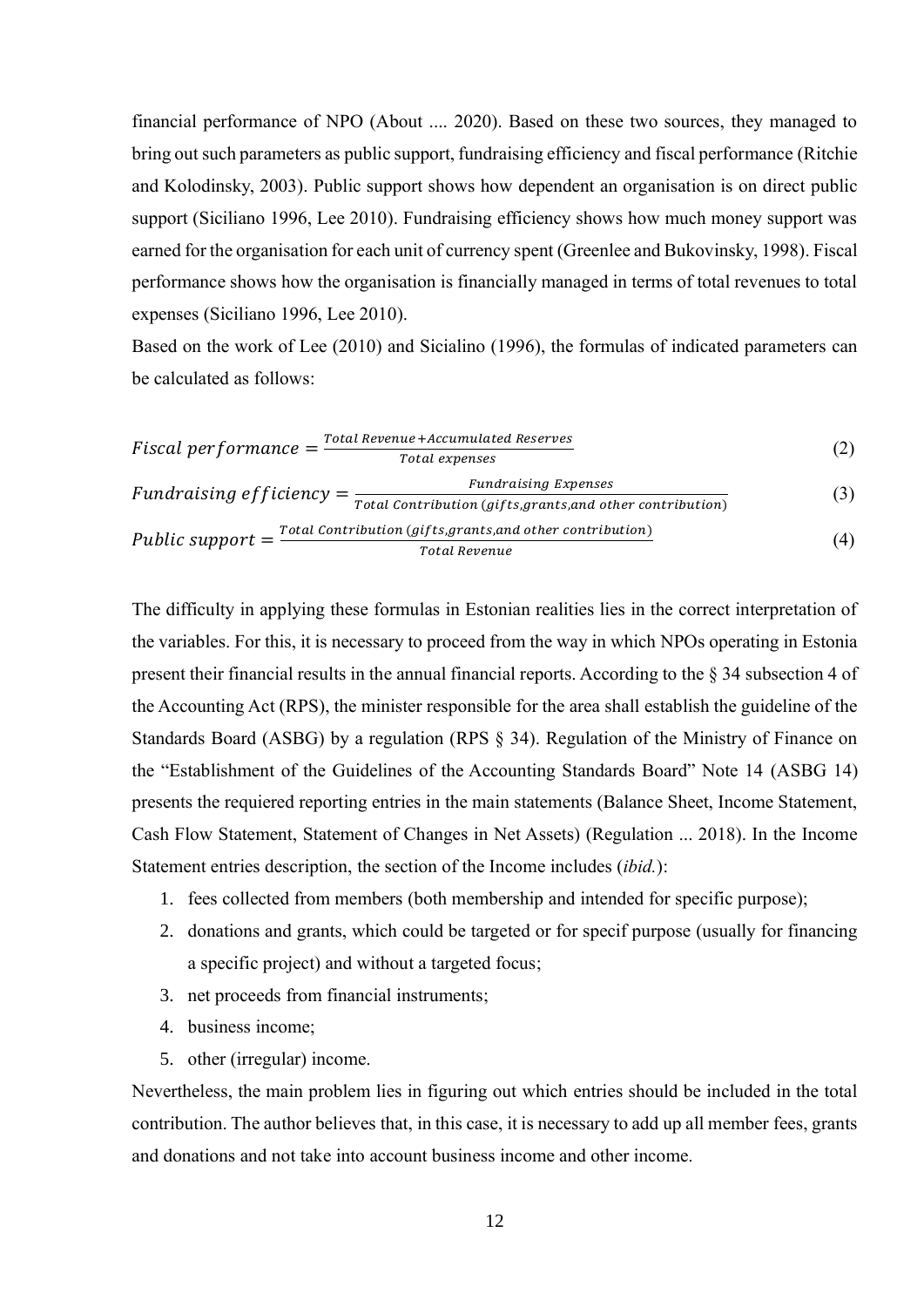This is followed by expenses, which are of the following types (*ibid.*):

- 1. direct expenses of specific financed project;
- 2. allocated (or distributed) donations and grants (to other natural or legal persons);
- 3. other operating expenses;
- 4. labour expenses, which include employee wages and salaries and social security tax;
- 5. depreciation and impairment of non-current assets;
- 6. miscellaneous expenses

Adding up all these expenses, the total expenses entry associated with direct operating activity is obtained. Then, other costs/incomes are subtracted/added from/to this, and finally the net surplus or net deficit for financial year is obtained. The difficulty arises from to the fact that there is no separate column for fundraising expenses, therefore, in the case of each individual organisation, fundraising costs must be calculated differently. Typically they include labour, other operating and miscellaneous expenses. Sometimes labour costs associated with projects are shown separately in labour cost entry, so labour costs may sometimes be inadequately represented.

Another ratio is the so-called overhead ratio, information for which is taken from the IRS Form 990. This ratio can signal about the health of the organisation, but the use of this method is not always considered to be reasonable. Organisations can purposefully change some metrics in a way that makes it appear to stakeholders that the organisation is using resources effeciently (Coupet and Berett, 2019, 301-302, 308). The formula for calculating this ratio is presented below:

$$
Overhead ratio = \frac{General\ and\ management\ expenses + funding\ expenses}{Total\ expenses}
$$
 (5)

Advantages of ratios analysis:

- They are quite easy to use and do not require any raw data changes. Information can be taken directly from the report forms;
- Allows to get a quick result that can be easily interpreted;
- May indicate good or poor outcome, but do not provide an explanation about causes;
- Allows to analyze different companies based on the same parameters.

Disadvantages of ratios analysis: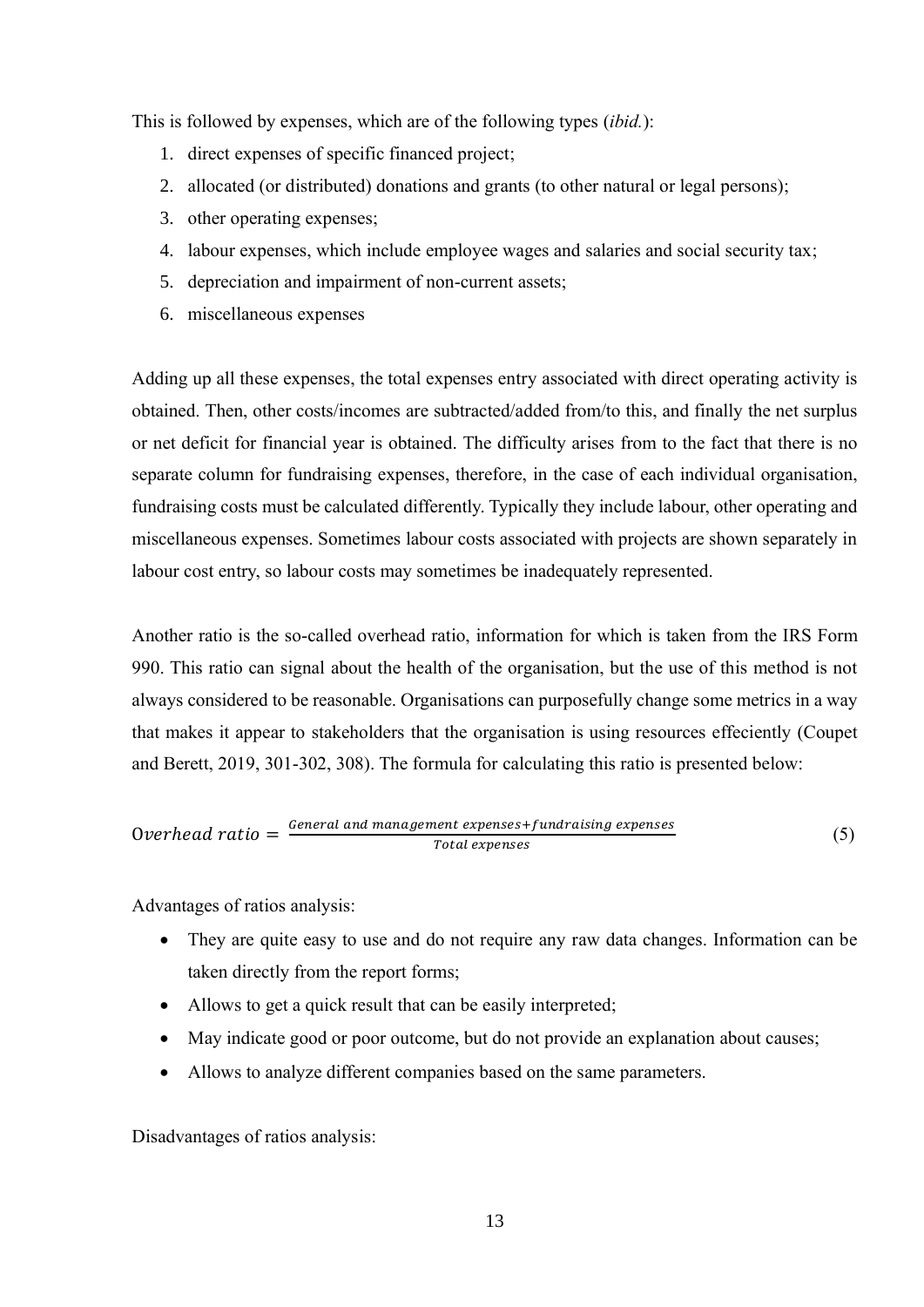- The results are not sufficiently accurate, because the parameters specified in the report forms may be presented inadequately or incorrectly;
- Reporting forms are not standardized and some assessment parameters may be missing;
- They do not give a clear idea of the efficiency of particular unit but, in general, relevant comparison of the obtained results can be done;
- The methodology and formulas for measuring some ratios are not standardized.

#### <span id="page-13-0"></span>**1.2.2. Data Envelopment Analysis**

The Data Envelopment Analysis (DEA) is a linear programming tool for determining the efficiency of various units (Data … 1997, 13). Each unit is evaluated in comparison to other units within the same structure. This method of evaluation was firstly introduced by Charnes *et al.* (1978) and the concept was originally based on relative efficiency, proposed by Farrell in 1957 (Nunamaker 1985, 51) and mainly used to assess technical efficiency (Data ... 1997, 13). The concept of DEA is based on the theory of Pareto<sup>2</sup> efficiency.

The DMU (Decision Making Unit) is a part of the DEA system and it designates the various categories of entities that will be assessed. Firms, governmental institutions, bank branches and also NPO are examples of DMUs. Every DMU has input and output parameters that are the main analysis instruments (Charnes *et al.* 1978, 1-3).

The DEA analysis supports two models: input-oriented (minimization of inputs) and outputoriented (maximization of output). The analysis can be performed using constant returns to scale (CRS) developed in 1978 by Charnes, Cooper and Rhodes (CCR) or variable returns to scale (VRS) suggested by Banker, Charnesand Cooper (BCC) in 1984 (Huguenin 2012, 52). The first model (CCR) suggests that a difference in cost amount results in a relative change in outcome. The second (BCC), more recent model suggests that the cost-dependence of outcomes can be declining or rising. It is proposed to discern the scale efficiency (SE) index, which is the ratio of the constant scale efficiency index to the variable scale efficiency index within the context of this method (Uri 2001, 172-173).

$$
SE = \frac{CRS}{VRS} \tag{6}
$$

<sup>2</sup> Pareto efficiency states that no indicators can be improved without degrading any other indicator (Kaldaru 2006, 171)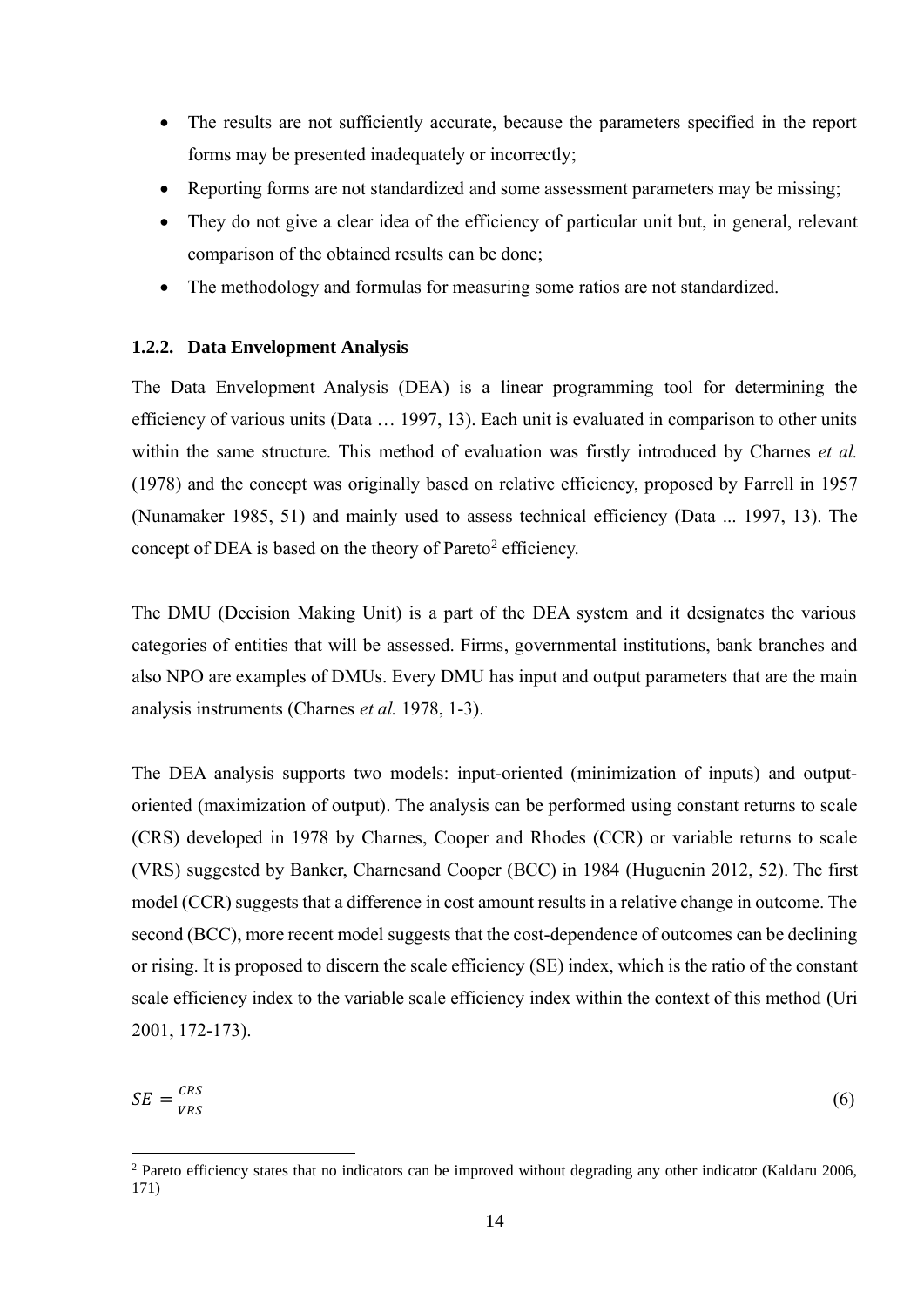For this thesis, the BCC approach (based on VRS assumption) will be used. A more detailed explanation of why this particular model is used in this study is presented in Chapter 3.2.

To apply the BCC model, it is requiered to move away from the CRS assumption. In the primar equation, a calculation of return to scale for entity  $f$  is used (or the convexity constraint in the dual equations). A measure of return to scale for firm  $f$  is added in the primal equation (or the convexity constraint  $\sum_{j=1}^{n} \lambda_j = 1$  in the dual equations) (*ibid.*, 52).

The VRS-solved linear programming problem requires a calculation of returns to scale on the variables axis,  $c_f$ , for the entity  $f(\text{ibid.}, 56)$ .

*VRS output-oriented model – primal equation*

Minimize 
$$
\sum_{i=1}^{m} v_i x_{if} - c_f
$$
  
\nSubject to  
\n $\sum_{i=1}^{m} v_i x_{ij} - \sum_{r=1}^{s} u_r y_{rj} - c_f \ge 0$  and  $j = 1, ..., n$   
\n $\sum_{r=1}^{s} u_r y_{rf} = 1$   
\n $u_r, v_i > 0$  and  $\forall r = 1, ..., s, i = 1, ..., m$   
\nwhere  
\n $y_{rf}$  is the amount of output *r* generated by entity *f*;  
\n $x_{if}$  is the amount of input *i* consumed by entity *f*;  
\n $u_r$  is the weight of output *r*;  
\n $v_i$  is the weight of input *i*;  
\n*s* is the number of outputs;  
\n*m* is the number of inputs.

It is regularly desirable to solve the calculation utilizing the envelopment structure since it contains just  $s + m$  requirements instead of  $n + 1$  limitations in the multiplier structure. The dual linear programming model is presented below (*ibid.*, 50, 56).

*VRS output-oriented model Dual equation*

Maximize  $\phi_f$  (8)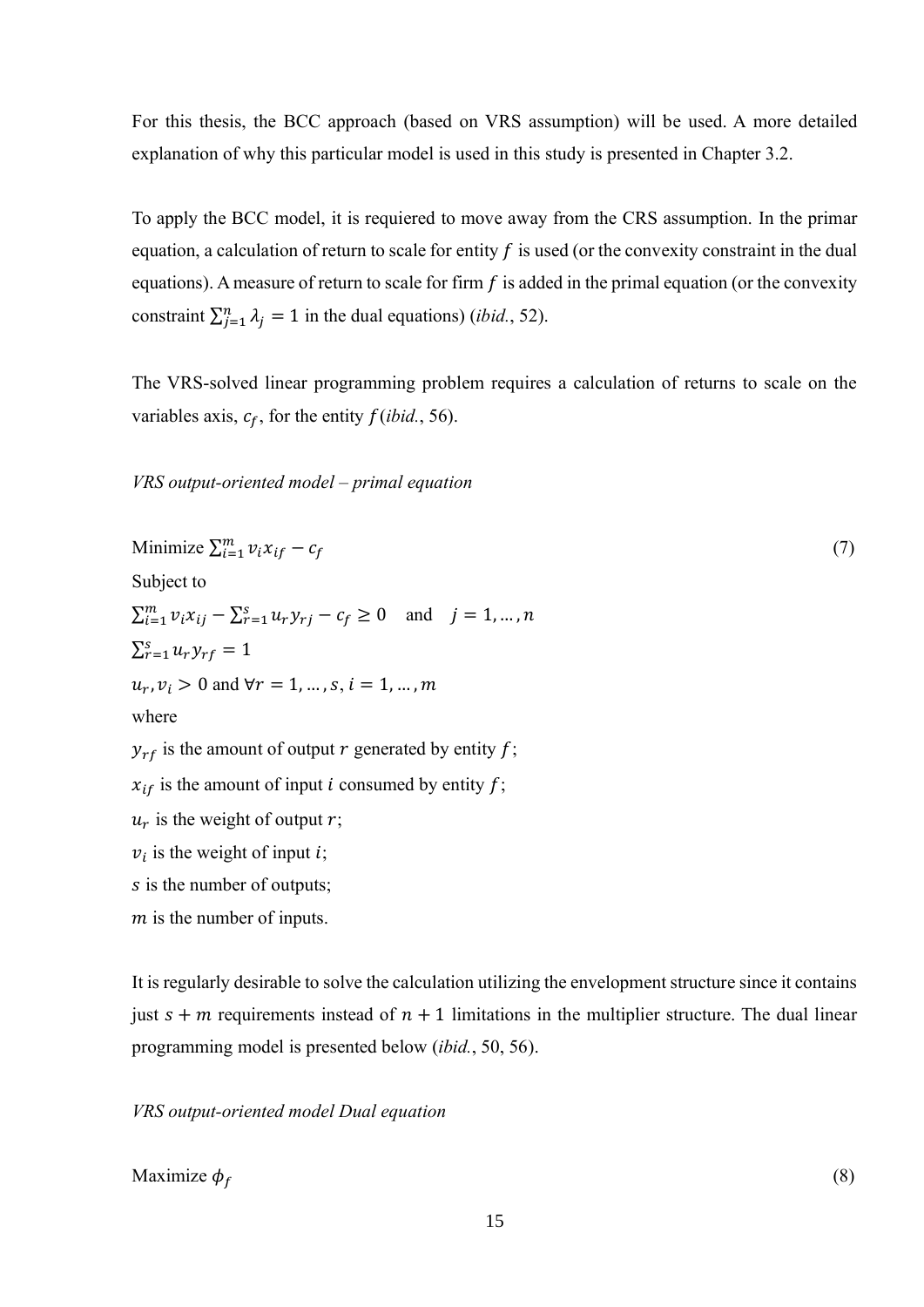Subject to  $\phi_f y_{rf} - \sum_{j=1}^n \lambda_j y_{rj} \leq 0$  where  $r = 1, ..., s$  $x_{if} - \sum_{j=1}^{n} \lambda_j x_{ij} \ge 0$  where  $i = 1, ..., m$  $\sum_{j=1}^n \lambda_j = 1$  $\lambda_i \geq 0$  and  $\forall j = 1, ..., n$ Where 1  $\frac{1}{\phi_f}$  and  $\theta_f$  shows the technical efficiency of entity f  $\lambda_j$  shows the associated weighting of outputs and inputs of entity  $j$ 

A graphical representation of the BCС output-oriented model is shown on Figure 3. Units A, B, C, D, and E are on the curve and are efficient, points F and G represent inefficient DMUs and, the distance between the current position and the desired on the curve in order to become efficient.



Figure 3. Envelopment projection of BCC-output frontier Source: Sowlati (2001, 51)

Advantages of DEA (Data ... 1997, 21-22):

- DEA can address various inputs and outputs;
- It does not demand concrete type of inputs to outputs;
- It can be extended and used to both for-profit and non-profit organisations;
- It assigns goals to inefficient DMUs in order to make them efficient;
- It also detects slacks in inputs and outputs;
- It calculates a single efficiency score, determines input and output slacks, and offers metrics to track the success of inefficient units.

Disadvantages of DEA (Data ... 1997, 22-23):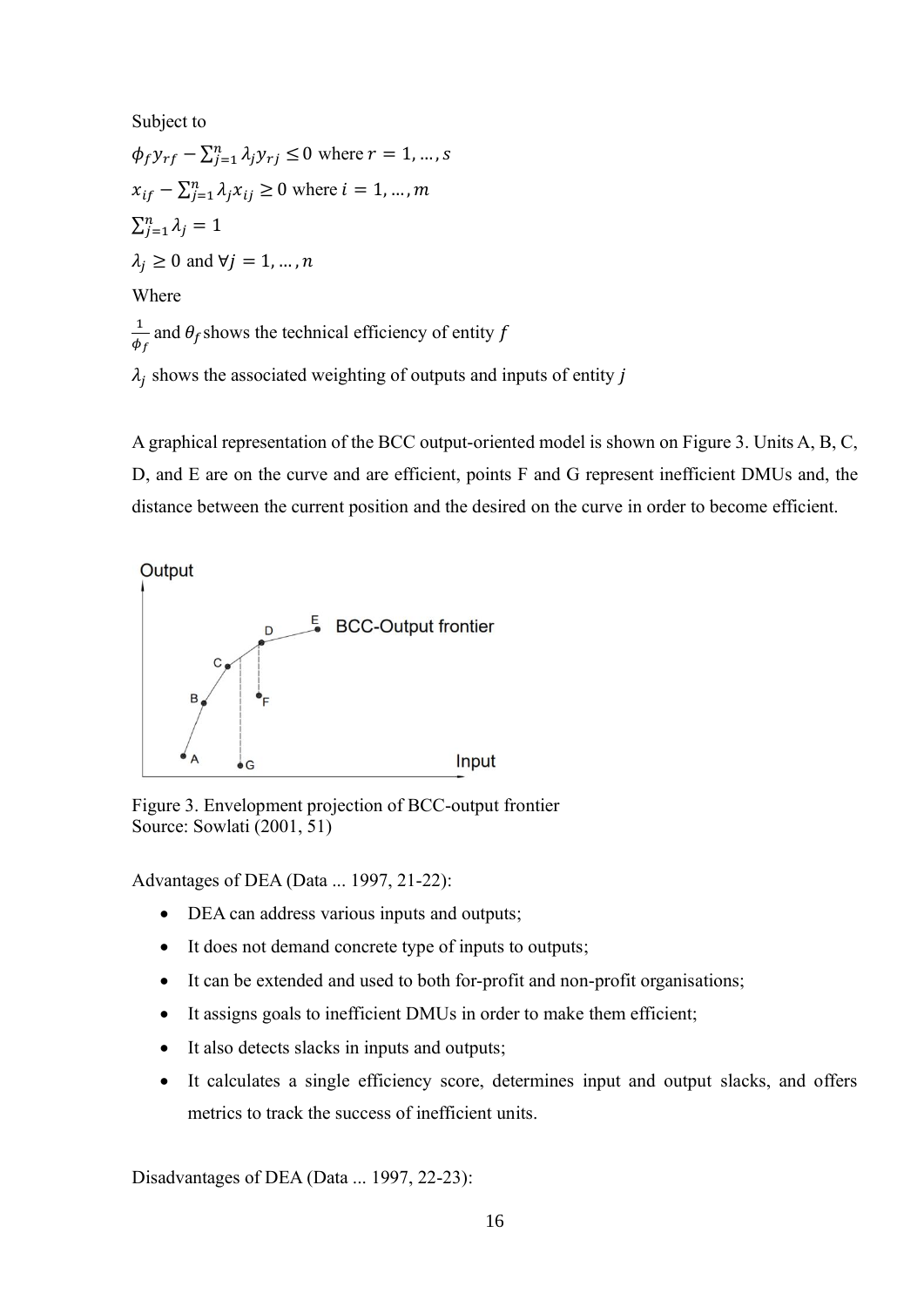- It is a non-parametric methodology and checking the mathematical hypothesis is complicated;
- DEA produces results that will contain measurement errors;
- The calculated efficiency is very subjective, because the comparisons is completed using the same set of DMUs;
- It is affected by the input-output variables used and the number of units examined. The size of sample affects the results. When the sample size is very small, the model's discretionary control is reduced;
- The calculations carried out in the framework of DEA analysis are very voluminous, however, the available software made it possible to simplify the process of obtaining efficiency results.

There are several factors to consider when performing a DEA analysis (Sarkis 2007):

- 1. The investigated DMUs must belong to the same field of activity and the data selected for research must be accurate;
- 2. For the results obtained to be reliable, the sample size must be no less than specified by the rule of thumb;
- 3. The choice of input and output variables is the most important task in DEA models. Regression analysis can be used to find the most optimal variables. Values equal to zero, negative, or missing should not be considered. The number of variables should be as small as possible;
- 4. Data must be scaled before using DEA to ensure that input or output variables would not have overly large values;
- 5. Post-DEA analysis can be performed to analyze how the environment or context affects the efficiency score.

#### <span id="page-16-0"></span>**1.3. Efficiency measurement problems of non-proft organisatsions**

Forbes (1998) notes that assessing the performance of non-profits is particularly challenging because there are several factors that make it difficult to do the analysis. First of all, their special legal and financial status makes it difficult to use the most common indicators for assessing commercial efficiency. Most often, these are the profitability or stock market indicators. Secondly, as noted by Newman and Wallender (1978), even developing artificial quantitative indicators of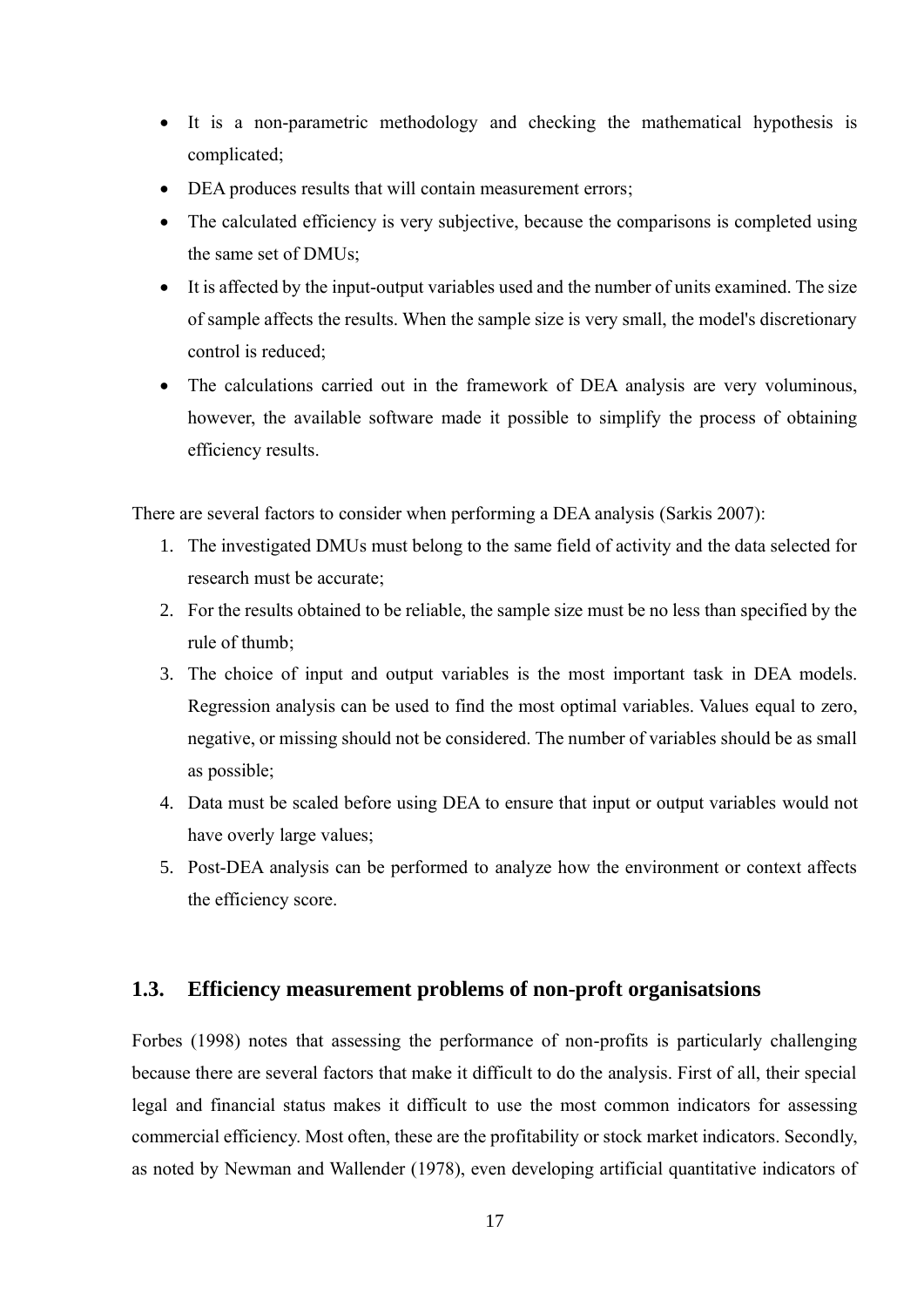performance makes it difficult to measure, because NPO often have vague goals of existence and the range of services they offer is intangible. Third, Kanter and Summers (1987) note that the work of NPO is often based on social values that are not agreed upon.

Another problem that Kim and Lee (2018) underline is that NPOs are focused on a specific mission and this mission itself is very abstract and often the focus of the organisation is aimed at solving a social problem and providing services to society. The difficulty is that it is not clear how to correctly assess how well an organisation achieves it. Anderson (2005) also draws the attention to the problem of the theory of change, which reflects the causal relationship between the program of action and the intended results. Kim *et al.* (2017) adds that many stakeholders regularly influence causal relationships that are not considered by the theory of change, but their activities affect the outcome of achieving the goals of the existence of NPOs. Due to the fact that the theory of change is complex and there are often a lot of stakeholders, it becomes problematic to assess the results of the activities of NPOs. In addition, some NPO leaders believe that the efficient use of resources is not as important as effectiveness, which shows how well the organisation's mission has been achieved. Lastly, the problem is that the effeciency of NPO has not yet been studied as closely as the efficiency of for-profit organisations (Kim, Lee 2018, 166).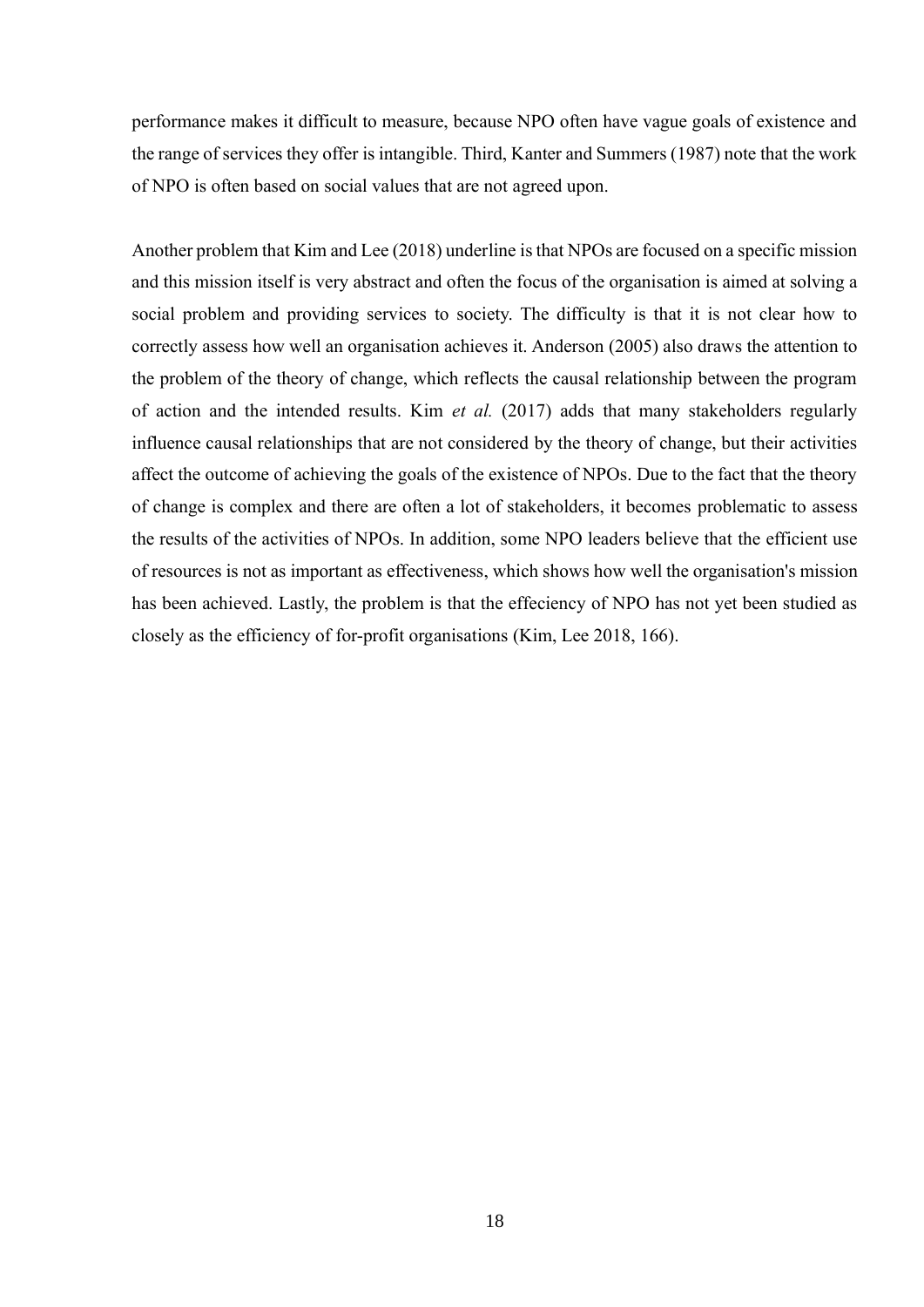# <span id="page-18-0"></span>**2. NON-PROFIT YOUTH WORK ORGANISATIONS**

In this chapter, the author focuses on the legal framework and characteristics of youth work nonprofit organisations. First, a general idea of the non-profit type of activity and youth work organisations is given, then the author explains in more detail which organisations are the objects of this study and why the choice was made in their favor.

#### <span id="page-18-1"></span>**2.1. Legal framework of non-profit youth work organisations in Estonia**

Since this thesis is focused on non-profit youth organisations, the author wants to enlighten readers why the youth work sector is important in Estonia and, on the basis of which criterias the organisations for this study were chosen.

The subject of youth work in Estonia is a young person and § 3 clause 1 of the Youth Work Act defines that a young person is a natural person between 7 and 26 years of age (NTS § 3). As of 2019, there were 275,879 young people living in Estonia, which is 21% of the total population of Estonia (Noortevaldkonna ... 2020, 4). As can be seen from the statistics, this is one fifth of the population, and since young people are considered to be a vulnerable group, the state creates many forms of supporting for them. The aim of youth work in Estonia is to introduce the values of participation and democracy, to prevent social exclusion and marginalization (Bonn 2007, 22). Youth work has an important role to play in creating better conditions for young people to unleash their potential and make decisions about their lives, and to support their active participation in society and their ability to cope in the labour market. Youth work is one of the ways in which young people's participation in society can be supported, thus reducing, among other things, their risk of exclusion (Espenberg *et al.* 2018, 6).

One of the important determinants of youth work is the agents who directly or indirectly interact with youth. For these agents, the Youth Work Act has several definitions. The word "agent" in this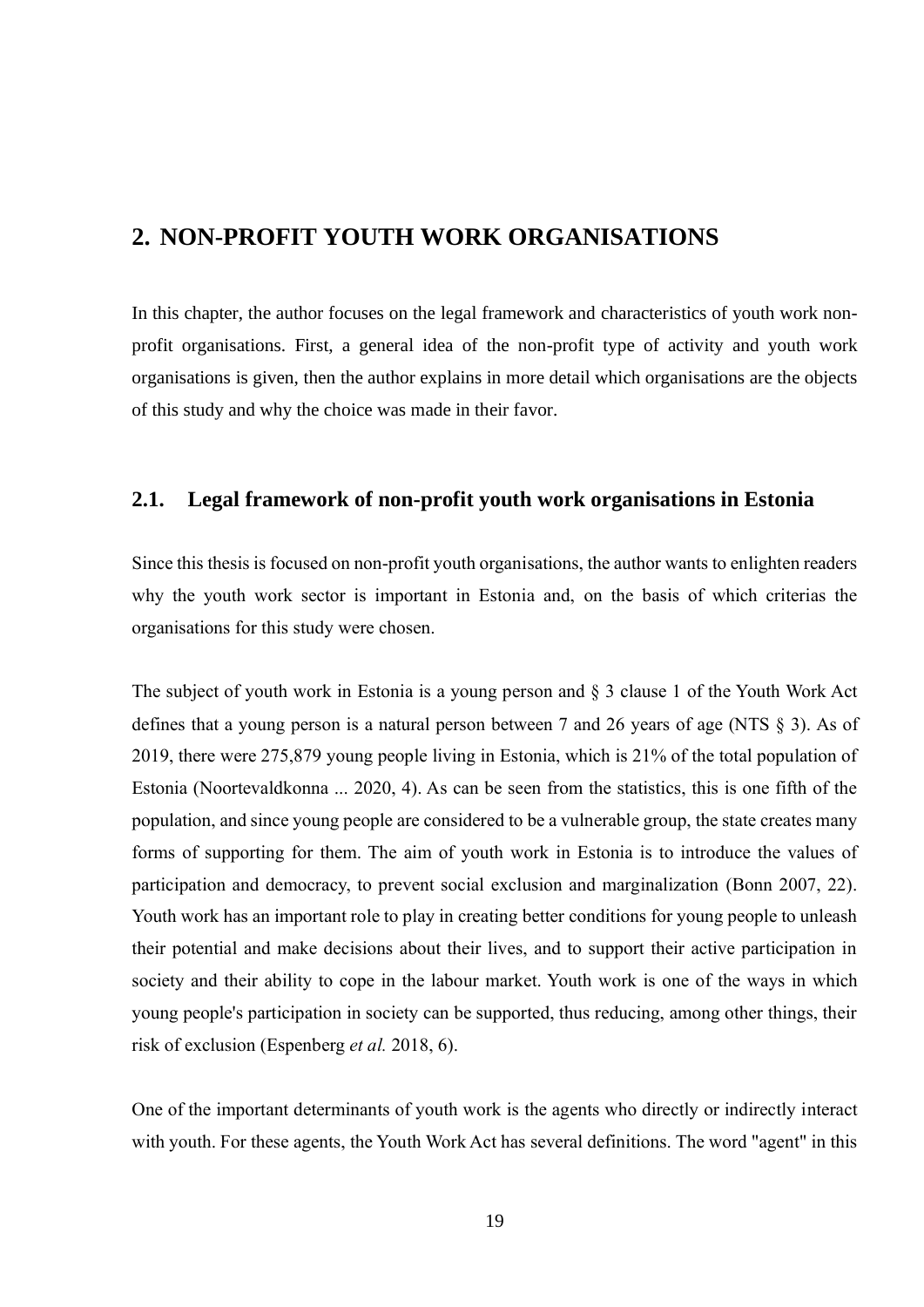chapter refers to organisations and various institutions. In the same law in § 3, definitions of various youth associations and agencies are presented (NTS § 3):

- A youth work agency is a state agency administered by a ministry, a rural municipality or city administrative agency or an institution administered by a rural municipality or city administrative agency, a legal person in private law, or an undertaking of a legal person in private law the main activity of which is the organisation of youth work. Such an agency is, for example, the Youth and Education Board;
- A youth work association is a non-profit association, an union of non-profit associations or a foundation the objective of which is the integration of youth workers, youth work agencies or other exercisers and organisers of youth work and representation of their interests. A good example of such an organisation is The Estonian Association of Youth Workers;
- A youth association is a non-profit association at least two thirds of the members of which are young people and the objective of which is the organisation and performance of youth work. A good example of this type of organisatsion is Estonian Scout Association;
- A union of youth associations is a non-profit association the members of which are youth associations There are few such organisations in Estonia, and one of the most famous of them is Estonian National Youth Council.

In addition to this list, there is also such a concept as a youth council, which in the context of this study cannot be considered, since these organisations operate under the rural or city council supervision (NTS  $\S$  3 and  $\S$  9).

The main task of youth organisations or associations is to organize and conduct youth work. Thanks to such organisations, young people have the opportunity to supplement the knowledge gained at school or at home in an non-formal environment or learn something new for themselves, acquire new skills (Liimets *et. al* 2013, 235). In addition, organisations offer self-development opportunities for youth. Umbrella organisations (or referred as union of youth associations), in turn, bring together youth organisations to represent the interests of a large audience of young people at different levels and to offer to the experts and leaders of the organisation, as well as sometimes members, opportunities for individual development, which can then be applied in youth work. Youth work associations also have a crucial role to play as they act as a unified organisation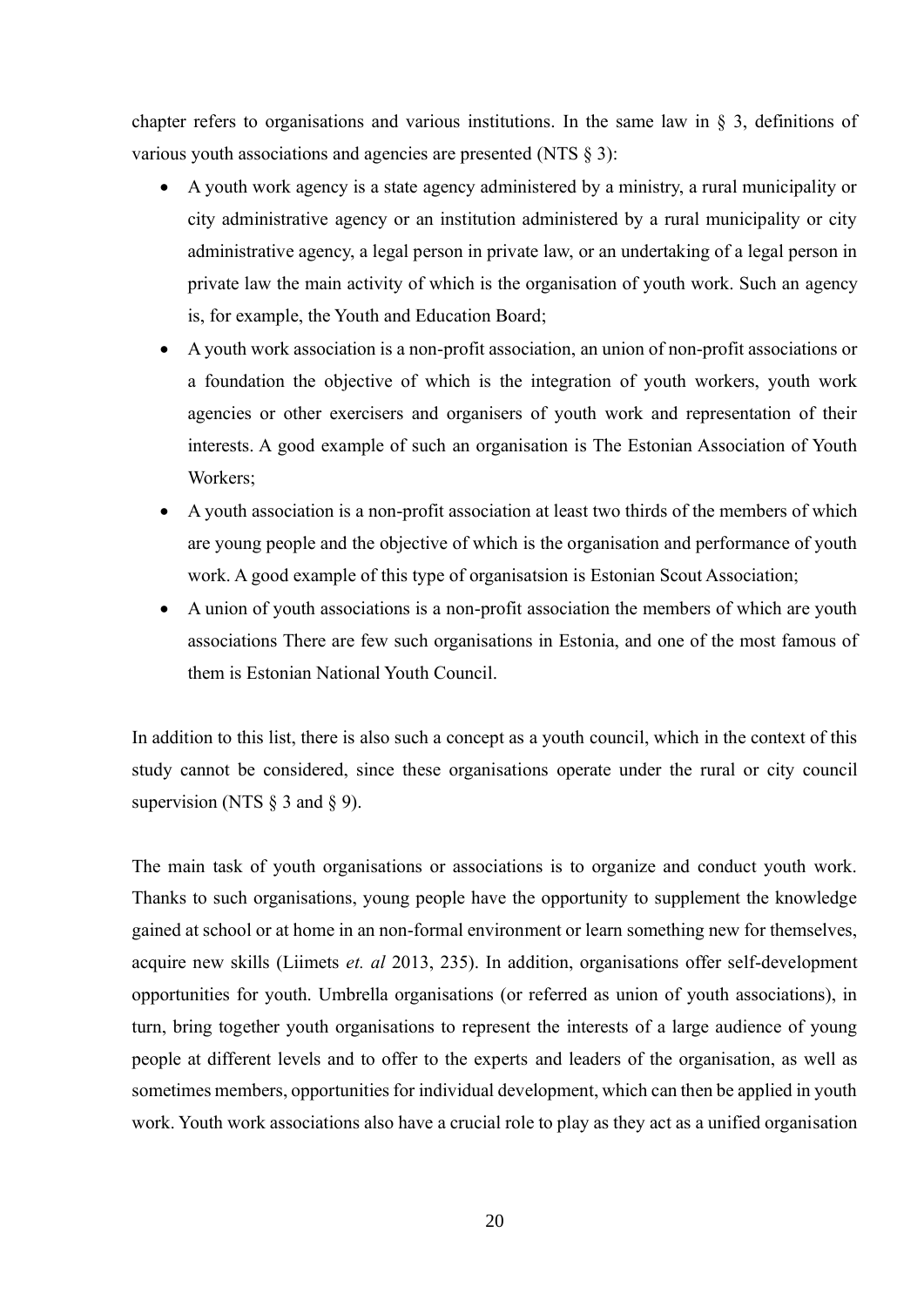for youth work experts and professionals is legally representing their interests at national and international level and can even be consideres as a labour union for these professionals.

In total, in 2019, over 81,000 young people took part in hobby activities in Estonia, 146,000 young people studied in 780 hobby schools, 281 youth centers offered activities for 80,000 young people, in 18 nationwide youth organisations 12,200 members, and another 56 organisations unite more than 25,000 young people (Noortevaldkonna ... 2020, 6). This statistics emphasizes the value of youth work and the importance of accurately assessing the performance of such a significant field, because both organisations and donors will have a better understanding of the status of the area of operation using efficiency analysis and will be able to take some additional measures to improve the performance.

#### <span id="page-20-0"></span>**2.1.1. Selection of the organisations for the study**

When choosing youth work organisations for this study, the author proceeded from two principles: 1) the organisation should operate at the national level and 2) it should be a strategic partner of the Ministry of Education and Research (HTM) and receive an annual monetary grant from the ministry. Both conditions should emphasize that such organisations are of national importance and are reliable and proven partners. In addition, it also allows for a more accurate and detailed analysis, since the selected organisations have been active for a long enough time.

As of 1 January 2019, the Gambling Tax Act and Cultural Endowment of Estonia Act was amended and the Council of the Gambling Tax disappeared, which also supported projects in the fields of interest of the HTM (Hasartmängumaksu … 2019). Starting from the same year, the ministry switched to a new system of financing strategic partners (Strateegiliste … 2019).

Strategic partner is (*ibid.*):

- An organisation that has been active for at least 3 years (or less in justified cases) and contributes to the development of policy, development of legislation and strategies in the fields of interest (education, research, youth and language) of the HTM, including participation in steering group committees or
- An umbrella organisation that brings together organisations in one of the HTM areas of interest and contributes to the implementation of the strategic objectives of the area or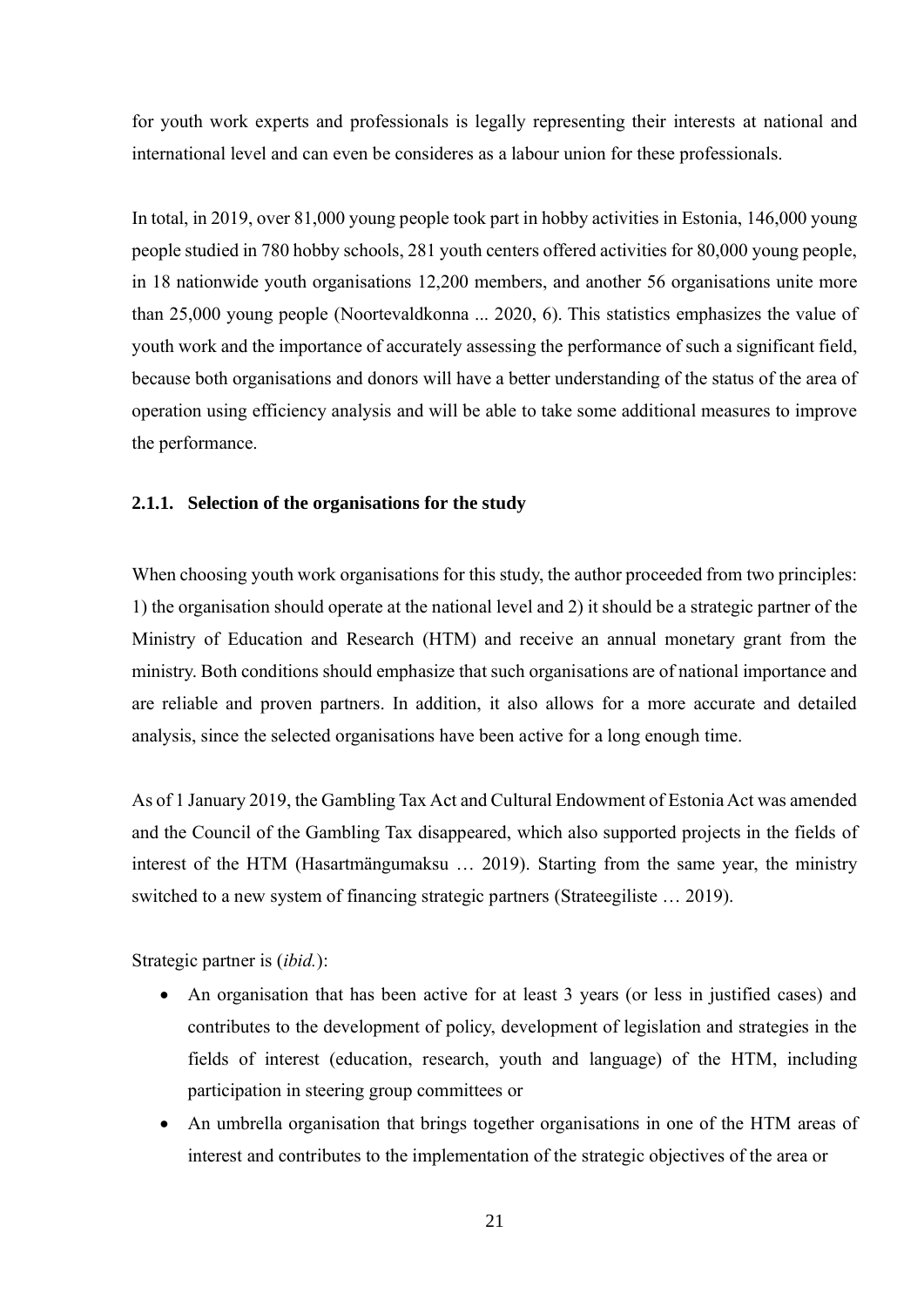• An organisation dedicated to the implementation of strategic goals in the fields of education, research, youth and language.

According to Note 1 to the Education and Science Minister's Directive No. 1.1 2/19/59 of 04 March 2019, 70 organisations became strategic partners of the ministry (Haridus ... 2019). Of this number, only 17 organisations can be considered as organisations that are engaged in youth work and their full list is presented in the Estonia's Youth Field Development Plan 2021-2035 (Noortevaldkonna … 2020, 30). Due to the fact that one of the organisations did not submit its financial report for 2019 to the register by the specified date and the author does not have a possibility to retrieve it or receive from other sources, the study will focus on the following 16 organisations the detailed description of which is presented in Appendix 1 (*ibid.*):

- 1. Association of Estonian Open Youth Centers (ANK) or "Eesti Avatud Noortekeskuste Ühendus" in Estonian;
- 2. Estonian Art Schools Union (EKKL) or "Eesti Kunstikoolide Liit" in Estonian;
- 3. Estonian Association of Youth Workers (ENK) or "Eesti Noorsootöötajate Kogu" in Estonian;
- 4. Estonian Dance Hobby Education Union (ETHL) or "Eesti Tantsuhuvihariduse Liit" in Estonian;
- 5. Estonian Debate Society (EVS) or "Eesti Väitlusselts" in Estonian;
- 6. Estonian Guides Association (EGL) or "Eesti Gaidide Liit" in Estonian;
- 7. Estonian Hobby Schools Union or (EHKL) or "Eesti Huvikoolide Liit" in Estonian;
- 8. Estonian Music School Union (EML) or "Eesti Muusikakoolide Liit" in Estonian;
- 9. Estonian National Youth Council (ENL) or "Eesti Noorteühenduste Liit" in Estonian;
- 10. Estonian STEM Education Union (TEAHU) or "Eesti Teadushuvihariduse Liit" in Estonian;
- 11. Estonian School Sport Union (EKSL) or "Eesti Koolispordi Liit" in Estonian;
- 12. Estonian School Student Councils' Union (EÕEL) or "Eesti Õpilasesinduste Liit" in Estonian;
- 13. Estonian Scout Association (ESÜ) or "Eesti Skautide Ühing" in Estonian;
- 14. Federation of Estonian Student Unions (EÜL) or "Eesti Üliõpilaskondade Liit" in Estonian;
- 15. Youth Association Estonia 4H (4H) or "Noorteühing 4H" in Estonian;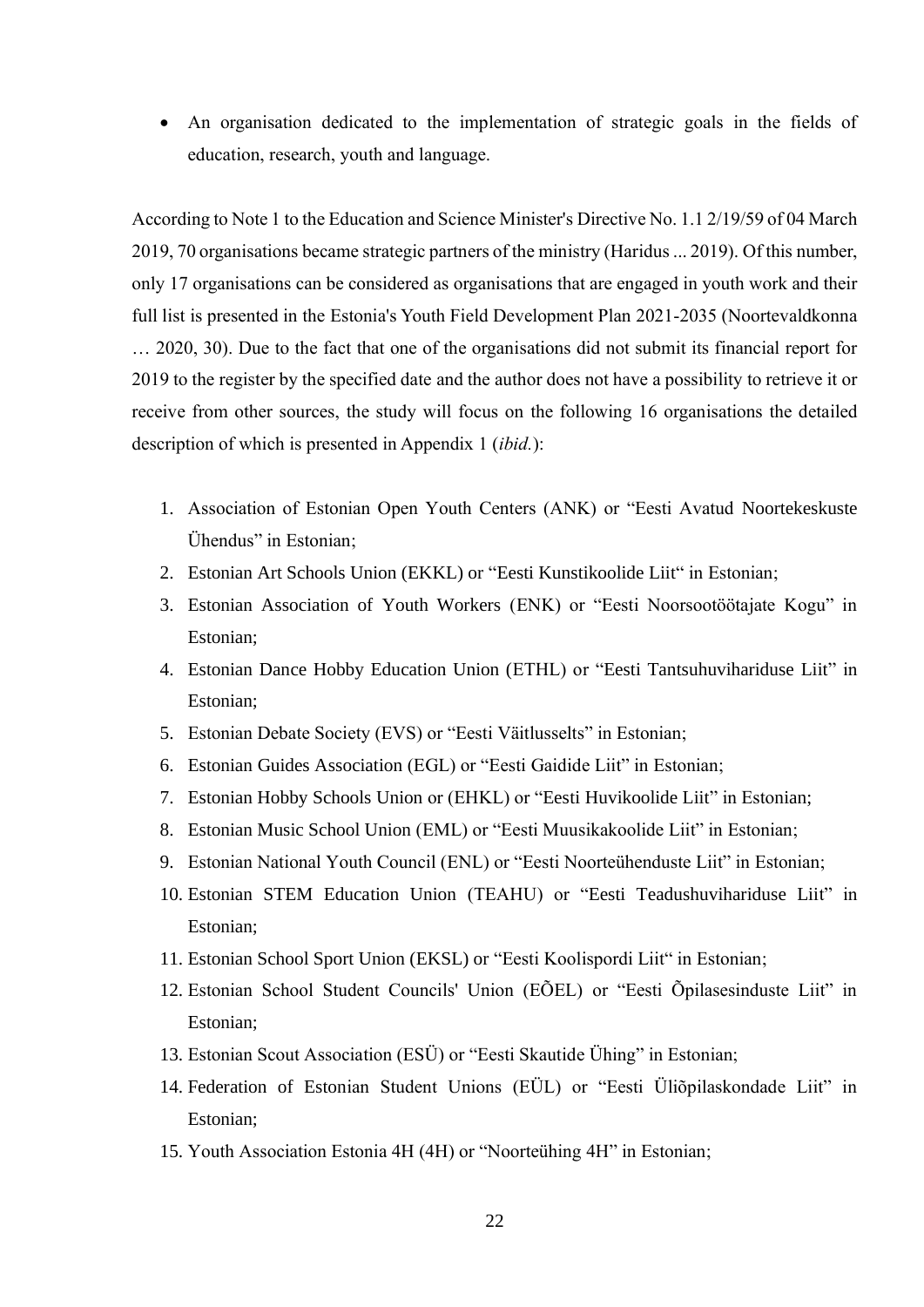16. Youth Association TORE (TORE) or "Noorteühing Tugiõpilaste Oma Ring Eestis" in Estonian.

As already mentioned above, the organisation called Youth Association ELO (ELO) or "Noorteühendus ELO" in Estonian is not considered in this study, since the author does not have data for conducting an appropriate comparative analysis.

Given the fact that the data required for the analysis were available only for 2019, the author restricts the analysis only on this particular period of time. More details on the choice of parameters for research and explanation are presented in the third chapter.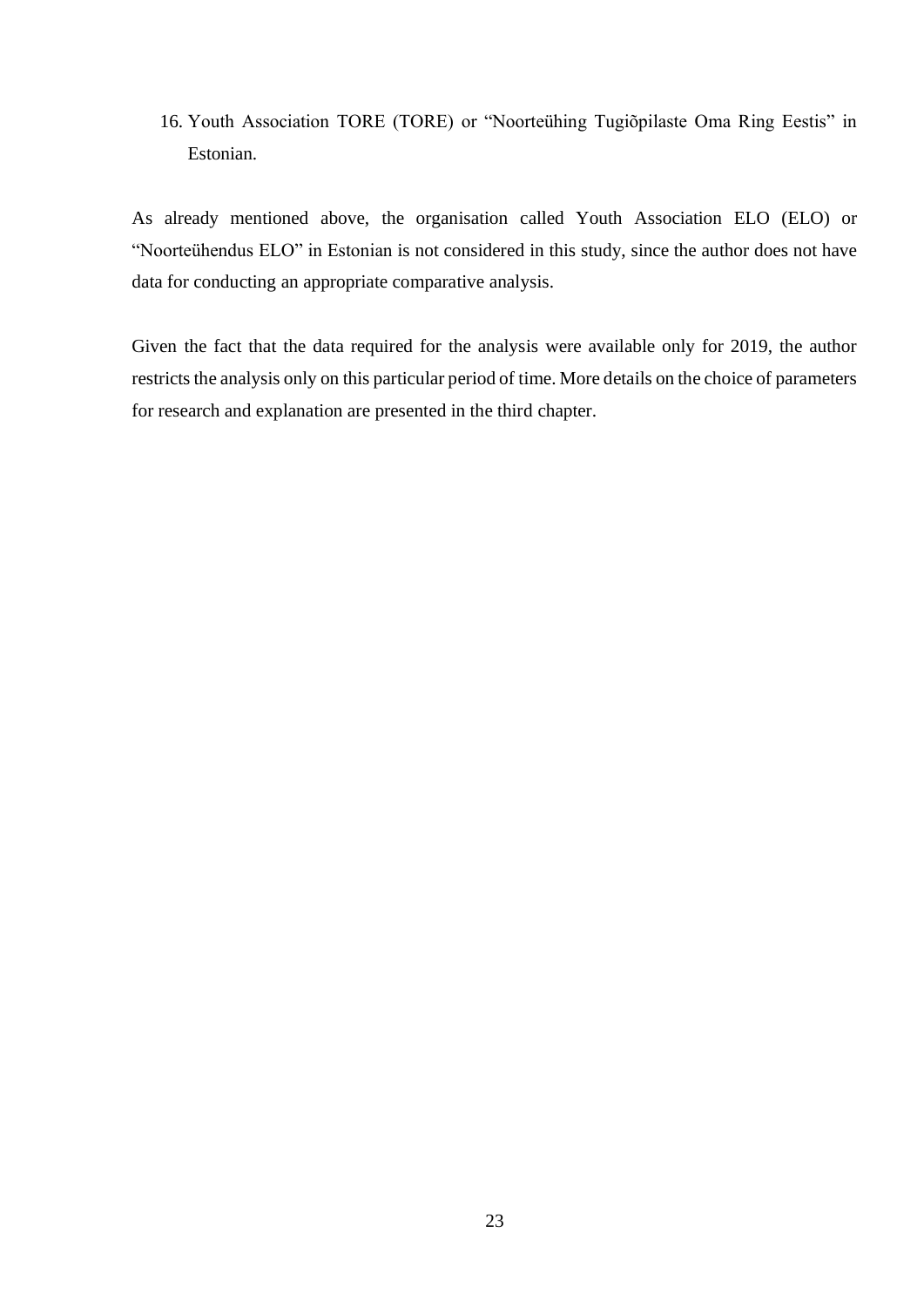# <span id="page-23-0"></span>**3. DATA ENVELOPMENT ANALYSIS (DEA)**

In this chapter, the author will justify the choice of the analysis model, explain which inputs and outputs were selected and will carry out the analysis. Then, the obtained results will be interpreted.

#### <span id="page-23-1"></span>**3.1. Main assumptions about the analysis**

To conduct a DEA analysis, several conditions must first be met. There is a rule of thumb that the number of selected DMUs should be three times larger than the sum of the number of inputs and outputs (Bowlin 1998). Golany and Roll (1989) believe that the number of DMUs should be twice the sum of inputs and outputs and Dyson *et. al* (2001) finds that number of DMUs should be twice the production of outputs and inputs. As it was indicated earlier, 16 organisations are analyzed in this study, therefore, based on the rule of thumb, there can be the following combinations of inputs and outputs: 2 inputs and 2 outputs, 2 inputs or outputs and 3 inputs or outputs and other combinations, if the results of addition or multiplications do not exceed 16. For this study, the author chose 2 inputs and 3 outputs and explains his choice in more detail in the next subchapter.

The DEA model used in this study does not allow to conduct an analysis if the value of any input or output is negative or equal to zero. This is called the DEA's "positivity" requirement (Sarkis 2007, 310). That is why, in this study, the values of inputs and outputs are strictly positive.

The 16 selected organisations meet two conditions: each of which operates at the national level and receives an annual grant from the HTM. The year 2019 was taken as the base year for this study because this is the earliest year data for which, at the time of the study, is available to the author. In addition, in year 2019 a new system of financing strategic partners was introduced and therefore, comparisons with previous years may be irrelevant. The data taken for this study from the financial reports of organisations are presented in Appendix 2. In addition to this, the author notes that even if data for 2020 were available, then given the coronavirus crisis that erupted early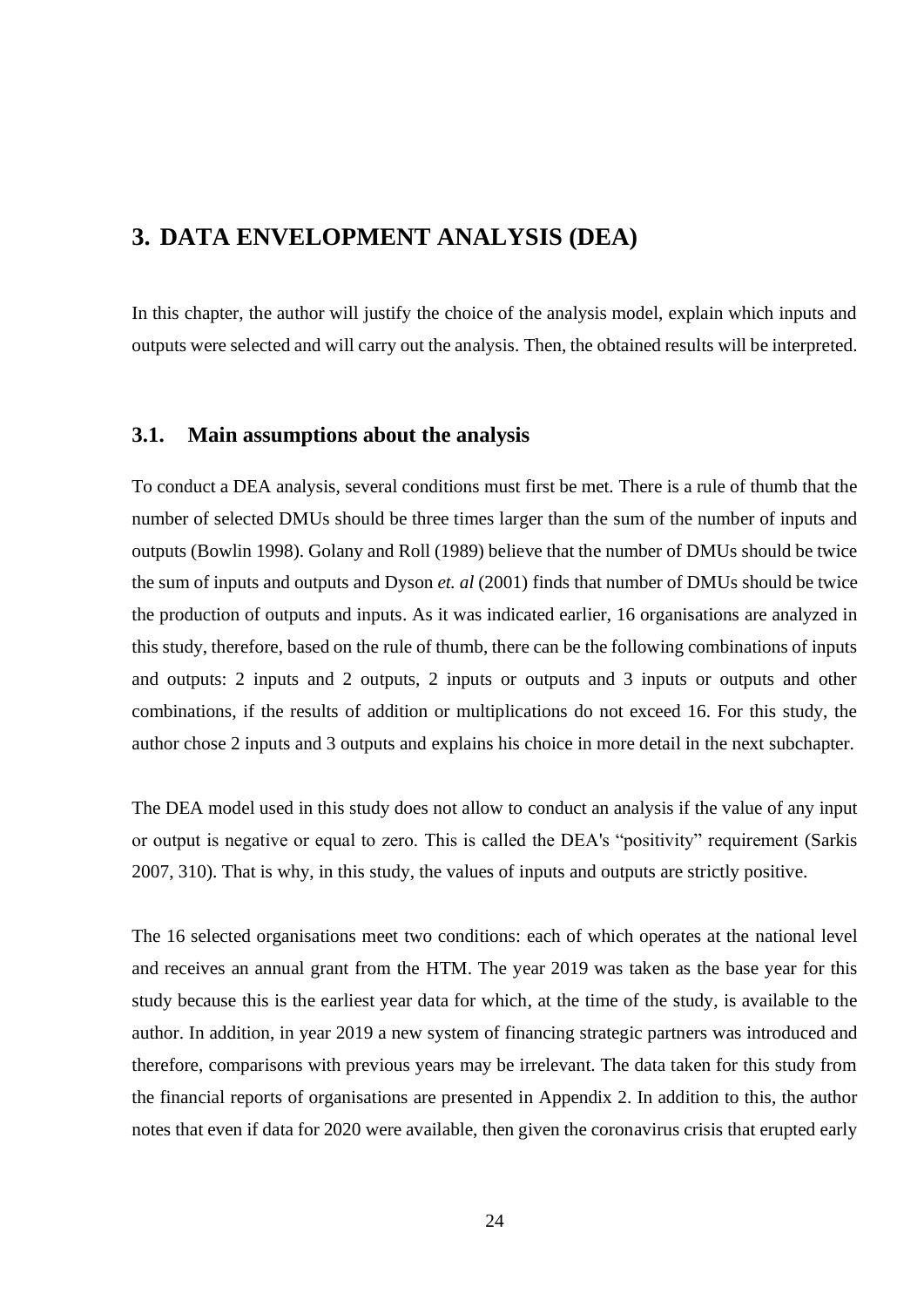last year, some indicators would be inadequately reflected (since for a long time the work of many organisations was disrupted and the provision of services was interrupted).

#### <span id="page-24-0"></span>**3.2. Choice of inputs, outputs and model**

The results obtained during the DEA analysis should be comparable with each other, therefore, the selection of the inputs and outputs that will be used throughout the analysis is a crucial task.

There are three basic ways to select inputs and outputs:

- Consider previous similar studies on the same topic and select the same variables;
- Discuss with experts which set of inputs and outputs is most suitable;
- Combine both options and select previously used inputs and choose one own, taking into account the specifics of organisations.

In a study of Turkish Non-Governmental Organisations, Özbek (2015) used "total revenues" and "total expenses" as inputs, and as outputs "total expense for goals and services" and "surplus income". The author draws attention to the fact that using the "total income" as an input is only possible when the organisations, in general, have a similar income in absolute numbers and a similar budget structure. In this case, organisations have different incomes ranging from tens of thousands to millions. In addition, in terms of structure, the revenues of organisations are very different: some have very high donation levels, others finance their core activities through member fees, targeted project funding or business income. Consequently, the use of "total expenses" will not give the desired result either. Outputs such as "total expense for goals and services" and "surplus income" cannot be considered in this study, since the reporting form does not allow to accurately determine the indicated expenses, and surplus itself is not always reflected correctly, since organisations may mistakenly indicate in the reporting the unused money during the financial year for targeted projects or annual grant as surplus. However, it is their liability because the financier may request them back.

Kim and Lee (2018), in a study of humanitarian assistance organisations in South Korea, took the number of employees, labour costs, the sum of all donations, grants and gifts, and management and fundraising expense as inputs. "The purposed program expenditure" and the number of beneficiaries were taken as outputs. The author of study presented in this thesis believes that the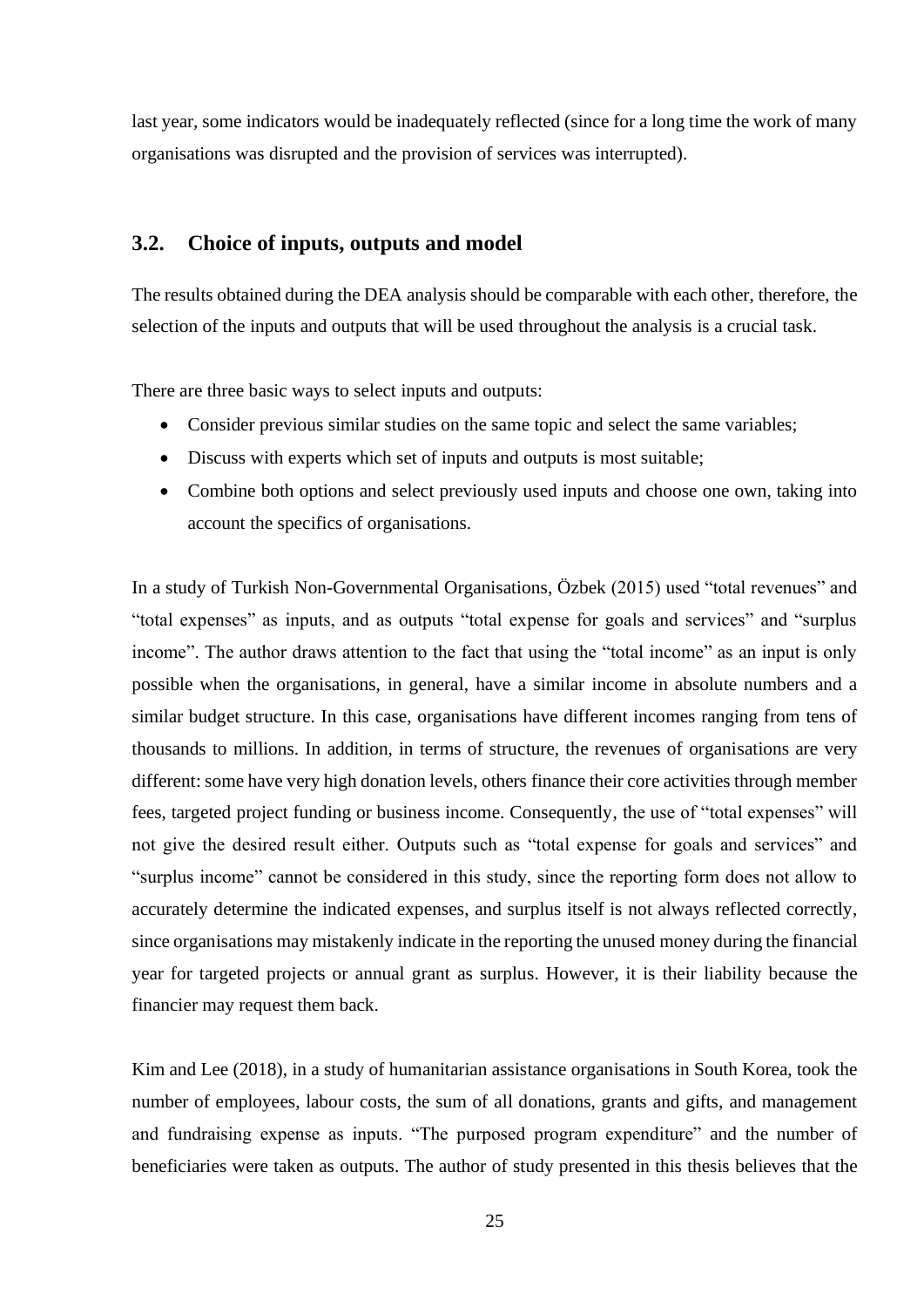number of employees is a good indicator that can be taken as a one input in this study, since the main resource of youth work organisations is their employees, specialists and experts. Youth work is mainly done personally and without human participation, the organisation will not be able to provide its services. Labour costs are also an adequate measure of assessment, since the quality of the services provided depends on it. However, in order to apply this parameter, it must be slightly modified and take into account also other operational costs that are inevitable for each employee. This category includes expenses for office, telephone, travel and so on. Without these expenses, the provision of services would be difficult. In addition, since organisations have different budgets in absolute terms, the author believes that labour and other operating expenses can be expressed as a percentage of total income, excluding grants and donations, which the organisation is obliged to distribute to its members or third parties.

Fundraising expenses, in this particular case, are very difficult to calculate and the complexities of this approach have already been mentioned earlier. The reporting form does not make it possible to present these costs and organisations themselves often do not keep separate records of these expenses. In addition, it is not simple to accurately calculate the proportion of how much labour costs were spent on raising finance and how much on maintaining service delivery. The number of final beneficiaries can theoretically be calculated, but there are several difficulties that must first be overcome in order to use this parameter. First of all, there is a need to find out the degree of involvement such as the number of active and passive beneficiaries. The first are those who take part in the activity, use the services. The latter are those aware of the activities of the organisation and occasionally can use the services. Second, in organisations where the members are legal persons, it is necessary to find out how many members from these organisations have benefited from the studied organisations. To collect this kind of data, there is a need to complete a separate research. Thus, the size of the final group of beneficiaries can be difficult to measure, and considering the members of organisations is not always the right approach, because members can be both legal and natural persons.

In a study by Barahona *et al.* (2009), the number of employees hired, the number of years of operation, and the amount of income were used as inputs. There was only one output i.e.the total number of projects both which have received funding and implemented, as well as those which are under preparation and waiting for funding decision. As mentioned above, the number of employees is a very good indicator of the resource measurements and is also used in the analysis of this thesis. However, the number of years in operation is not a good indicator, as it does not correlate with the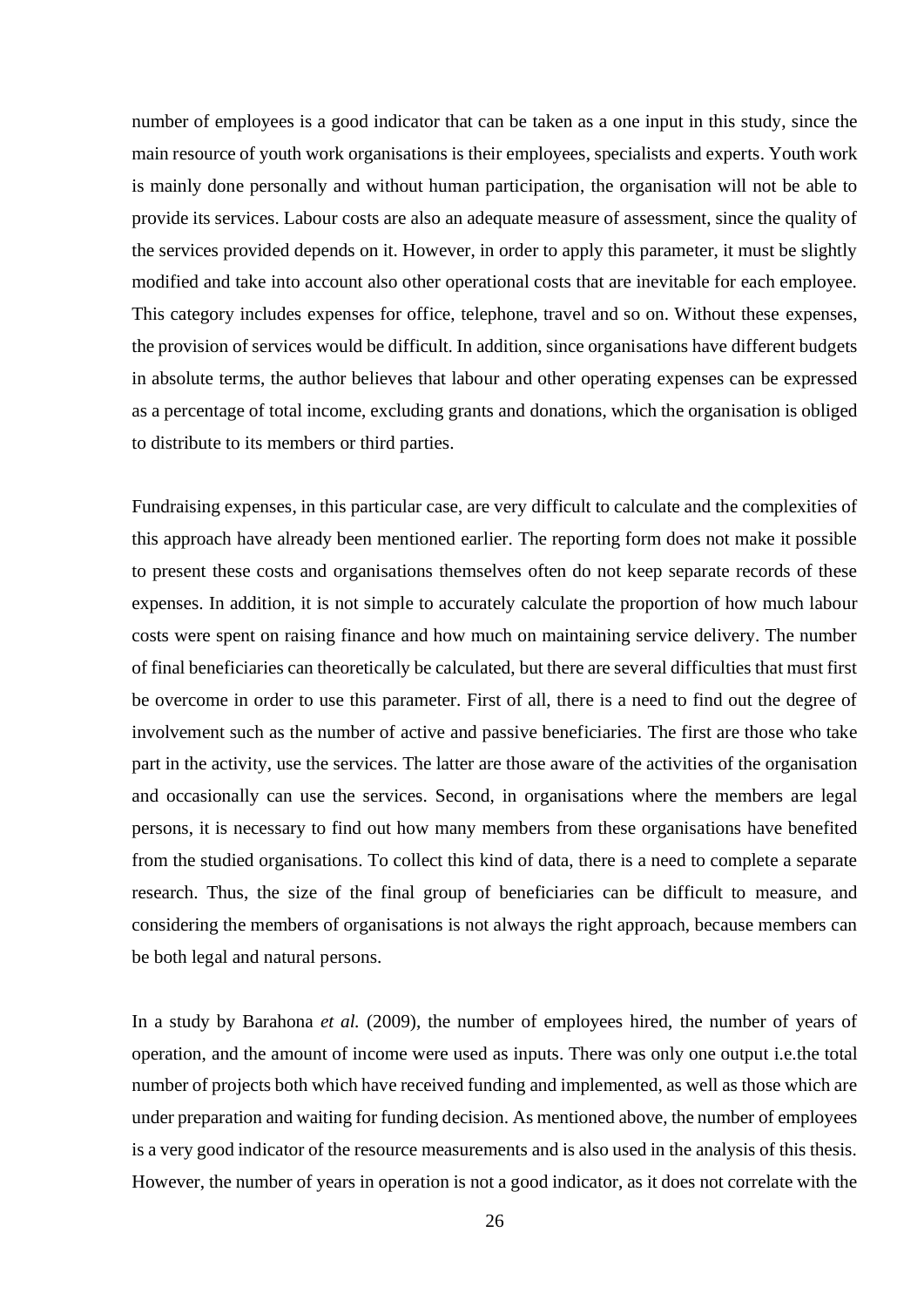funding received from ministry (see the Appendix 3 for reference). The volume of income in absolute terms is different for each organisation and therefore, this indicator cannot adequately measure performance. According to the author of this study, the number of projects is a fairly good output to measure, but since projects have different durations, audience size, and funding, this indicator can be slightly modified and combined with the indicator of final beneficiaries in Kim's and Lee's (2018) study.

The author believes that it possible to measure the volume of an organisation's influence using the number of publications in the Estonian print media and internet portals where the name of the organisation is mentioned. This shows how actively the organisation works with the audience, how often events and projects are organized, since, as a rule, there is a press release before an important event, and after that usually organisations write an article about the achieved results. In addition, the number of publications also reflects the degree of importance of the main activity of the organisation, since if the object of informing the public is not an event or program that is important for society, then the print media do not mention this. The level of audience engagement in social networks is not relevant in this case, since in this case the organisation independently decides what, in their opinion, is important for society topic, project or event and can do targeted advertising.

The Estonian portal DIGAR was used to obtain information on the number of articles and mentions in the media for the period from January 1, 2019 to December 31, 2019. The portal allows users to search for articles which contains the text entered in the address bar. All articles in this database are digitized (DIGAR … 2021). For an accurate search, the author enclosed the unchangeable part of the organisation's name in brackets ("..."), then added the "AND" operator (without brackets) and finally added some letters to the last word excluding the ending which was substituted with "\*" sign. For example, in order to find information on the request of the Estonian National Youth Council (Eesti Noorteühenduste Liit), there is a need to enter the request in the following format: "Eesti Noorteühenduste" AND Lii\*. The resulting links were then checked for valid information and then entered into a summary table 2 as outp\_3 parameter.

As another input, in addition to the average number of employees, the author believes that the percentage of labour and other operating expenses out of the total income, excluding donations and grants distributed to third parties or member orgnisations, can be used. This reflects how much of each euro of financing raised is used to pay labour and operating costs such as renting premises,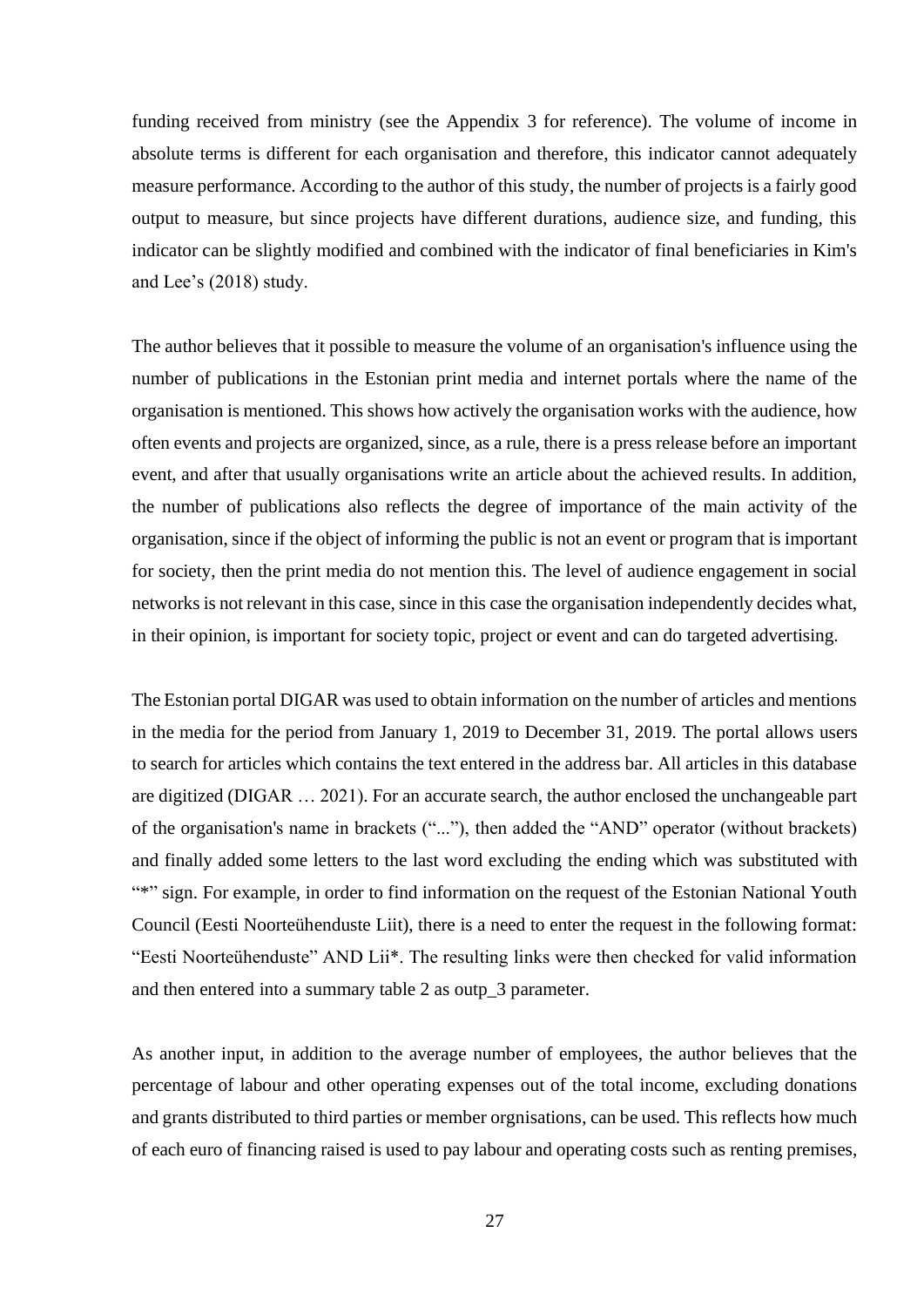mobile phone expenses, travel and so on. The less this indicator is, the more direct expenses are spent on implementing projects and direct targeted activities.

As another output, the percentage of fees received from members, donations and grants excluding the annual grant from HTM and business income out of total income without donations and grants to be distributed to third parties or member orgnisations. This indicator reflects how much the organisation's budget depends on funding from the ministry. The higher this indicator, the more other funding makes up of total income. That is, these organisations have a higher level to continue their existence, if at one point the funding from the ministry stops. If the indicator is very low, then the organisation should think about how to find additional sources of funding for its activities.

The third output shows how much business income is in the total income. The development of entrepreneurial activity is very important for the sustainability of the organisation, since it reflects how well the organisation will be able to exist if the operating grant from the ministry and project financing cease to flow and the organisation will have to carry out its activities using independently earned funds. The higher the number, the better.

Based on the abovementioned information, the author has chosen the following input and output parameters, the values of which are presented in Table 1.

Inputs:

- average number of employees (referred as inp\_1);
- % of labour and other operating expenses out of total income wihout donations and grants distributed to third parties or member orgnisations (referred as inp\_2)

Outputs:

- % of fees received from members, business income, donations and grants excluding the annual grant from HTM out of total income without donations and grants to be distributed to third parties or member orgnisations (referred as outp\_1)
- % of business income out of total income without donations and grants to be distributed to third parties or member orgnisations (referred as outp\_2)
- number of exact mentions in print media and on nationwide internet portals for a given year (referred as outp\_3)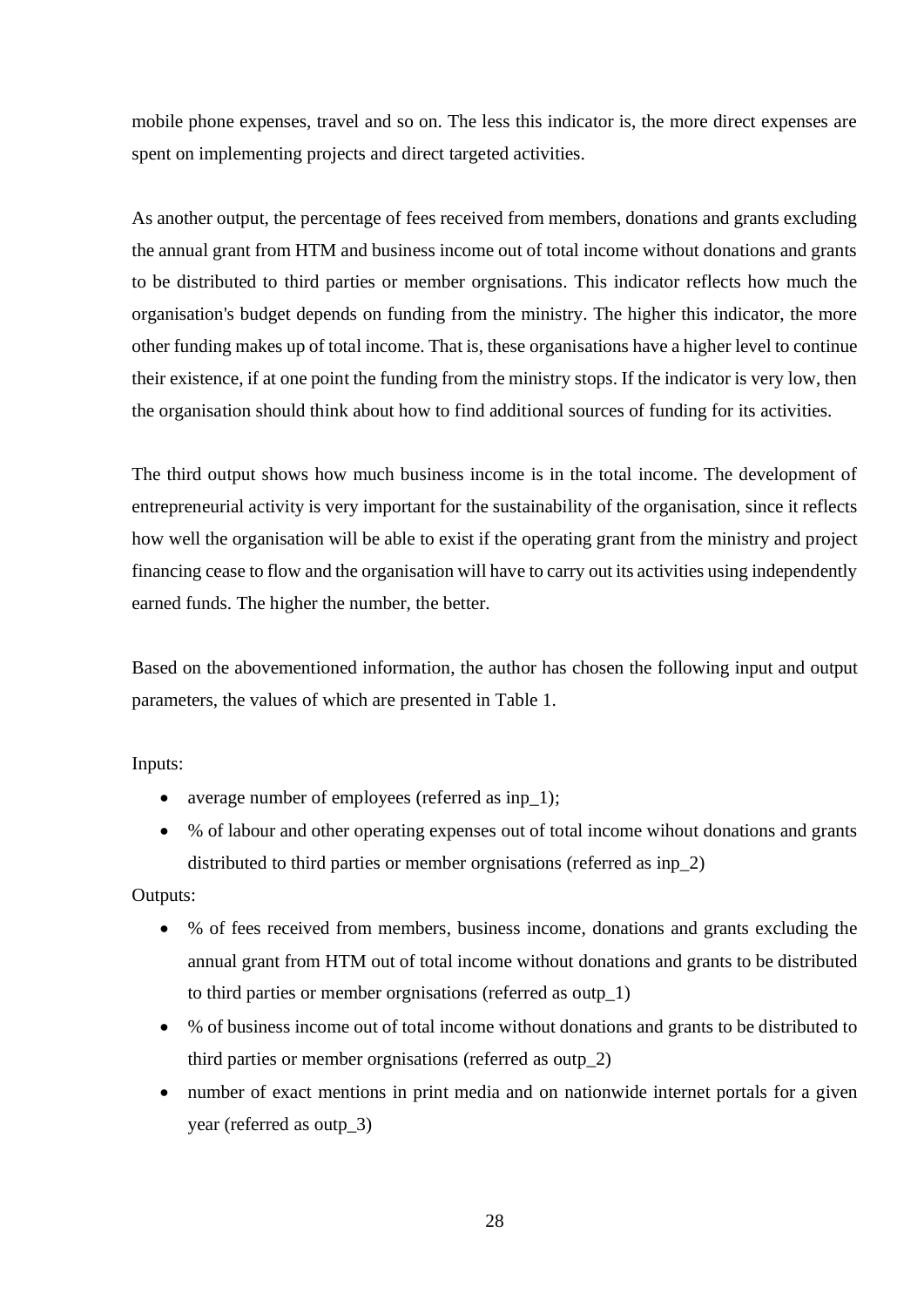These values for inputs and outputs were calculated based on the information provided in Appendix 2 and using the following formulas:

$$
inp_{2} = \frac{Laborur \ and \ other \ operating \ expenses}{Total \ income -\ .} \cdot 100
$$
 (9)

 $outp_1 =$ 

Fees received+don.and grants without used annual grant from HTM,and distributed don.and grants+business income Total income - donations and grants distrubuted

∙

 $100$  (10)

$$
outp_2 = \frac{Business\ income}{Total\ income-donations\ and\ grants\ distributed} \cdot 100
$$
\n(11)

Table 1. Input and output values

|                | $N_2$<br>Name of the organisation |              | Inputs  |        | Outputs  |                |
|----------------|-----------------------------------|--------------|---------|--------|----------|----------------|
|                |                                   |              | $inp$ 2 | outp 1 | outp 2   | outp 3         |
| 1              | <b>ANK</b>                        | 8            | 25.25%  | 91.55% | 0.15%    | 55             |
| 2              | <b>EKKL</b>                       | 2            | 24.85%  | 16.56% | 15.38%   | 36             |
| 3              | <b>ENK</b>                        | 3            | 43.09%  | 41.02% | 28.43%   | 19             |
| $\overline{4}$ | <b>ETHL</b>                       | 6            | 84.88%  | 6.34%  | 2.36%    | $\overline{4}$ |
| 5              | <b>EVS</b>                        | 3            | 29.09%  | 42.84% | 1.70%    | 12             |
| 6              | EGL                               | 1            | 21.26%  | 24.60% | 1.13%    | 10             |
| 7              | <b>EHKL</b>                       | $\mathbf{1}$ | 99.54%  | 11.25% | 8.81%    | 1              |
| 8              | EML                               | 4            | 38.28%  | 76.56% | 2.94%    | 70             |
| 9              | ENL                               | 9            | 58.45%  | 50.55% | 2.19%    | 90             |
| 10             | <b>TEAHU</b>                      | 2            | 99.80%  | 19.93% | 2.13%    | 8              |
| 11             | <b>EKSL</b>                       | 5            | 21.69%  | 36.54% | $0.00\%$ | 111            |
| 12             | EÕEL                              | 2            | 29.41%  | 43.80% | 2.74%    | 53             |
| 13             | ESÜ                               | 4            | 33.25%  | 45.46% | 1.95%    | 29             |
| 14             | EÜL                               | 5            | 43.52%  | 84.46% | 81.38%   | 31             |
| 15             | 4H                                | 2            | 56.43%  | 16.62% | 0.20%    | 22             |
| 16             | <b>TORE</b>                       | 2            | 33.40%  | 9.09%  | 8.85%    | 6              |

Source: Author's calculations based on data from Appendix 2

The VRS output-oriented model was chosen for this study, for two reasons. Since the first input is the average number of employees and in some organisations the number of employees is low (one or two employees), then if these DMUs turn out to be inefficient, it may turn out that they will have cease their activities due to lack of employees. The second input includes labour and other operating expenses. Due to the fact that in the area where these organisations operate, the level of salaries, according to the data of the Statistics Estonia in 2019, was between 1,000 and 1,200 euros, which is significantly lower than the average for all areas for the same period (1,407 euros per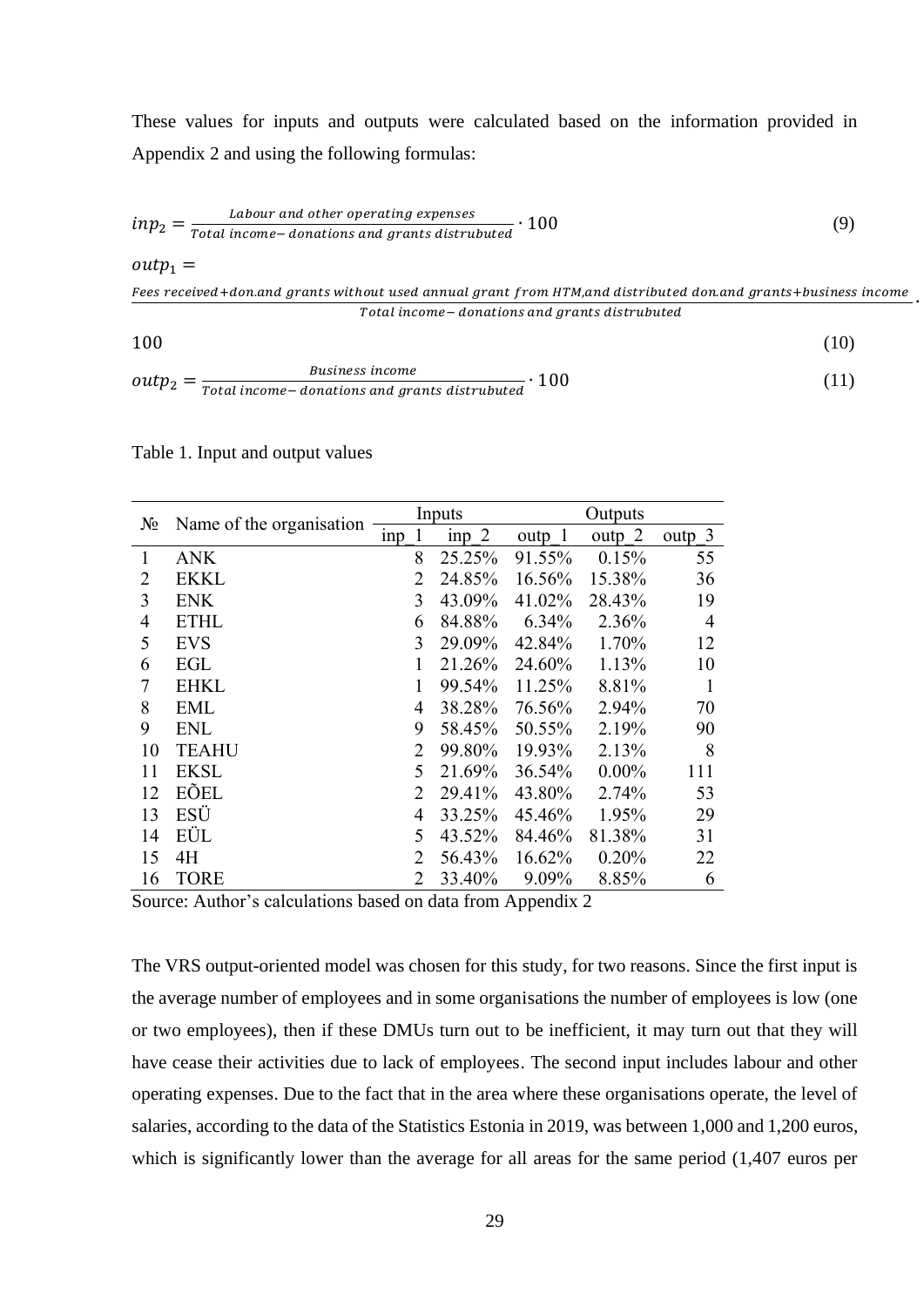month). In the case of an inefficient DMU, it may be necessary to reduce these costs, which is not possible because, consequently, it will be not easy to recruit skilled workers for a lower salary (Statistics Estonia, table PA001). Based on this, an output-oriented method was chosen and it means that, in this case, outputs are maximized at a set level of inputs. The BCC model (with VRS assumption) was preferable to the CCR model (with CRS assumption) because when the inputs are increased, the outputs may not grow in the same proportion.

#### <span id="page-29-0"></span>**3.3. Conduction of DEA analysis**

There are many possibilities for DEA analysis, but the author chose to use the Data Envelopment Analysis (Computer) Program (DEAP), which was created by Tim Coelli (Coelli 1996). There is also python-based software, various solvers and macros for Excel (Paradi et al. 2018, 357).

Since this is a DOS program, two .txt files are required to use the program. The first file, which has the name EG1-dta.txt, records the data of outputs and inputs in matrix format. There are three rows of outputs and two rows of inputs. Only numbers are entered into files, no other text is allowed. Data for each organisation is entered under each other. Instructions are entered into the second file, which is named Eg1-ins.txt and presented in Appendix 4 (Coelli 1996). The first line specifies the file where the data is taken from (EG1-dta.txt), then below the file where the results will be entered (eg1-out.txt). Then, number of studied DMUs and the number of periods are entered. For this thesis, there are 16 organisations and one period, year 2019. The analysis includes 3 outputs and 2 inputs and an output-oriented 1-stage VRS analysis should be performed.

In this case, the author uses the one-stage DEA method. Multi-stage or two-stage is used when the parameters of inputs and outputs change over a certain period of time. Cost-DEA requires the indication of weight or price of inputs, and Malmquist is used when the same inputs and outputs for the same DMU have been researched for several years (Coelli 1996).

The final results obtained are presented in the next chapter.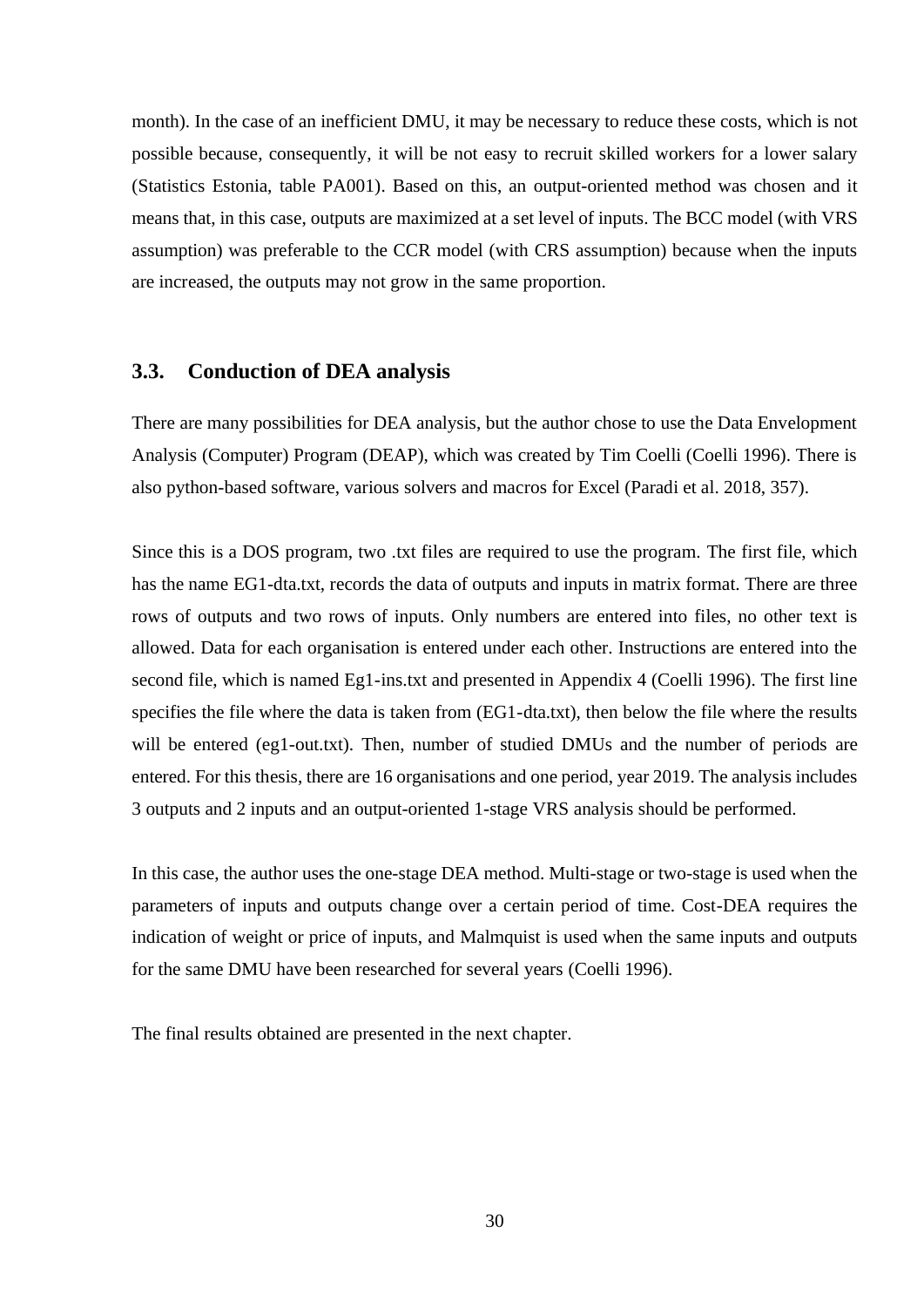#### <span id="page-30-0"></span>**3.4. Results of DEA analysis and their interpretation**

The results of the analysis, presented in Table 2 and taken from Appendix 5, show that only 8 out of 16 organisations are efficient and their performance indicator is 1 (marked with rank number 1 and green color). The lowest performance indicator was recorded for ETHL (0.076). VRS analysis also shows whether there are diminishing returns to scales (DRS), which means than if a change in values of inputs is occurred, the output decreases less than proportionally to the rise in inputs, or increasing returns to scales (IRS), which indicates than if an increase in inputs in indicated, the output increases in a greater proportion. IRS is present at EVS, EHKL, ESÜ and TORE and DRS at ENK, ETHL, ENL and TEAHU. The average VRS efficiency is 0.782.

| Rank           | Name of the<br>organisation | Efficiency<br>score | <b>IRS</b> or DRS |
|----------------|-----------------------------|---------------------|-------------------|
| 1              | <b>ANK</b>                  | 1.000               |                   |
| 1              | <b>EKKL</b>                 | 1.000               |                   |
| 1              | <b>EGL</b>                  | 1.000               |                   |
| 1              | <b>EHKL</b>                 | 1.000               | <b>IRS</b>        |
| 1              | <b>EML</b>                  | 1.000               |                   |
|                | <b>EKSL</b>                 | 1.000               |                   |
| 1              | EÕEL                        | 1.000               |                   |
| $\mathbf{1}$   | EÜL                         | 1.000               |                   |
| $\overline{2}$ | <b>ENL</b>                  | 0.958               | <b>DRS</b>        |
| 3              | <b>EVS</b>                  | 0.795               | <b>IRS</b>        |
| $\overline{4}$ | <b>ENK</b>                  | 0.743               | <b>DRS</b>        |
| 5              | ESÜ                         | 0.660               | <b>IRS</b>        |
| 6              | <b>TEAHU</b>                | 0.460               | <b>DRS</b>        |
| 7              | 4H                          | 0.415               |                   |
| 8              | TORE                        | 0.407               | IRS               |
| 9              | ETHL                        | 0.076               | DRS               |
|                | Mean                        | 0.782               |                   |

Table 2. VRS efficiency score and rank in output-oriented DEA analysis

Source: Appendix 5

This is followed by information about peers, which shows for each DMU which other DMUs were used to determine its efficiency. For the purposes of the DEA, efficient DMUs are the basis for evaluating other DMUs and thus, as a kind of peer for them. Thus, for efficient DMUs, the only peer is the DMU itself. The most commonly used peer was EÜL, which was used as 7 inefficient DMU peer. The least used peers were ENK, ETHL, EVS, ENL, TEAHU, ESÜ, 4H and TORE, which were not used as any other DMU peers. In the case of peers, their sequence is also important,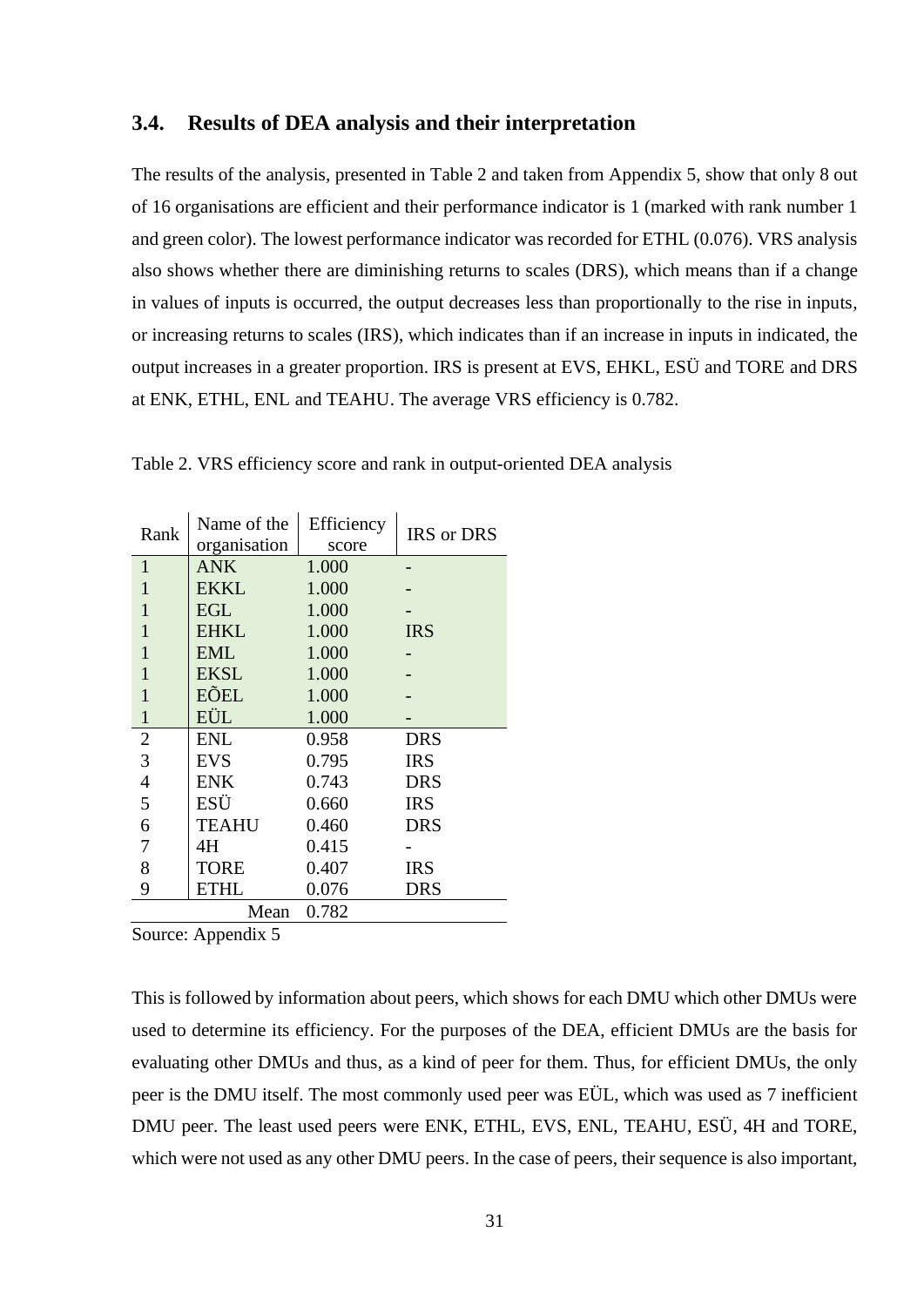and the first mostly used peer was EÜL (4 times) and EML (3 times). In addition, for peers, their weights are also important and summary of peers and their weights is presented in Table 3.

| Organisations                         |                       | Peers and their weights        |               |               |
|---------------------------------------|-----------------------|--------------------------------|---------------|---------------|
| <b>ANK</b>                            | ANK (1.000)           |                                |               |               |
| <b>EKKL</b>                           | EKKL (1.000)          |                                |               |               |
| <b>ENK</b>                            | EÜL (0.460)           | $E\tilde{\mathrm{O}}EL(0.162)$ | EGL (0.379)   |               |
| <b>ETHL</b>                           | ANK (0.232)           | EÜL (0.364)                    | EML (0.404)   |               |
| <b>EVS</b>                            | EML (0.432)           | ANK (0.098)                    | EGL (0.466)   | EÜL (0.004)   |
| EGL                                   | EGL $(1.000)$         |                                |               |               |
| <b>EHKL</b>                           | EHKL (1.000)          |                                |               |               |
| <b>EML</b>                            | EML $(1.000)$         |                                |               |               |
| <b>ENL</b>                            | EKSL (0.597)          | EÜL (0.014)                    | EML (0.389)   |               |
| <b>TEAHU</b>                          | EÜL (0.026)           | EÕEL (0.897)                   | EGL $(0.077)$ |               |
| <b>EKSL</b>                           | EKSL (1.000)          |                                |               |               |
| EÕEL                                  | $E\tilde{O}EL(1.000)$ |                                |               |               |
| ESÜ                                   | EML (0.659)           | EÜL (0.010)                    | ANK (0.141)   | EGL $(0.191)$ |
| EÜL                                   | EÜL(1.000)            |                                |               |               |
| 4H                                    | $E\tilde{O}EL(1.000)$ |                                |               |               |
| <b>TORE</b>                           | EÜL (0.247)           | <b>EKKL</b> (0.013)            | EHKL (0.084)  | EGL(0.656)    |
| $\mathcal{L}_{\text{out}}$ Annondiv 5 |                       |                                |               |               |

Table 3. Peers and their weights

Source: Appendix 5

The DEAP output file also contains information about the so-called targets, which show the values of the inputs and outputs for each DMU that would need to be achieved for efficiency.

For example, ENK should increase the proportion of income excluding HTM grant to more than 55% of total income in order to be less dependent on funding from the ministry, the share of business income should be increased from 28.43% to 38.30% and, at least 8 additional publications per year must be published. For the most inefficient organisation ETHL, the level of other income should be at least 82.90% out of all income (instead of 6.34%, which is now), and business income should be more than 30% out of all income (instead of 2.36%). The number of publications in the media should be more than 13 times greater. EVS should also pay attention to the proportion of its income without a grant and it should be almost 54% in the budget, but business income should only be slightly increased to 2.1%. There should be approximately 3.4 times more publications in the media. For ENL, everything is pretty good, despite the fact that the grant from the ministry accounts for almost 50% of all income. This organisation only needs to increase other revenues by 2%, and business income can remain at almost the same level. The number of publications should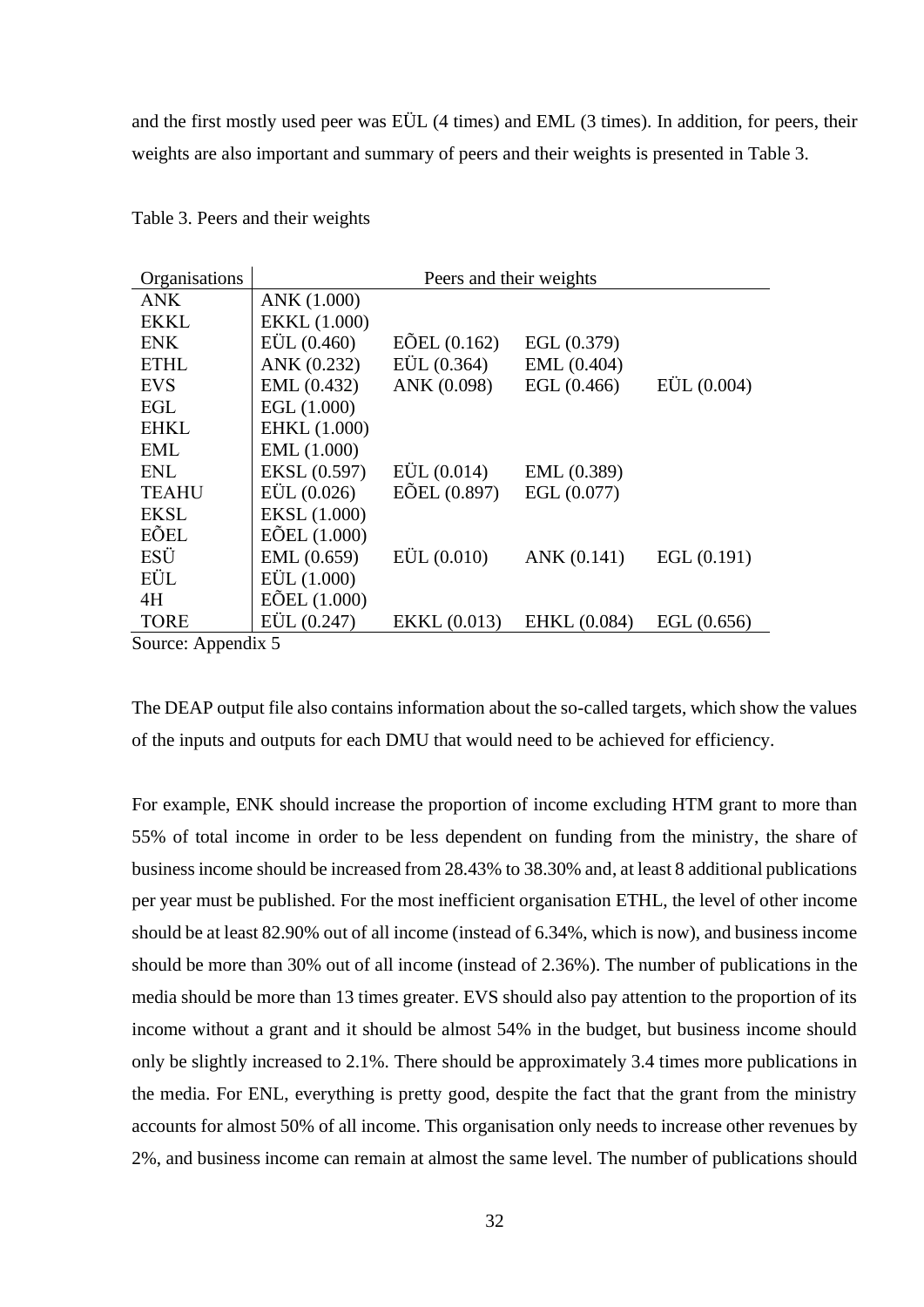only increase by 4.4%. TEAHU should also revise its income lines, as now 80% of their annual income comes from a grant from the ministry, and to be efficient, the grant should not be no more than 56% of revenue. Business income should be doubled, although now it is just over 2%. The number of publications in the media should be more than 6 times greater. For ESÜ, the volume of other income should be increased by 50% compared to the current figure and reach a level of almost 69%. Business income should be at least 3% instead of 2%, and the number of publications should be doubled to 56. 4H's income, excluding the grant, now accounts for just over 16.6% of all income, but should be at 43.8%, business income at 2.7% and publications in the media should be 53 instead of 22. TORE should quadruple the proportion of income without accounting for HTM grant up to 38% and 2.46 times increase the proportion of business income out of total income and produce at least 15 publications in the media per year (instead of 6).

Based on the above analysis result, it is possible to answer the research questions. First of all, relying on the data from Appendix 3, namely the correlation coefficient, which is almost equal to 0, the funding allocated by the ministry does not, in any way, depend on the results of the technical efficiency of organisations. This means that the efficiency of the organisation is not directly related to the receipt of funding from the ministry and its volume. Other factors affect overall performance. In addition, it was possible to find out that only half of the national-wide organisations are efficient, the rest are no less efficient in comparison with others, and there are quite inefficient ones, which are more than two times inefficient than the most efficient organisations. From this statement, it is possible to conclude that the hypothesis is partially confirmed, since exactly half of the organisations are inefficient.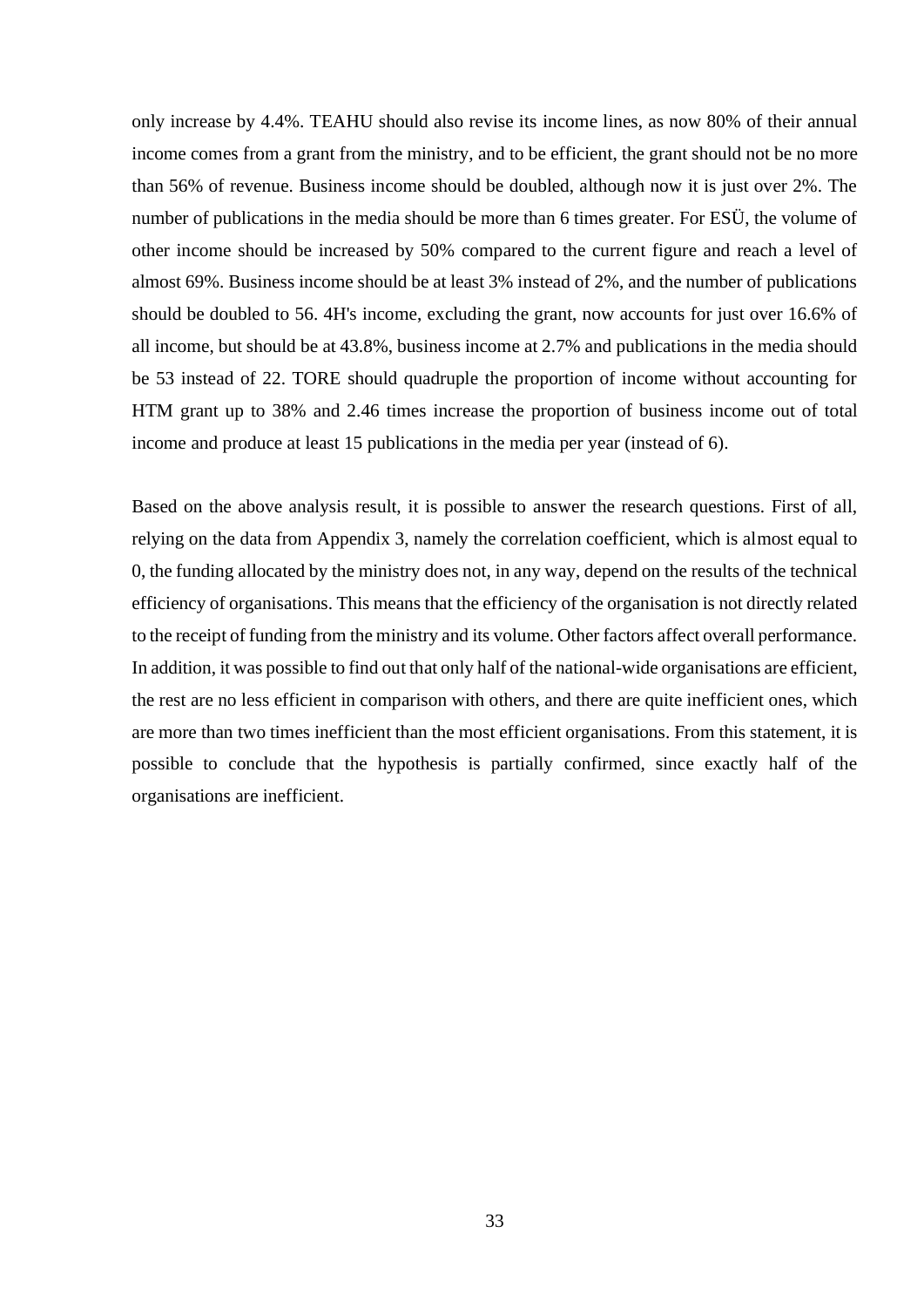# <span id="page-33-0"></span>**4. RESULTS AND LIMITATIONS OF THIS STUDY**

Based on the results of the study, it turned out that only half of the studied organisations are efficient and their efficiency score is in no way related to the funding received. Actually, the Youth Field Development Plan 2021-2035 draws attention to the fact that the provision of youth work services should be cost-effective, which is directly related to the funding allocated by the ministry, since taxpayers' money is used (Noortevaldkonna … 2020, 21). At the moment, for the author this is not clear on which factors the ministry determines the specific amount one or another organisation will receive. It is very important to develop an appropriate mechanism that will allow more justified decision-making on funding. One of the possible performance analysis methods could be DEA which is presented in this paper or another similar method can be used (order- $m$ , for example).

Nevertheless, the author draws attention to the fact that the analysis carried out in this thesis does not claim to be the most correct approach, since there are several aspects that affect the results obtained. Firstly, for a better analysis it is required to use several methods, since one method cannot correctly reflect the real situation in the field of youth work organisations. It is possible to combine several methods and then compare the results obtained, and in this case, the conclusion about the efficiency will be more accurate. Secondly, in this study, only technical efficiency was measured and allocative efficiency was not the focus of the study, therefore, to obtain a more accurate picture of the overall efficiency results, additional analyzes should be carried out. Thirdly, the data used in this study may contain inaccuracies and errors. For example, the author noted that organisations report unused funding for specif purpose differently in their reports. Some organisations believe that if not all allocated funds have been used, then this can be reflected as surplus, but this is actually a liability, since the financier may demand these funds back until the final financial report about used funds is confirmed. In addition, when receiving data on mentions in the media, articles written on Internet portals or releases made in little-known media portals and social networks were not taken into account. In addition to this, it is worth considering that some organisations may prove to be more efficient due to the fact that the number of officially registered employees is very low, but the organisation uses the help of volunteers, which in the end may not be as efficient and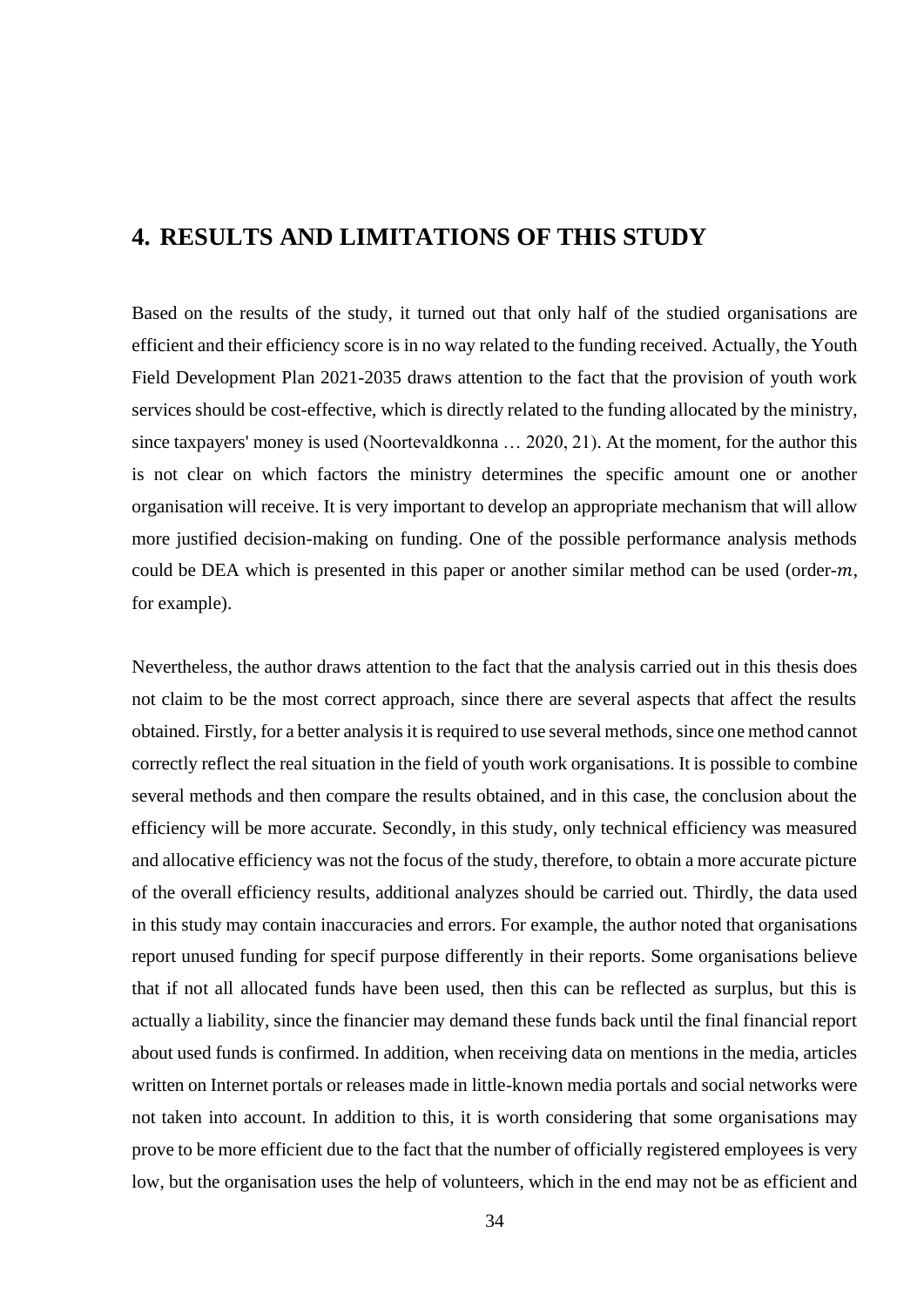effective as it seems. In addition, the non-profit organisations have many tax-exemptions and incentives and the organisation can reward its employees in other ways than just salary.

Fourth, the data in this study is based on year 2019 and may no longer be relevant, as organisations may have become more efficient in 2020. However, the author draws attention to the fact that since the coronavirus pandemic began in the first half of 2020, the provision of youth work services has been disrupted and therefore the performance results based on data from 2020 may be worse than in 2019. For future similar studies, the data for 2020 and 2021 must be interpreted very carefully, as they may not reflect the real situation in the sector under normal conditions (without official restrictions imposed by state).

Fifth, for better presentation of results, it would be useful to track the performance trend for each organisation over a certain period of time, rather than based on the results of one year. This will allow us to draw better conclusions about the efficiency, since, perhaps, the organisation is in the process of development and their efficiency results from year to year are getting better and better, but currently this trend cannot be traced.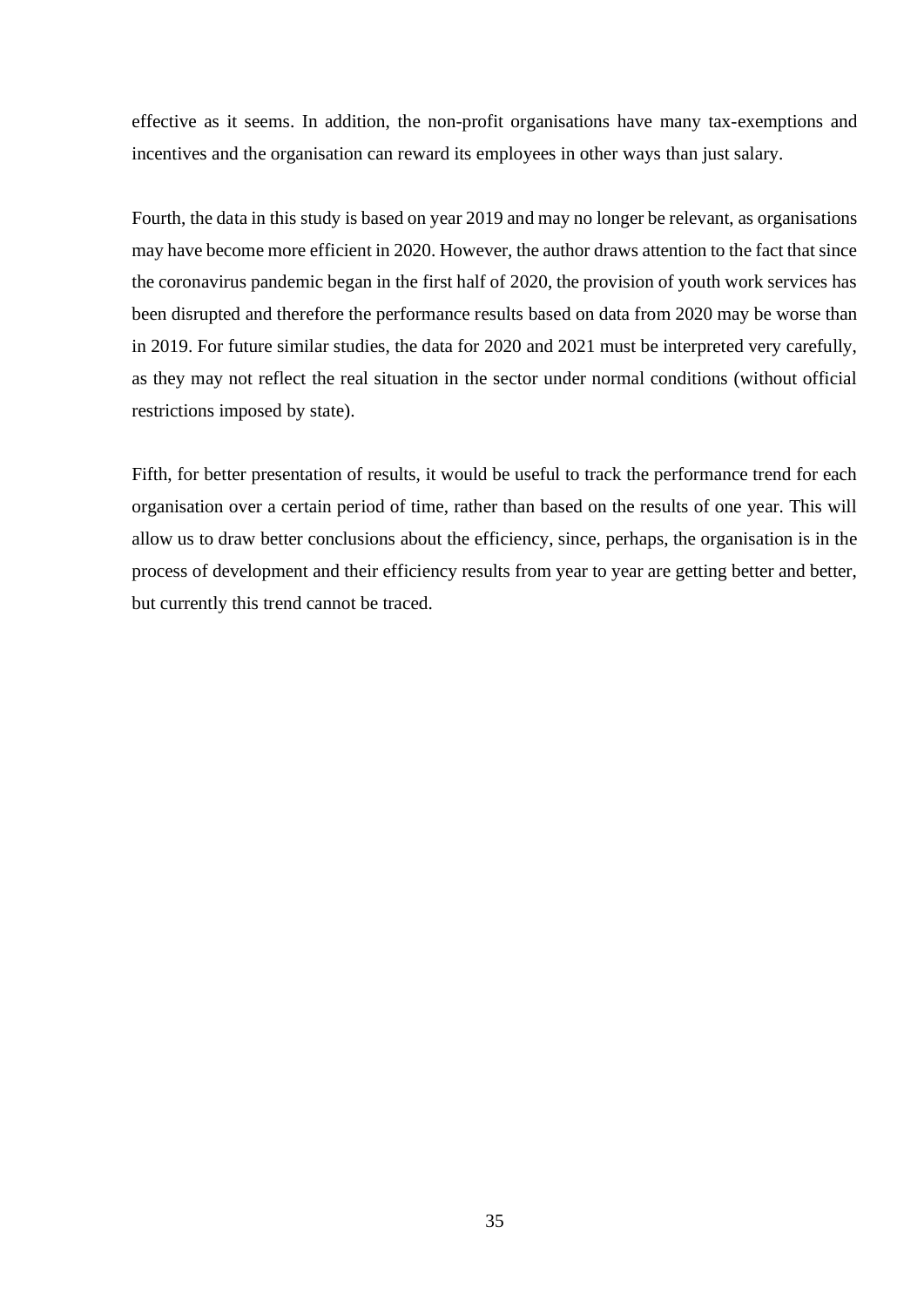# <span id="page-35-0"></span>**CONCLUSION**

The theory of assessing the efficiency of enterprises began to form at the beginning of the 20th century, but only in the middle and second half of the last century, scientists managed to create clearer and more detailed models and methods, as well as structure various methods. While research on evaluating the performance of the commercial sector is not unique, the non-profit sector does not receive as much research attention.

The purpose of this thesis was to present some methods for evaluating non-profit organisations, and use DEA approach for evaluating the efficiency of 16 youth work non-profit organisations that operate at the national level and receive funding from the Estonian Ministry of Education and Research.

The main research questions for this study were:

- 1. What kind of difference do we see in terms of efficiency between NPOs that receive large funds and those that receive less?
- 2. How efficient are national-wide analysed non-profit youth work organisations in Estonia?

And also a hypothesis that non-profit youth work organisations are mostly ineffeciently using the resources allocated to them to achieve their main goal of existence was put forward.

The study employed the output oriented BCC model (which implies VRS) DEA analysis with 2 inputs and 3 outputs. The data for the analysis were taken from the annual financial reports of organisations for 2019 and the Estonian database of articles DIGAR. Based on these data and the formulas derived by the author, the results of the analysis were obtained, which revealed that the efficinecy score does not play any role in terms of the amount of the received grant from the HTM and 8 out 16 studied non-profit youth work organisations are inefficient which partly confirms the hypothesis about inefficient use of resource.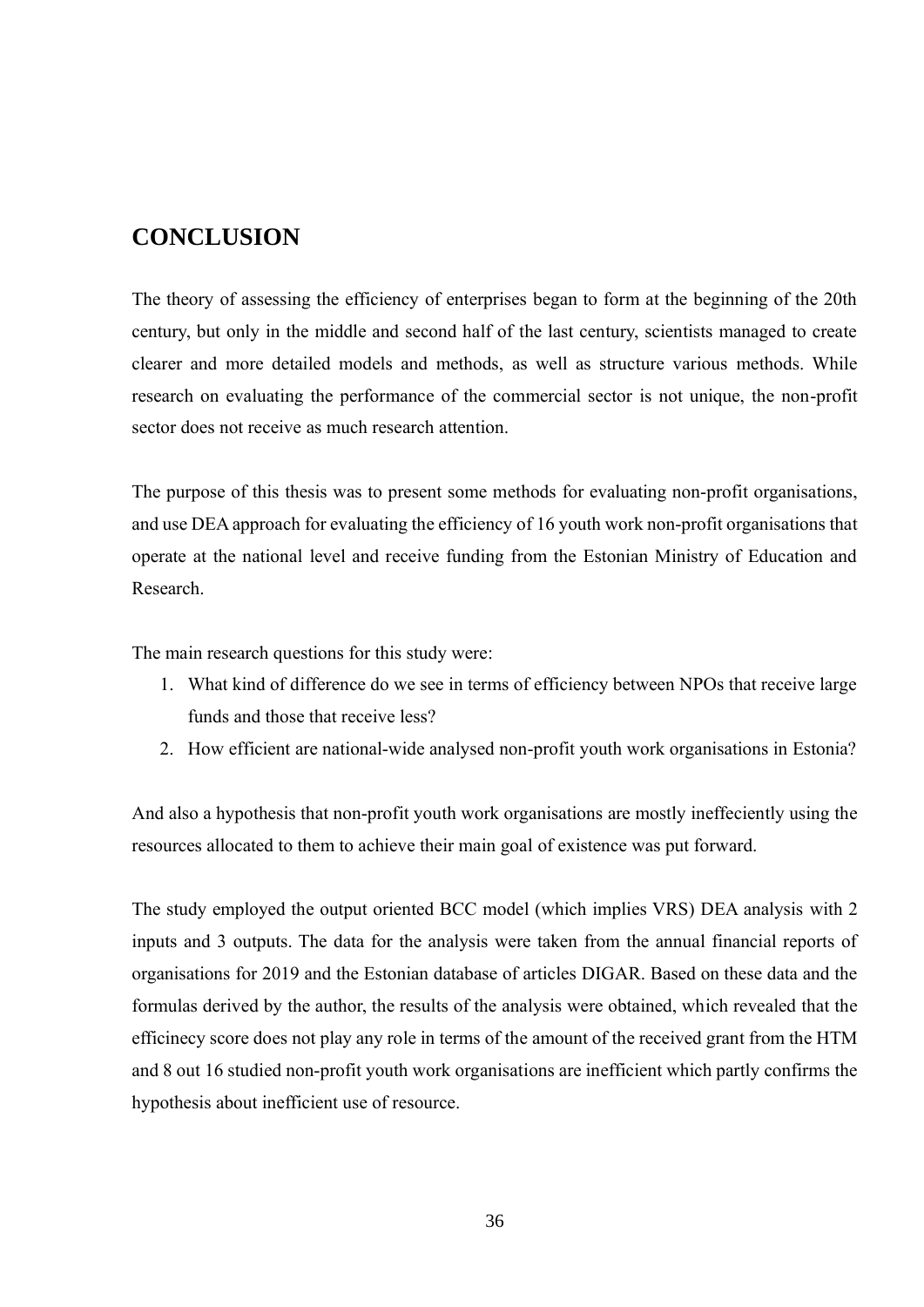# <span id="page-36-0"></span>**LIST OF REFERENCES**

- About Form 990, Return of Organization Exempt from Income Tax (2020). Internal Revenue Service. Retrieved from [https://www.irs.gov/forms-pubs/about-form-990,](https://www.irs.gov/forms-pubs/about-form-990) 01.04.2021.
- Anderson, A. (2005), "An introduction to theory of change", *Evaluation Exchange,* Vol. 11 No. 2, pp. 12-19.
- ANK tutvustus. (2021) MTÜ Eesti Avatud Noortekeskuste Ühendus. Retrieved from [https://ank.ee/eesti-ank/tutvustus/,](https://ank.ee/eesti-ank/tutvustus/) 02.04.2021.
- Barahona, J., Perez, V., Cruz, N., Hernangomez Barahona, J., Mantin Perez, V., & Martin Cruz, N. (2009). Implications of Internal Organization on Efficiency. The Use of Agency Theory and DEA Methodology to Spanish NGDOs. *Cuadernos De Economia Y Direccion De La Empresa,* (40), 17-46.
- Bonn, I. (2007). The Socio-economic Scope of Youth Work in Europe. *Frankfurt: Institut für Sozialarbeit und Sozialpädagogik.*
- Borisova, E., Polishhuk, L. (2009). Анализ эффективности в некоммерческом секторе: проблемы и решения [Performance Analysis in the Non-Profit Sector: Problems and Solutions]. *Экономический журнал Высшей Школы Экономики, 13*(1), 80-100.
- Bowlin, W.F. (1998) Measuring Performance: An Introduction to Data Envelopment Analysis (DEA). *Journal of Cost Analysis 7*, 3-27.
- Charnes, A., Cooper, W. W., & Rhodes, E. (1978). Measuring the efficiency of decision making units. *European Journal of Operational Research, 2*(6), 429–444.
- Coelli, T. 1996. A guide to DEAP version 2.1: A Data Envelopment Analysis (computer program). *CEPA working papers No. 8*. University of New England, Australia.
- Coupet, J., & Berrett, J. (2019). Toward a valid approach to nonprofit efficiency measurement. *Nonprofit Management and Leadership, 29*(3), 299-320.
- *Data Envelopment Analysis: A technique for measuring the efficiency of government service delivery*. (1997). AGPS, Canberra: Steering Committee for the Review of Commonwealth/State Service Provision.
- DIGAR Abi. (2021). DIGAR. Retrieved from [https://dea.digar.ee/cgi-bin/dea,](https://dea.digar.ee/cgi-bin/dea) 23.04.2021.

Drucker, P. F. (1963). Managing for business effectiveness. *Harvard Business Review, 41*, 53–60.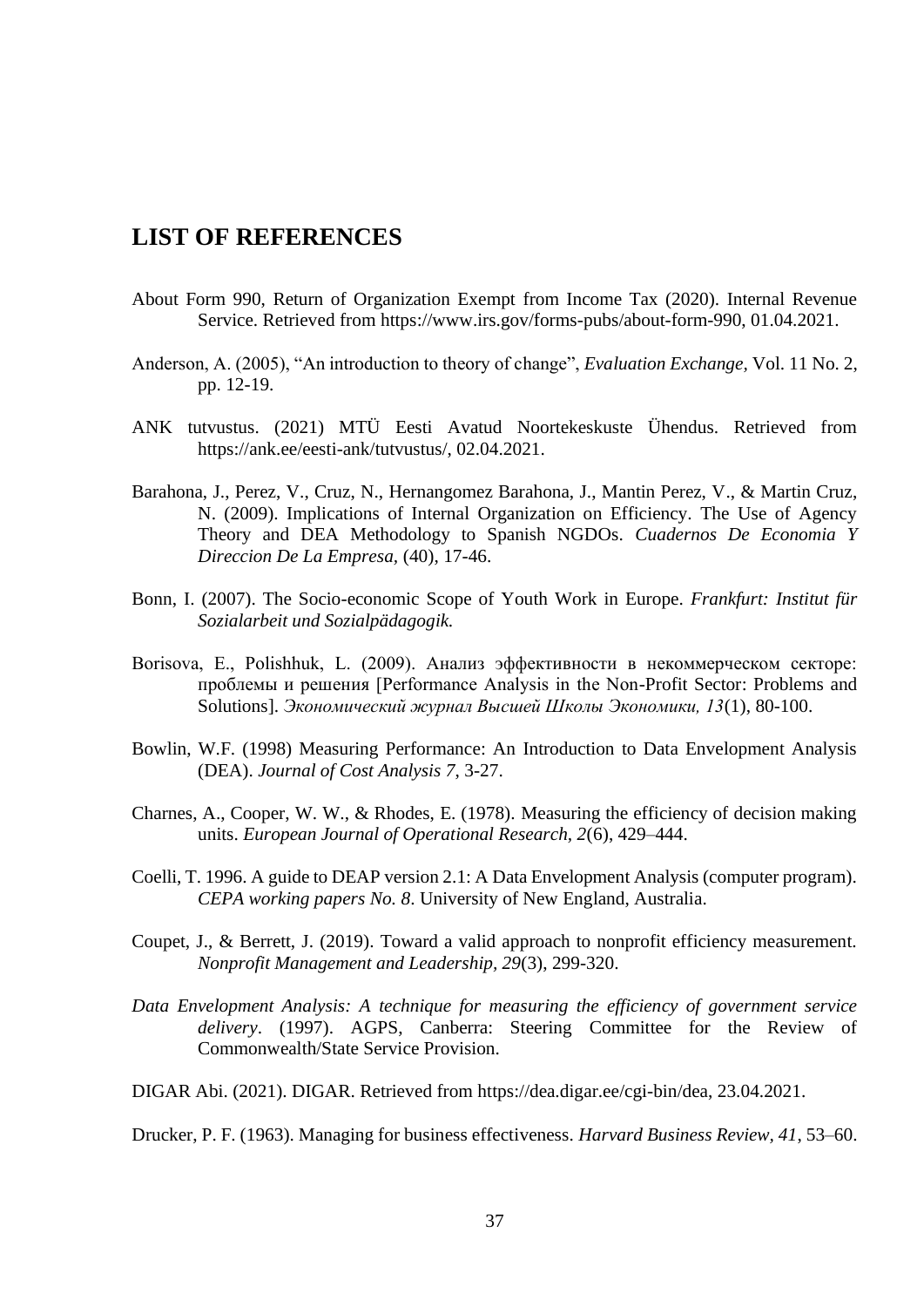- Duska, R. (1997). The Why's of Business Revisited. *Journal of Business Ethics, 16*(12), 1401- 1409.
- Dyson, R.G., Allen, R., Camanho, A.S., Podinovski, V.V., Sarrico, C.S., and Shale, E.A., (2001) Pitfalls and Protocols in DEA, *European Journal of Operational Research, 132*, 245-259.
- Eesti Gaidide Liit. (2021). Retrieved from [https://www.gaidid.ee/about,](https://www.gaidid.ee/about) 02.04.2021.
- Eesti Gaidide Liit Annual Report 2019.
- Eesti Huvikoolide Liit. (2021). Retrieved from [https://huvikoolideliit.ee/eesti-huvikoolide-liidust/,](https://huvikoolideliit.ee/eesti-huvikoolide-liidust/) 02.04.2021
- Eesti Huvikoolide Liit Annual Report 2019.

Eesti Koolispordi Liit. (2021). Retrieved from [https://koolisport.ee/et/pohikiri,](https://koolisport.ee/et/pohikiri) 02.04.2021.

- Eesti Koolispordi Liit Annual Report 2019.
- Eesti Kunstikoolide Liit. (2021). Retrieved from [https://kunstikoolid.ee/,](https://kunstikoolid.ee/) 02.04.2021.
- Eesti Kunstikoolide Liit Annual Report 2019.
- Eesti Muusikakoolide Liit. (2021). Retrieved from [https://www.muusikakoolid.ee/et/liidust,](https://www.muusikakoolid.ee/et/liidust) 02.04.2021.
- Eesti Muusikakoolide Liit Annual Report 2019.
- Eesti Nooroosöötajate Kogu. (2021). Retrieved from [https://enk.ee/organisatsioon/,](https://enk.ee/organisatsioon/) 02.04.2021.
- Eesti Noorsootöötajate Kogu Annual Report 2019.
- Eesti Noorteühenduste Liit Annual Report 2019.
- Eesti Skautide Ühing. (2021). Retrieved from [https://skaut.ee/meist/eesti-skautide-uhing/,](https://skaut.ee/meist/eesti-skautide-uhing/) 02.04.2021.
- Eesti Skautide Ühing Annual Report 2019.
- Eesti Tantsuhuvihariduse Liit. (2021). Retrieved from [https://tantsuharidus.ee/meist/,](https://tantsuharidus.ee/meist/) 02.04.2021.
- Eesti Teadushuvihairduse Liit. (2021). Retrieved from [https://teadushuvi.ee/mis-on-ltt/,](https://teadushuvi.ee/mis-on-ltt/) 02.04.2021.
- Eesti Teadushuvihariduse Liit Annual Report 2019.
- Eesti Väitlusselts. (2021). Retrieved from [https://argument.ee/seltsist,](https://argument.ee/seltsist) 02.04.2021.
- Eesti Väitlusselts Annual Report 2019.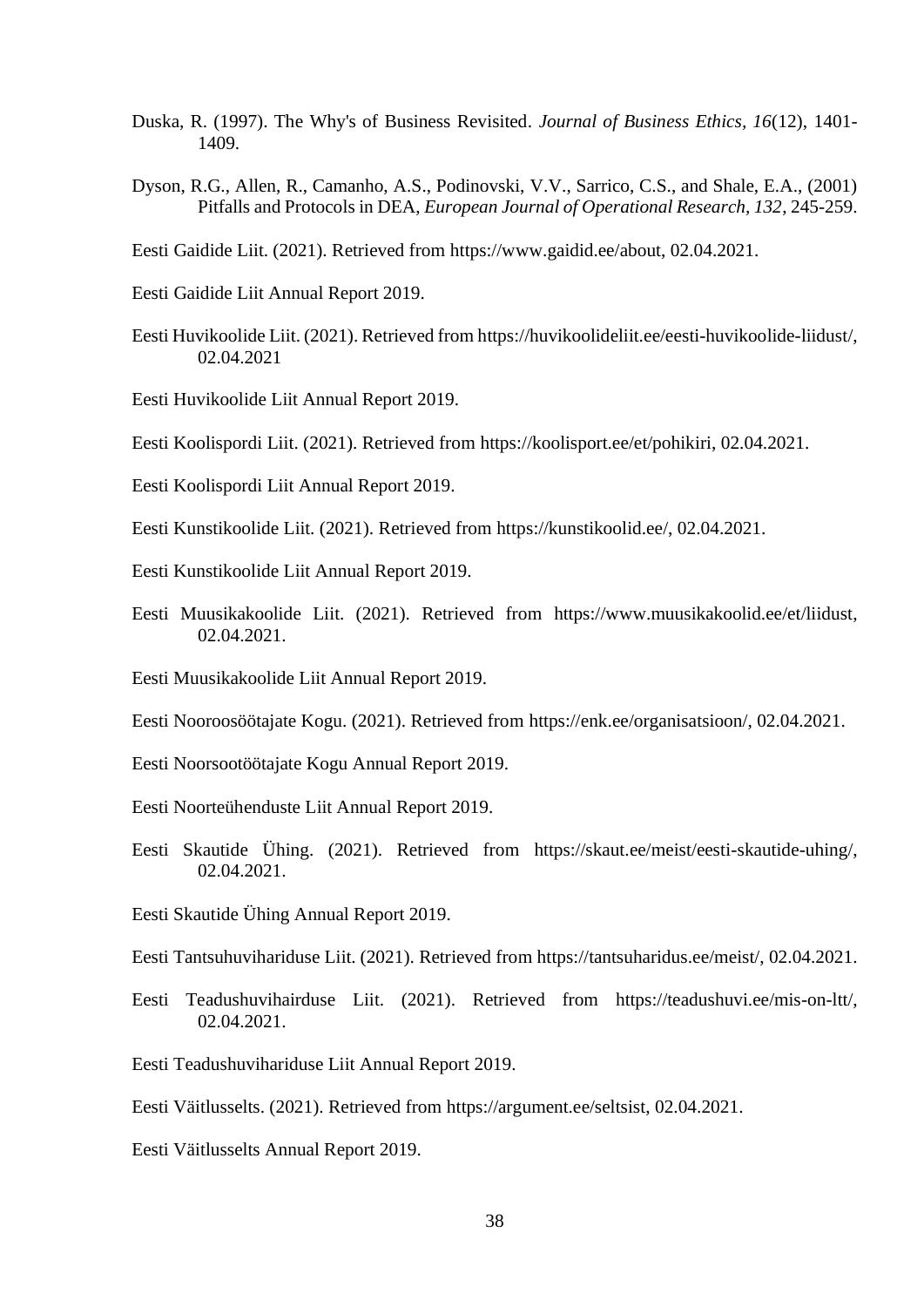Eesti Õpilasesinduste Liit Annual Report 2019.

- Eesti Üliõpilaskondade Liit Annual Report 2019.
- ENL. (2021) Retrieved from [https://enl.ee/enl/,](https://enl.ee/enl/) 02.04.2021.
- Epstein, M.J. and McFarlan, F.W. (2011), "Measuring the efficiency and effectiveness of a nonprofit's performance", *Strategic Finance*, Vol. 4 No. 93, pp. 27-35.
- Espenberg. K., Kiisel, M., Saarsen, K., Jaanits. J., Rajaveer, L., Nõmmela, K., Aksen, M. (2018). 19–26-aastaste noorte noorsootöös osalemise motivatsioon. *Uuringu lõpparuanne.* Tartu: Tartu Ülikool.
- Farrell, M. (1957). The Measurement of Productive Efficiency. *Journal of the Royal Statistical Society: Series A (General), 120*(3), 253-281.
- Forbes, D. (1998). Measuring the Unmeasurable: Empirical Studies of Nonprofit Organization Effectiveness from 1977 to 1997. *Nonprofit and Voluntary Sector Quarterly, 27*(2), 183- 202.
- Golany, B. and Roll, Y. (1989) An Application Procedure for DEA. *Omega 17*, 237-250.
- Greenlee, J. S., & Bukovinsky, D. (1998). Financial ratios for use in the analytical review of charitable organizations. *Ohio CPA Journal, 57*(1), 32.
- Haridus- ja Teadusministeeriumi strateegiliste partnerite ja neile 2019. aastaks antava tegevustoetuse suuruse kinnitamine. (2019). Ministry of Education and Research document system. Retrieved from https://dok.hm.ee/et/document.html?id=2d699d5cd54a-4e37-a55d-049a3122c392.
- Harper, D. (2018, 06 29). *Online etymylogy dictionary*. Retrieved from efficiency (n.): [https://www.etymonline.com/word/efficiency,](https://www.etymonline.com/word/efficiency) 26.03.2021.
- Hasartmängumaksu seaduse ja Eesti Kultuurkapitali seaduse muutmise seadus. RT I, 24.10.2018, 1.
- Huguenin, J.-M. (2012) *Data Envelopment Analysis (DEA): A pedagogical guide for decision makers in the public sector.* Lausanne, Swiss: Swiss Graduate School of Public Administration.
- Kaldaru, H. (2006). *Mikroökonoomika*. Tartu Ülikooli Kirjastus.
- Kanter, R., & Summers, D. (1987). Doing well while doing good: Dilemmas of performance measurement in nonprofit organizations and the need for a multiple-constituency approach. In W. W. Powell (Ed.), *The nonprofit sector: A research handbook* (pp. 154- 166). New Haven, CT: Yale University Press.

Kes me oleme? 4H. (2021) Retrieved from [https://eesti4h.ee/meie-4h/kes-me-oleme,](https://eesti4h.ee/meie-4h/kes-me-oleme) 02.04.2021.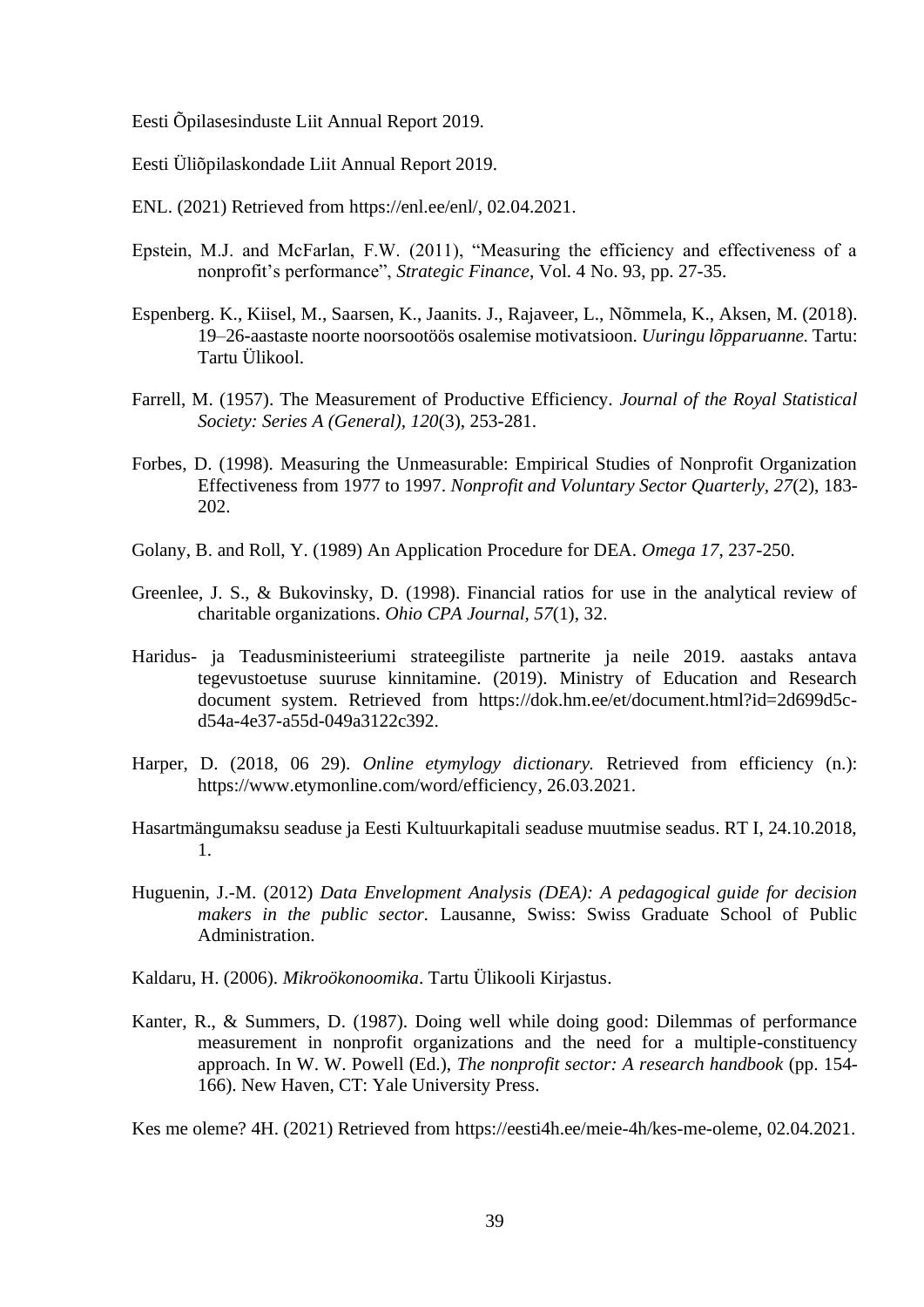- Kim, H., Lee, C. W. (2018). Efficiency analysis for nonprofit organizations using DEA: Focused on humanitarian assistance organizations in South Korea. *Asia Pacific Journal of Innovation and Entrepreneurship (Online), 12*(2), 165-180.
- Kim, H., Lethem, F.J. and Lee, C.W. (2017), The ethical issue of contemporary philanthropy: Unintended negative consequences of philanthropy, *Management Review: An International Journal*, Vol. 1 No. 12, pp. 4-25.a
- Lee, S. (2010). Comparative Analysis of the Financial Performance of Nonprofit Organizations: Focusing on the Franklin County Senior Activity Center. University of Kentucky.
- Liimets, A., Schlümmer, E., Enn, Ü.; Jung, N., Kost, R., Toots, A., Allaste, A-A., Taru, M., Pilve, E., Kaasik, P., Rannala, I-E.; Paabort, H., Reitav, U., Pomm, K. (2013). Noorsootöö õpik. *Tallinn: Sihtasutuse Archimedes Euroopa Noored Eesti büroo.*

Mis on EÕEL? (2021). Retrieved from [http://opilasliit.ee/opilasliidust/mis-on-eoel/,](http://opilasliit.ee/opilasliidust/mis-on-eoel/) 02.04.2021.

Millega EÜL tegeleb? (2021). Retrieved from [https://eyl.ee/eul-2/,](https://eyl.ee/eul-2/) 02.04.2021.

Mittetulundusühing Eesti Tantsuhuvihariduse Liit Annual Report 2019.

MTÜ Eesti Avatud Noortekeskuste Ühendus Annual Report 2019.

MTÜS RT I, 23.05.2020, 6

Murillo‐Zamorano, L. (2004). Economic Efficiency and Frontier Techniques. *Journal of Economic Surveys, 18*(1), 33-77.

Noorteühing Tugiõpilaste Oma Ring Eestis Annual Report 2019.

NTS RT I, 16.06.2020, 10

- Newman, W., & Wallender, H. (1978). Managing Not-for-Profit Enterprises. *The Academy of Management Review, 3*(1), 24-31.
- *Noortevaldkonna arengukava 2021–2035.* (2020)

Noorteühing Eesti 4H Annual Report 2019.

Nunamaker, T. (1985). Using data envelopment analysis to measure the efficiency of non‐profit organizations: A critical evaluation. *Managerial and Decision Economics, 6*(1), 50-58.

Palmer, S. J., & Torgerson, D. (1999). Definitions of efficiency. *BMJ, 318*(7191), 1136.

- Paradi, J. C., Sherman, H. D., & Tam, F. K. (2018). *Data Envelopment Analysis in the Financial Services Industry: a Guide for Practitioners and Analysts Working in Operations Research Using DEA*. Springer International Publishing.
- Peacock, S., Chan, C., Mangolini, M. and Johansen, D. (2001), Techniques for Measuring Efficiency in Health Services, *Productivity Commission Staff Working Paper, July*.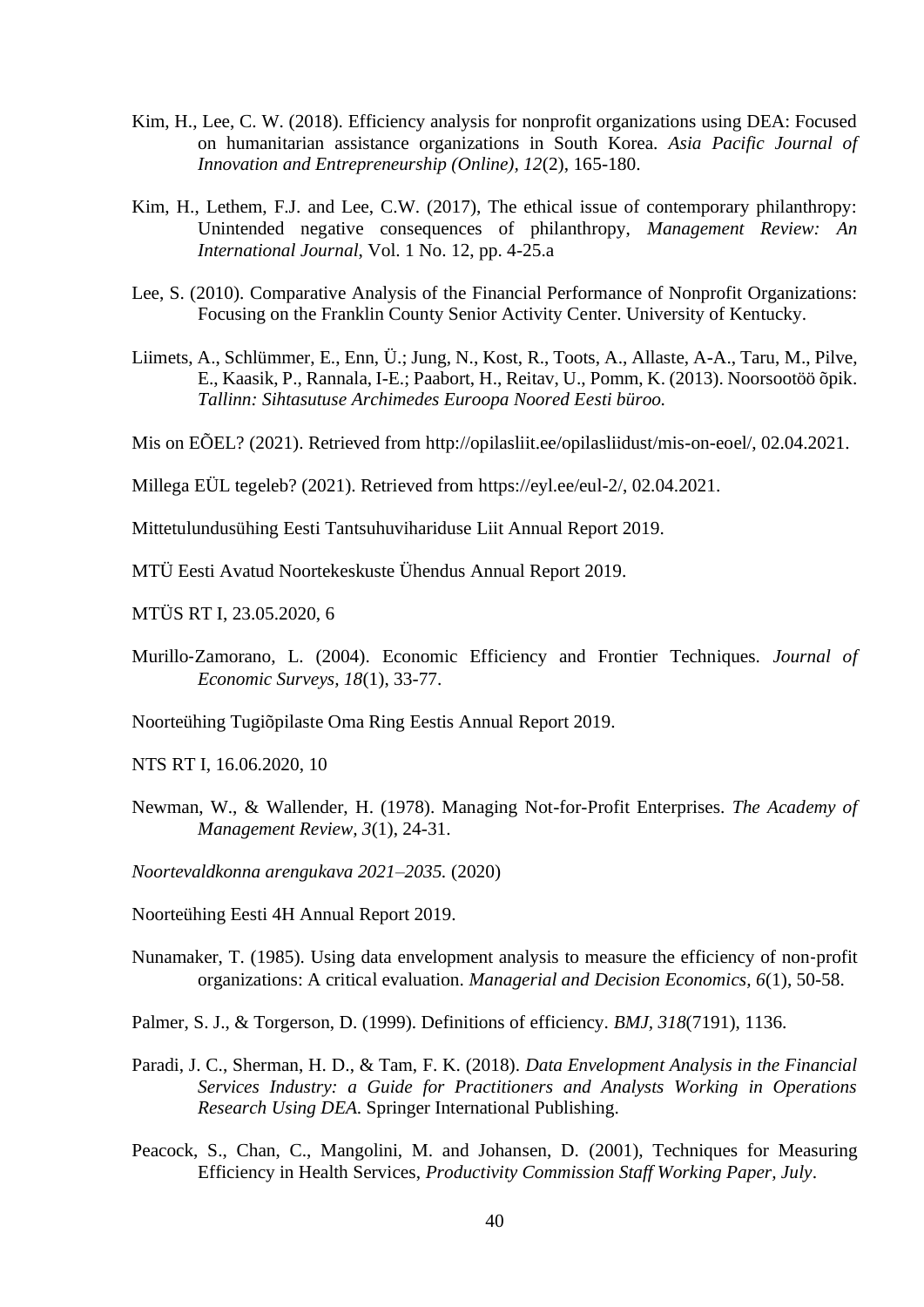Põhikiri TORE. (2021). Retrieved from [https://tore.ee/pohikiri/,](https://tore.ee/pohikiri/) 02.04.2021.

- Ritchie, W., & Kolodinsky, R. (2003). Nonprofit organization financial performance measurement: An evaluation of new and existing financial performance measures. *Nonprofit Management and Leadership, 13*(4), 367-381.
- Regulation of the Ministry of Finance on the "Establishment of the Guidelines of the Accounting Standards Board" Note 14 (2018). Riigiteataja. Retrieved from [https://www.riigiteataja.ee/aktilisa/1231/2201/7054/Lisa%2014%20-](https://www.riigiteataja.ee/aktilisa/1231/2201/7054/Lisa%2014%20-%20RTJ%2014%20-%202017.pdf) [%20RTJ%2014%20-%202017.pdf#,](https://www.riigiteataja.ee/aktilisa/1231/2201/7054/Lisa%2014%20-%20RTJ%2014%20-%202017.pdf) 02.04.2021.
- RPS RT I, 15.03.2019, 12
- Sarkis, J. (2007). Preparing your data for DEA. *Modeling Data Irregularities and Structural Complexities in Data Envelopment Analysis*, 305-320.
- Siciliano, J. (1996). The relationship between formal planning and performance in nonprofit organizations. *Nonprofit Management and Leadership, 7*(4), 387-403.
- Siimann, P., Alver, J. (2018). *Usage of Efficiency Matrix in the Analysis of Financial Statements. Efektiivsusmaatriksi kasutamine finantsaruannete analüüsimisel.* TTÜ Press. TTÜ Kirjastus.
- Sowlati, T. (2001). *Establishing the Practical Frontier in Data Envelopment Analysis*. National Library of Canada.
- Statistics Estonia (2021). PA001: Average gross wages (salaries), labour cost, hours actually worked and number of employees by Economic activity, Indicator and Reference periood [E-database]. Retrieved from [https://andmed.stat.ee/en/stat/majandus\\_\\_palk-ja](https://andmed.stat.ee/en/stat/majandus__palk-ja-toojeukulu__palk__aastastatistika/PA001/table/tableViewLayout1)[toojeukulu\\_\\_palk\\_\\_aastastatistika/PA001/table/tableViewLayout1,](https://andmed.stat.ee/en/stat/majandus__palk-ja-toojeukulu__palk__aastastatistika/PA001/table/tableViewLayout1) 02.05.2021.
- Strateegiliste partnerite rahastamine. (2019). Ministry of Education and Research. Retrieved from [https://www.hm.ee/et/tegevused/rahastamine/strateegiliste-partnerite-rahastamine,](https://www.hm.ee/et/tegevused/rahastamine/strateegiliste-partnerite-rahastamine) 28.03.2021.
- Sumanth, D. (1994), *Productivity Engineering and Management*, McGraw-Hill, New York, NY.
- Uri, N. (2001). Technical Efficiency, Allocative Efficiency, and the Implementation of a Price Cap Plan in Telecommunications in the United States. *Journal of Applied Economics. IV*, 163- 186.
- Watkins, K., Hristovska, T., Mazzanti, R., Wilson, C., & Schmidt, L. (2014). Measurement of Technical, Allocative, Economic, and Scale Efficiency of Rice Production in Arkansas Using Data Envelopment Analysis.
- Özbek, A. (2015). Efficiency Analysis of Non-Governmental Organizations Based in Turkey. *International Business Research 8*(9), 95-104.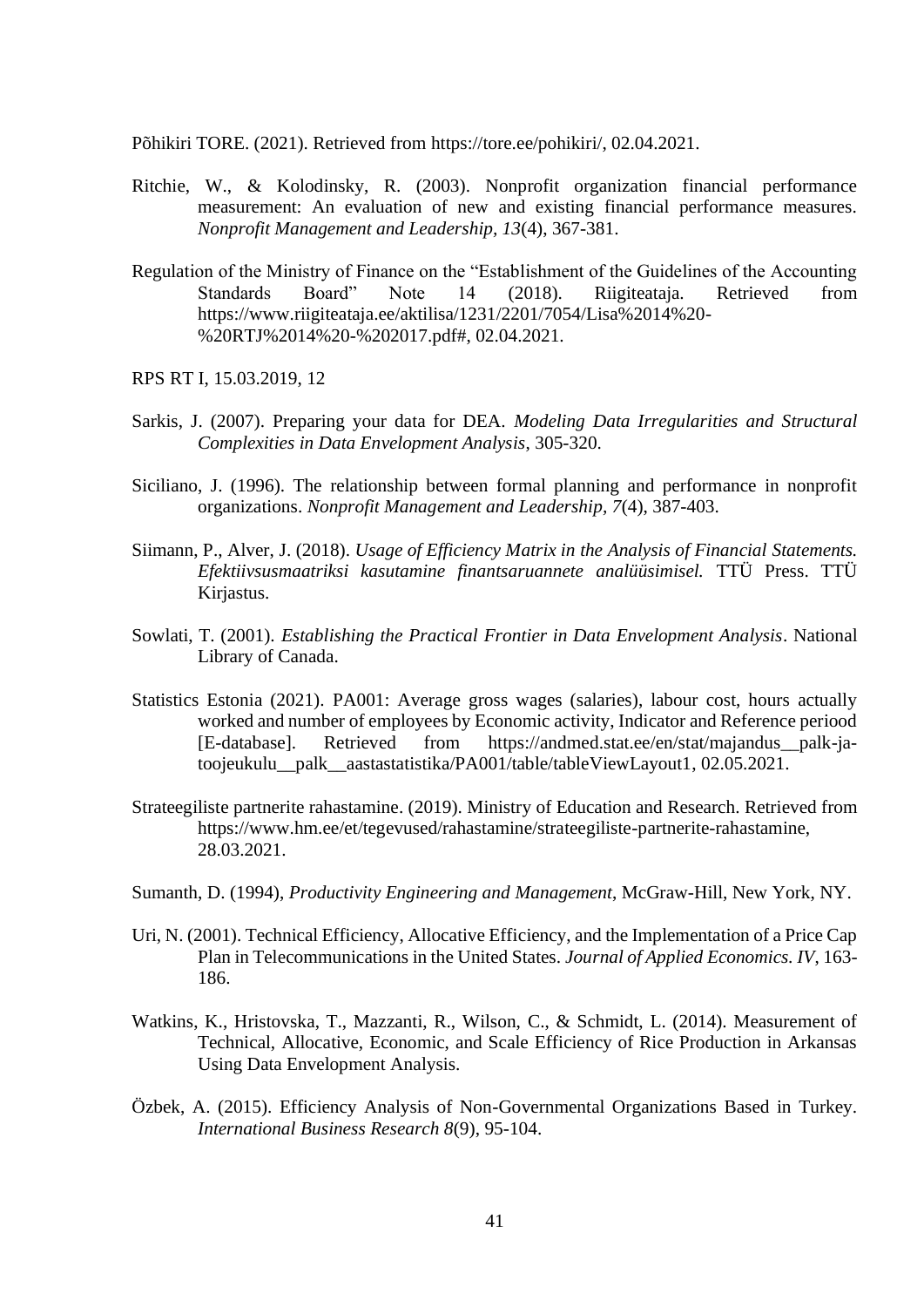# <span id="page-41-0"></span>**APPENDICES**

# <span id="page-41-1"></span>**Appendix 1. Type, description of studied organisation and funding received for 2019**

| Name of the<br>organisation | Type<br>(according<br>to NTS $\S$ 3) | Description                                                                                                                                                                          | Years in<br>operation | <b>Total Grant</b><br>Received in<br>$2019$ (in euros) |
|-----------------------------|--------------------------------------|--------------------------------------------------------------------------------------------------------------------------------------------------------------------------------------|-----------------------|--------------------------------------------------------|
| <b>ANK</b>                  | youth work<br>association            | a nationwide umbrella organisation<br>that unites 219 youth centers and 76<br>members all over Estonia and<br>represents their interests                                             | 19                    | 78,000                                                 |
| <b>EKKL</b>                 | youth work<br>association            | a non-profit organisation that unites<br>25 schools offering hobby<br>education in the field of art and<br>represents their interests                                                | 18                    | 83,000                                                 |
| <b>ENK</b>                  | youth work<br>association            | a non-profit organisation that brings<br>together more than 150 youth<br>workers of different levels and<br>represents their interests                                               | 21                    | 67,000                                                 |
| <b>ETHL</b>                 | youth work<br>association            | a non-profit association that<br>represents and supports 52 dance<br>schools, studios and hobby groups<br>which offer hobby education and<br>activities in the field of dance        | 3                     | 125,000                                                |
| <b>EVS</b>                  | youth<br>association                 | a non-profit organisation that brings<br>together more than 1,000 young<br>people to develop debate and<br>integrate debate culture into<br>secondary, higher and adult<br>education | 22                    | 131,060                                                |
| EGL                         | youth<br>association                 | voluntary apolitical youth<br>organisation, which aims to help<br>girls develop their potential to<br>become active citizens of the world<br>and unites 700 members                  | 23                    | 75,000                                                 |
| <b>EHKL</b>                 | youth work<br>association            | a non-profit organisation uniting<br>representatives of 35 hobby schools                                                                                                             | 22                    | 73,000                                                 |
| <b>EML</b>                  | youth work<br>association            | a non-profit organisation that unites<br>90 music and art schools and is<br>engaged in the preparation and                                                                           | 23                    | 160,000                                                |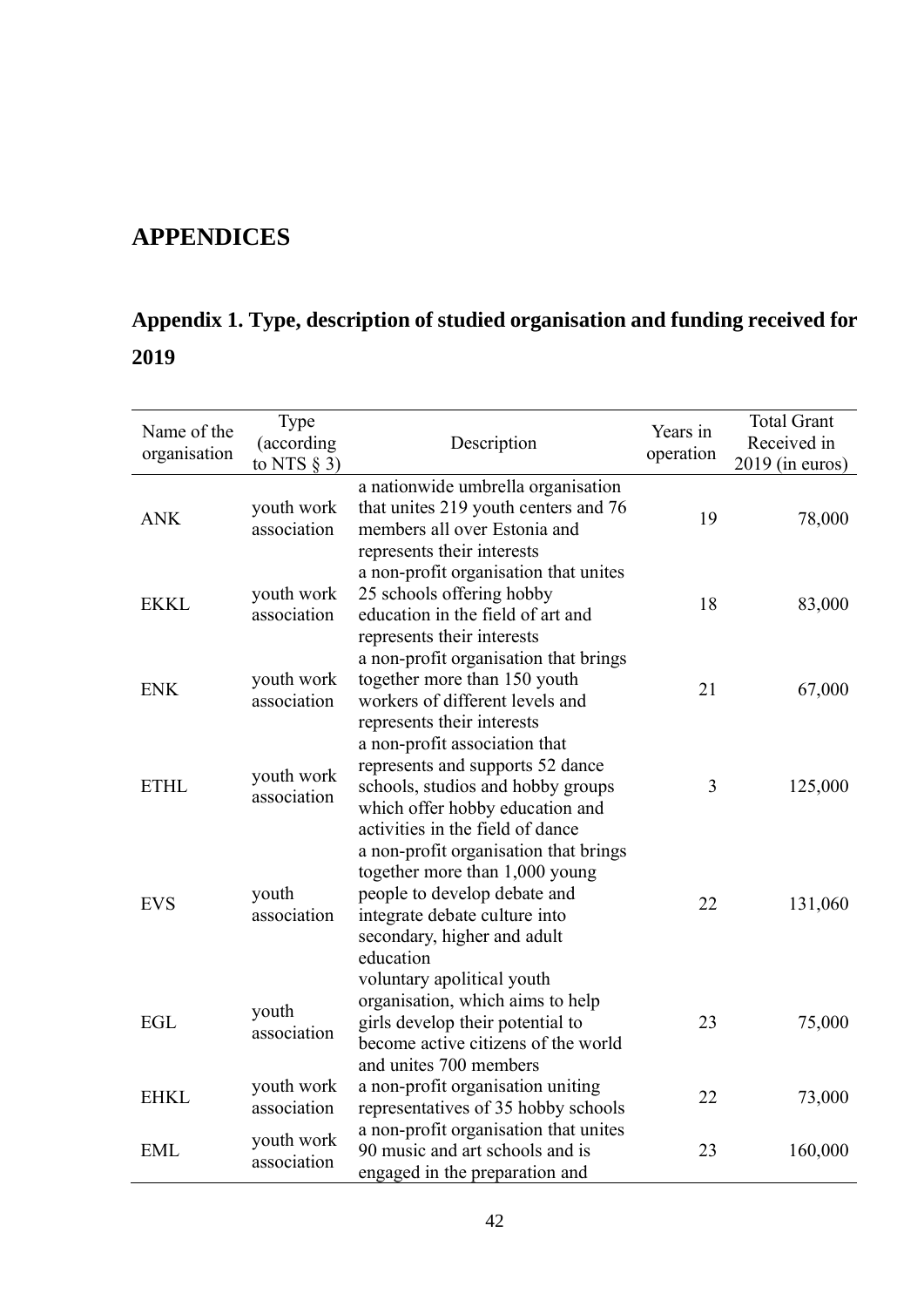| Name of the<br>organisation | Type<br>(according<br>to NTS $\S$ 3) | Description                                                                                                                                                                                                                                                  | Years in<br>operation | <b>Total Grant</b><br>Received in<br>$2019$ (in euros) |
|-----------------------------|--------------------------------------|--------------------------------------------------------------------------------------------------------------------------------------------------------------------------------------------------------------------------------------------------------------|-----------------------|--------------------------------------------------------|
|                             |                                      | production of textbooks and other<br>study materials, training and student<br>competitions<br>an umbrella non-profit organisation<br>that unites 61 youth associations                                                                                       |                       |                                                        |
| <b>ENL</b>                  | union of<br>youth<br>associations    | and participatory councils (incl.<br>youth councils) operating in Estonia<br>in 74 rural and city municipalities<br>and offers guardianship to its<br>members and represents the<br>interests of young people both in<br>Estonia and abroad                  | 18                    | 160,000                                                |
| <b>TEAHU</b>                | youth work<br>association            | an umbrella non-proft organisation<br>that brings together more than 120<br>legal and natural persons involved<br>in the development of non-formal<br>science, technology, engineering<br>and mathematics (STEM) learning                                    | 5                     | 140,000                                                |
| <b>EKSL</b>                 | youth work<br>association            | a non-profit organisation that unites<br>sports clubs of secondary education<br>schools through 20 sports<br>associations or sports federations<br>and that deals with the development<br>of school sports in Estonia                                        | 21                    | 437,000                                                |
| EÕEL                        | union of<br>youth<br>associations    | an informal scholars unions<br>umbrella organisation which aims<br>to represent the interests and<br>opinions of Estonian students and<br>almost 200 scholars councils                                                                                       | 20                    | 105,000                                                |
| ESÜ                         | youth<br>association                 | a nationwide youth organisation<br>providing non-formal education to<br>more than 1200 young scouts                                                                                                                                                          | 22                    | 130,000                                                |
| EÜL                         | union of<br>youth<br>associations    | a student umbrella organisation<br>which stands for students' rights,<br>needs and interests at national level<br>and support 13 student unions in<br>their work                                                                                             | 22                    | 60,000                                                 |
| 4H                          | youth<br>association                 | an organisation that values rural life<br>and unites more than 1100 young<br>people, the main task of which is to<br>support the diverse development of<br>children and young people. 4H<br>name is formed from English words<br>head, heart, hands, health. | 21                    | 110,000                                                |
| <b>TORE</b>                 | youth<br>association                 | a non-profit organisations with<br>more than 600 members which<br>developes and supportes the                                                                                                                                                                | 20                    | 125,000                                                |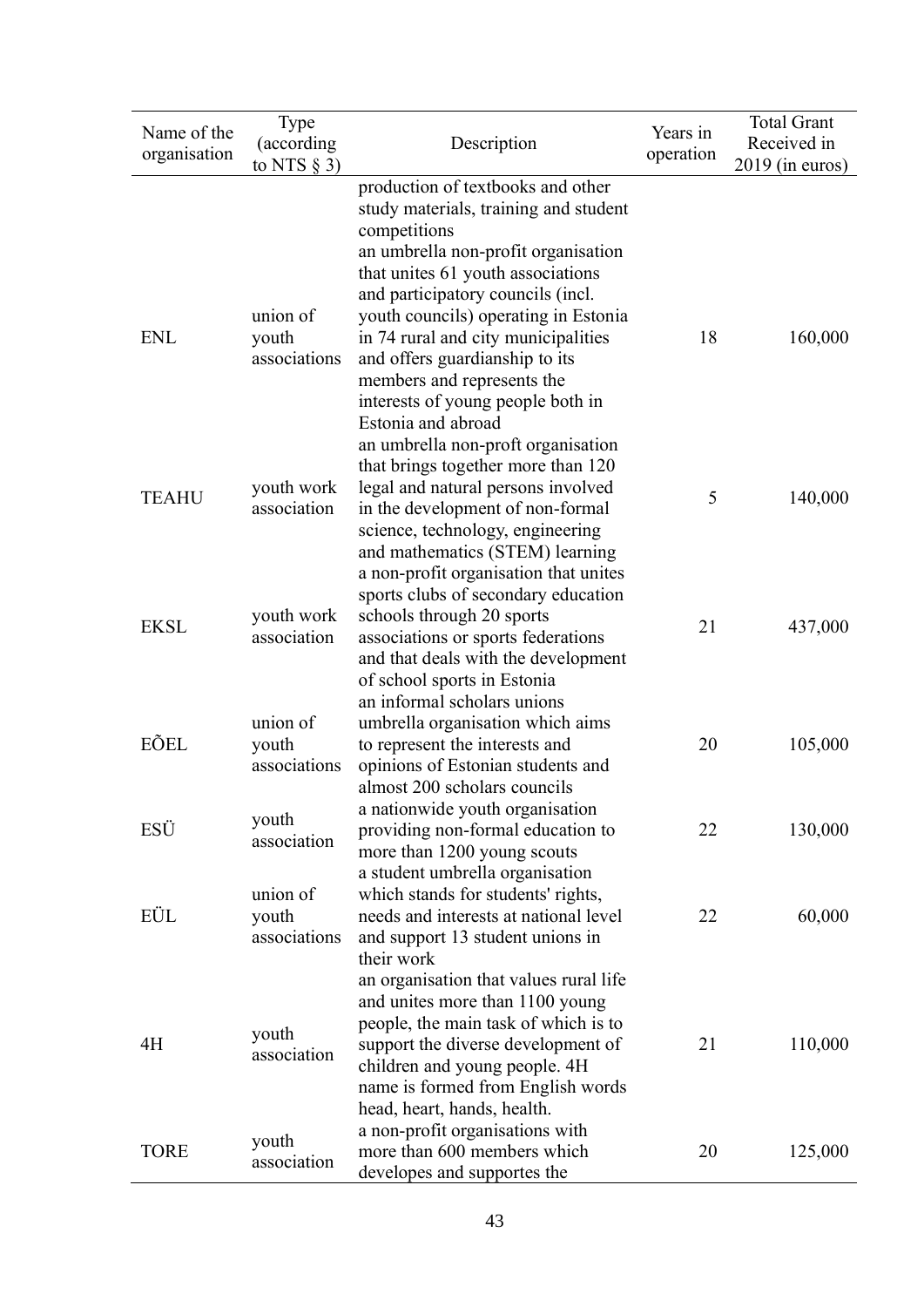| Name of the<br>organisation | Type<br>(according<br>to NTS $\S$ 3) | Description                                                                                                                                                                                                                            | Years in<br>operation | <b>Total Grant</b><br>Received in<br>$2019$ (in euros)                                                                                                                                                                                                                                                                                                                         |  |  |
|-----------------------------|--------------------------------------|----------------------------------------------------------------------------------------------------------------------------------------------------------------------------------------------------------------------------------------|-----------------------|--------------------------------------------------------------------------------------------------------------------------------------------------------------------------------------------------------------------------------------------------------------------------------------------------------------------------------------------------------------------------------|--|--|
| movement of peer (student)  |                                      |                                                                                                                                                                                                                                        |                       |                                                                                                                                                                                                                                                                                                                                                                                |  |  |
|                             |                                      | supportes.                                                                                                                                                                                                                             |                       |                                                                                                                                                                                                                                                                                                                                                                                |  |  |
|                             |                                      | Source: ANK  2021; Eesti Kunstikoolide  2021; Eesti Noorsootöötajate  2021; Eesti                                                                                                                                                      |                       |                                                                                                                                                                                                                                                                                                                                                                                |  |  |
|                             |                                      | $\mathbf{T}$ $\mathbf{1}$ $\mathbf{1}$ $\mathbf{1}$ $\mathbf{1}$ $\mathbf{1}$ $\mathbf{0}$ $\mathbf{0}$ $\mathbf{1}$ $\mathbf{1}$ $\mathbf{1}$ $\mathbf{1}$ $\mathbf{1}$ $\mathbf{1}$<br>$2021 \quad \Gamma \quad \Gamma \quad \Gamma$ |                       | $0.001$ $\overline{P}$ $\overline{Y}$ $\overline{Y}$ $\overline{Y}$ $\overline{Y}$ $\overline{Y}$ $\overline{Y}$ $\overline{Y}$ $\overline{Y}$ $\overline{Y}$ $\overline{Y}$ $\overline{Y}$ $\overline{Y}$ $\overline{Y}$ $\overline{Y}$ $\overline{Y}$ $\overline{Y}$ $\overline{Y}$ $\overline{Y}$ $\overline{Y}$ $\overline{Y}$ $\overline{Y}$ $\overline{Y}$ $\overline{Y$ |  |  |

Tantsuhuvihariduse … 2021; Eesti Väitlusselts … 2021; Eesti Gaidide … 2021; Eesti Huvikoolide … 2021; Eesti Muusikakoolide … 2021; ENL … 2021; Eesti Teadushuvihariduse … 2021; Eesti Koolispordi … 2021; Mis on … 2021; Eesti Skautide … 2021; Millega … 2021; Ajalugu … 2021; Kes me … 2021; Põhikiri … 2021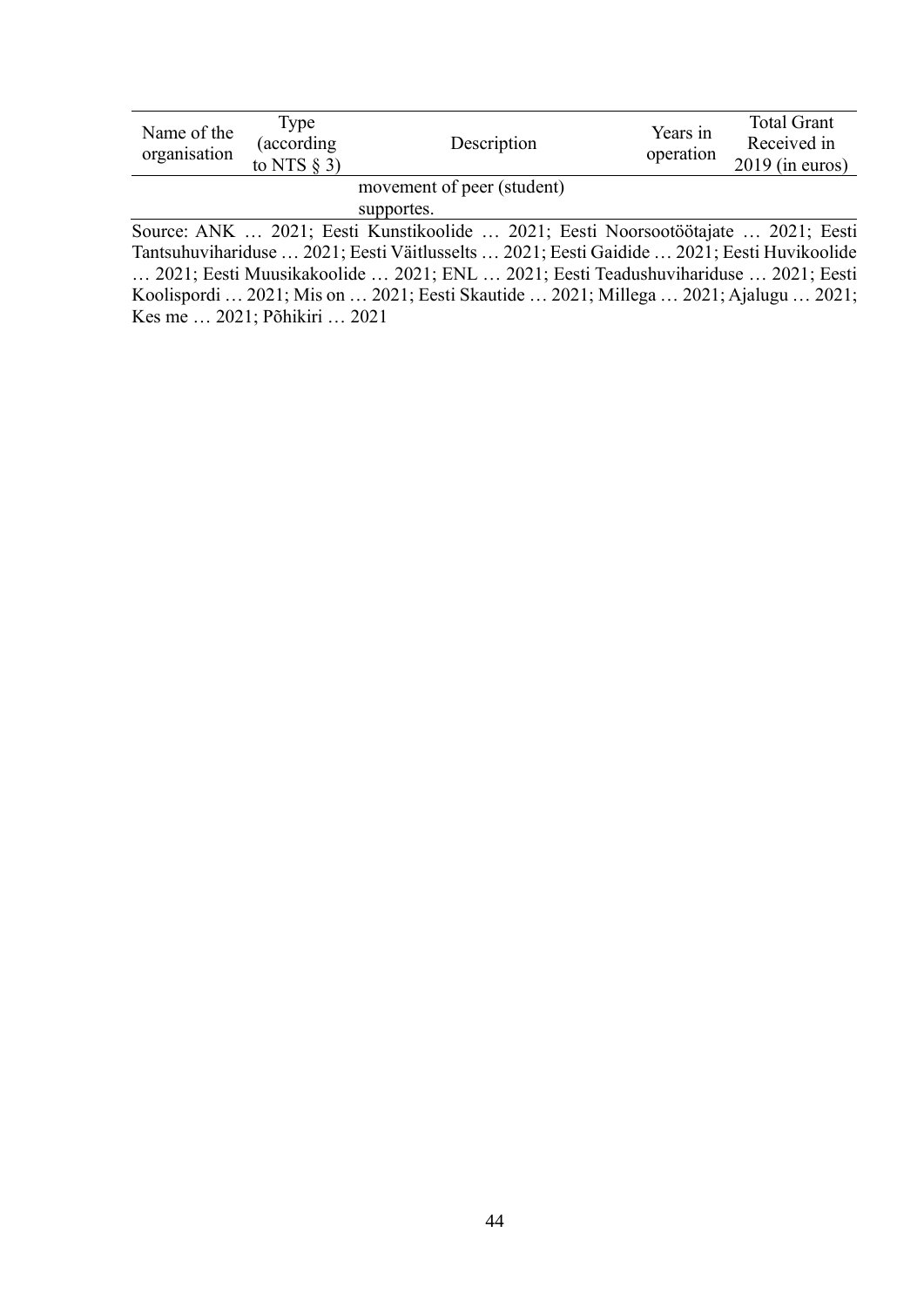| Name of the<br>organisation | Average<br>number of<br>employees | Labour<br>(or staff)<br>costs $(\epsilon)$ | Other<br>operating<br>expenses<br>$(\epsilon)$ | Total<br>income<br>$(\epsilon)$ | Donations<br>and grants<br>distributed<br>$(\epsilon)$ | Total income<br>(without)<br>donations and<br>grants<br>distrubuted) $(\epsilon)$ | Fees<br>received<br>from<br>members<br>(E) | Donations and<br>grants without<br>used annual<br>grant from HTM,<br>and distributed<br>donations and<br>grants $(\epsilon)$ | <b>Business</b><br>income<br>$(\epsilon)$ |
|-----------------------------|-----------------------------------|--------------------------------------------|------------------------------------------------|---------------------------------|--------------------------------------------------------|-----------------------------------------------------------------------------------|--------------------------------------------|------------------------------------------------------------------------------------------------------------------------------|-------------------------------------------|
| <b>ANK</b>                  | 8                                 | 198,203                                    | 34,868                                         | 923,138                         | $\overline{0}$                                         | 923,138                                                                           | 18,230                                     | 825,543                                                                                                                      | 1,365                                     |
| <b>EKKL</b>                 | $\overline{c}$                    | 17,106                                     | 6,129                                          | 93,483                          | $\overline{0}$                                         | 93,483                                                                            | 1,100                                      | $\theta$                                                                                                                     | 14,380                                    |
| <b>ENK</b>                  | 3                                 | 41,612                                     | 7,342                                          | 113,601                         | 0                                                      | 113,601                                                                           | 2,090                                      | 12,215                                                                                                                       | 32,296                                    |
| <b>ETHL</b>                 | 6                                 | 30,594                                     | 50,402                                         | 131,050                         | 35,625                                                 | 95,425                                                                            | $\Omega$                                   | 3,800                                                                                                                        | 2,250                                     |
| <b>EVS</b>                  | 3                                 | 50,262                                     | 16,437                                         | 229,284                         | $\Omega$                                               | 229,284                                                                           | $\theta$                                   | 94,328                                                                                                                       | 3,896                                     |
| EGL                         |                                   | 21,480                                     | $\overline{0}$                                 | 101,019                         | 0                                                      | 101,019                                                                           | 12,311                                     | 11,398                                                                                                                       | 1,144                                     |
| <b>EHKL</b>                 |                                   | 26,480                                     | 40,854                                         | 67,642                          | $\theta$                                               | 67,642                                                                            | 1,650                                      | $\theta$                                                                                                                     | 5,961                                     |
| <b>EML</b>                  | $\overline{4}$                    | 42,696                                     | 12,272                                         | 270,608                         | 127,006                                                | 143,602                                                                           | 41,228                                     | 64,500                                                                                                                       | 4,220                                     |
| <b>ENL</b>                  | 9                                 | 151,703                                    | 36,957                                         | 422,975                         | 100,212                                                | 322,763                                                                           | $\overline{0}$                             | 156,095                                                                                                                      | 7,069                                     |
| <b>TEAHU</b>                | $\mathbf{2}$                      | 35,922                                     | 80,674                                         | 163,287                         | 46,461                                                 | 116,826                                                                           | 2,583                                      | 18,217                                                                                                                       | 2,487                                     |
| <b>EKSL</b>                 | 5                                 | 126,904                                    | 22,475                                         | 1,004,206                       | 315,545                                                | 688,661                                                                           | 640                                        | 251,021                                                                                                                      | $\Omega$                                  |
| EÕEL                        | $\overline{2}$                    | 32,627                                     | 1,433                                          | 115,823                         | $\Omega$                                               | 115,823                                                                           | $\Omega$                                   | 47,549                                                                                                                       | 3,179                                     |
| ESÜ                         | 4                                 | 52,626                                     | 26,624                                         | 238,352                         | 0                                                      | 238,352                                                                           | 48,392                                     | 55,303                                                                                                                       | 4,657                                     |
| EÜL                         | 5                                 | 148,927                                    | 21,117                                         | 390,729                         | 0                                                      | 390,729                                                                           | $\overline{0}$                             | 12,027                                                                                                                       | 317,969                                   |
| 4H                          | 2                                 | 35,340                                     | 34,605                                         | 123,949                         | $\overline{0}$                                         | 123,949                                                                           | 18,750                                     | 1,600                                                                                                                        | 250                                       |
| <b>TORE</b>                 | $\overline{2}$                    | 37,615                                     | 8,944                                          | 139,411                         | $\boldsymbol{0}$                                       | 139,411                                                                           | 338                                        | $\overline{0}$                                                                                                               | 12,340                                    |

# **Appendix 2. Data for DEA analysis from year 2019 annual financial reports**

<span id="page-44-0"></span>Source: Year 2019 annual financial reports of organisations, author's calculations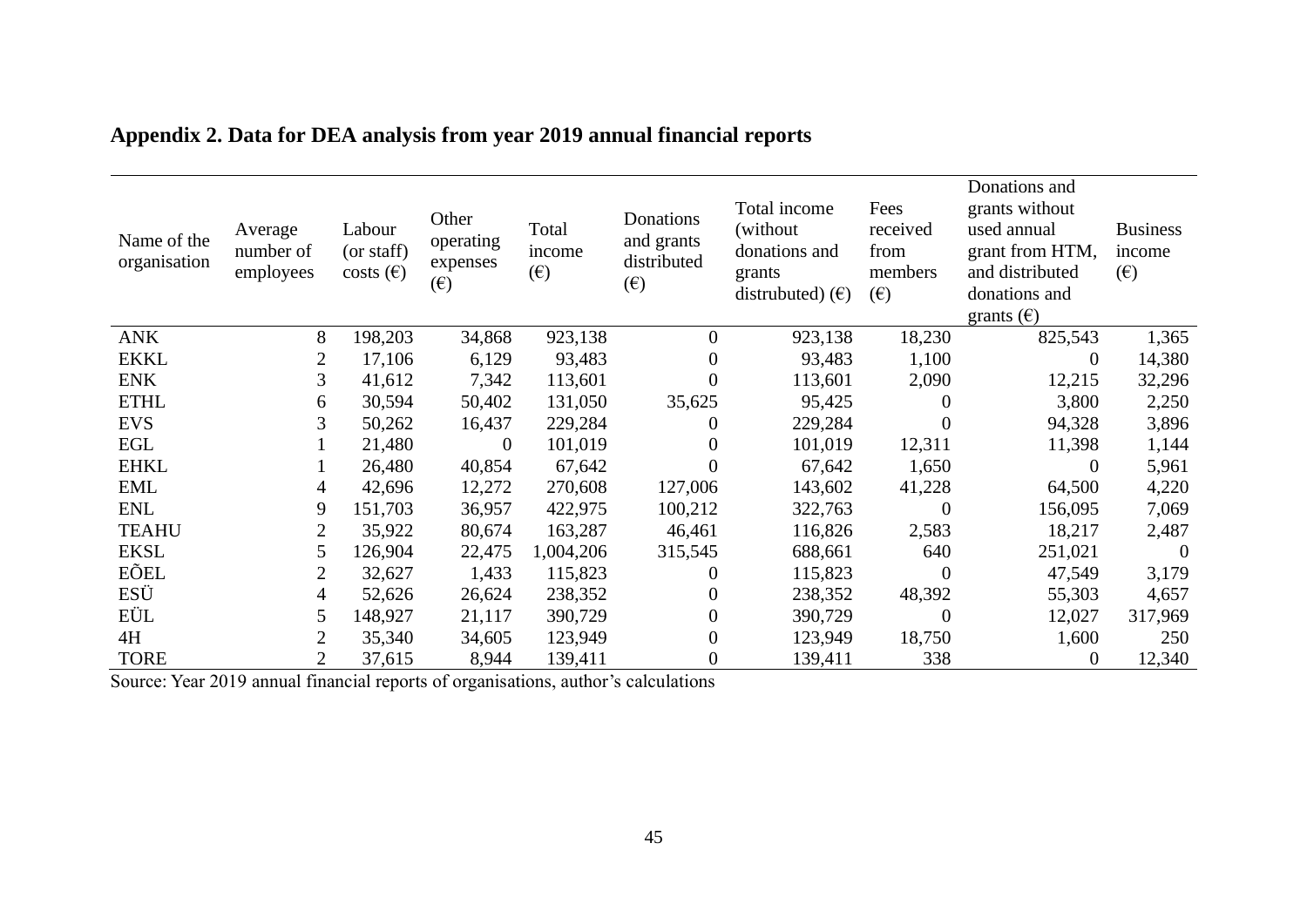|                              | Years in<br>operation | Grant from HTM in<br>2019 | Efficiency<br>score | # of workers<br>$(inp_1)$ | inp     | outp | $\text{outp}_$ | $\text{output}_{-}$<br>C |
|------------------------------|-----------------------|---------------------------|---------------------|---------------------------|---------|------|----------------|--------------------------|
| Years in operation           |                       |                           |                     |                           |         |      |                |                          |
| Grant from HTM in            |                       |                           |                     |                           |         |      |                |                          |
| 2019                         | $-0.01$               |                           |                     |                           |         |      |                |                          |
| Efficiency score             | 0.67                  | 0.06                      |                     |                           |         |      |                |                          |
| # of workers $({\rm inp}_1)$ | $-0.17$               | 0.23                      | 0.07                |                           |         |      |                |                          |
| $inp_2$                      | $-0.63$               | $-0.17$                   | $-0.46$             | $-0.07$                   |         |      |                |                          |
| $outp_1$                     | 0.38                  | $-0.04$                   | 0.56                | 0.57                      | $-0.41$ |      |                |                          |
| $outp_2$                     | 0.18                  | $-0.31$                   | 0.20                | 0.04                      | $-0.03$ | 0.37 |                |                          |
| outp $3$                     | 0.25                  | 0.68                      | 0.52                | 0.58                      | $-0.40$ | 0.50 | $-0.12$        |                          |

**Appendix 3. Pearson correlation matrix of general information, efficiency score, inputs and outputs for organisations**

<span id="page-45-0"></span>Source: author's calculations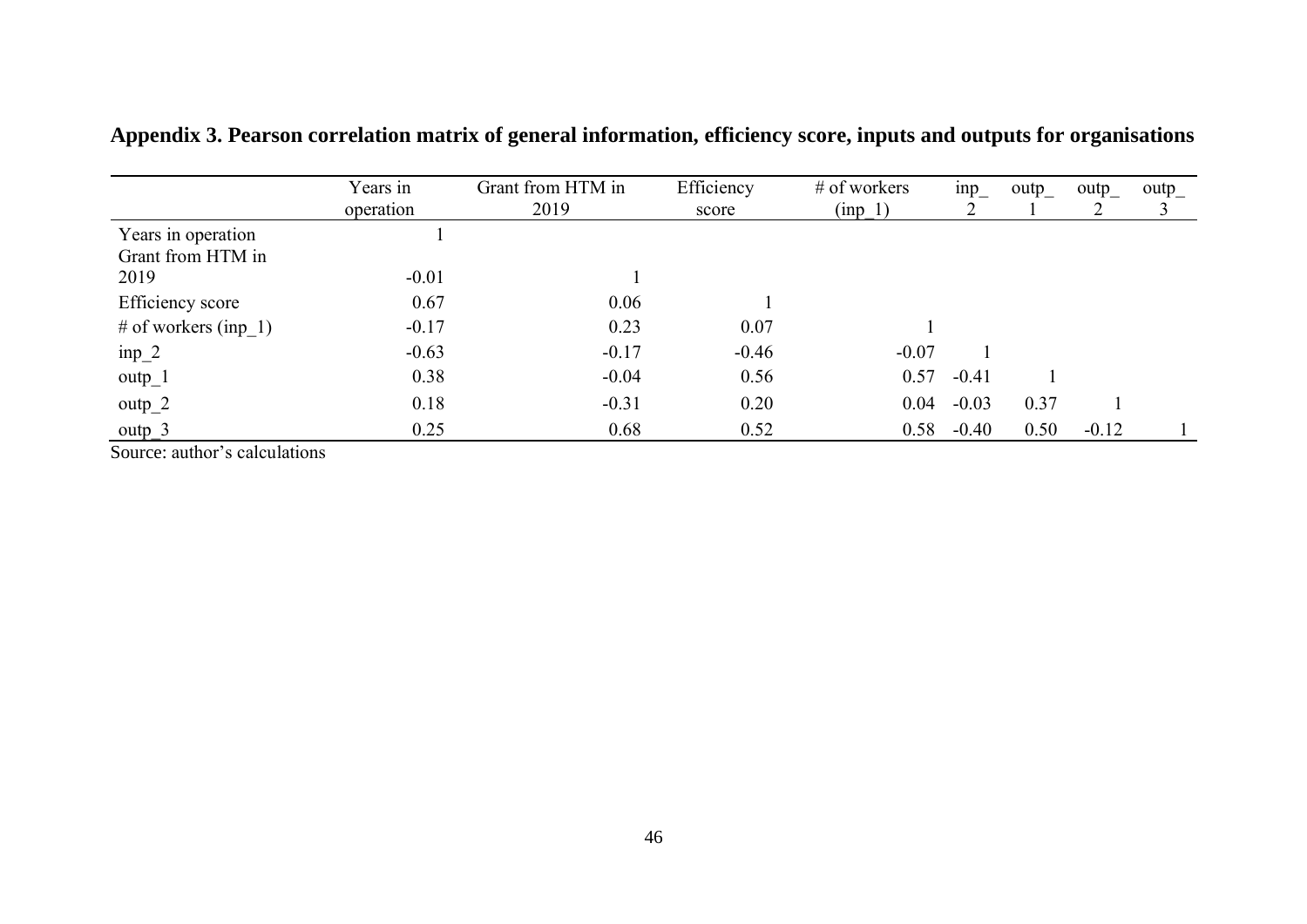# <span id="page-46-0"></span>**Appendix 4. Instruction file for DEA analysis**

|                | eg1-dta.txt DATA FILE NAME                                |
|----------------|-----------------------------------------------------------|
| $eg1$ -out.txt | <b>OUTPUT FILE NAME</b>                                   |
| 16             | <b>NUMBER OF FIRMS</b>                                    |
| $\mathbf{1}$   | NUMBER OF TIME PERIODS                                    |
| 3              | <b>NUMBER OF OUTPUTS</b>                                  |
| $\overline{2}$ | <b>NUMBER OF INPUTS</b>                                   |
| $\mathbf{1}$   | 0=INPUT AND 1=OUTPUT ORIENTATED                           |
| $\mathbf{1}$   | $0=CRS$ AND $1=VRS$                                       |
| 3              | 0=DEA(MULTI-STAGE), 1=COST-DEA, 2=MALMQUIST-DEA, 3=DEA(1- |
|                |                                                           |

STAGE), 4=DEA(2-STAGE)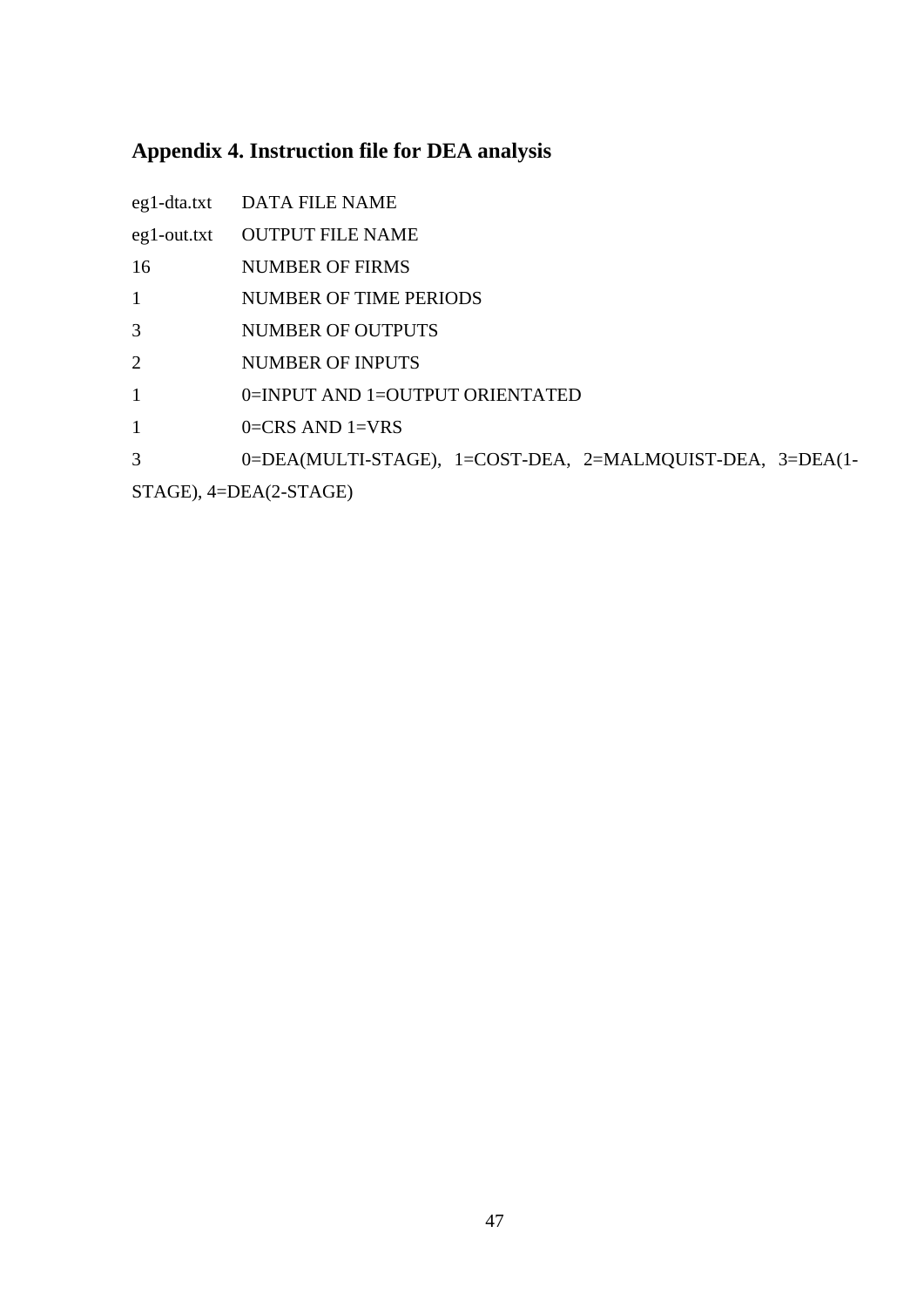# <span id="page-47-0"></span>**Appendix 5. Output file**

Output orientated DEA Scale assumption: VRS Single-stage DEA - residual slacks presented

#### **EFFICIENCY SUMMARY:**

| firm         | crste | vrste       | scale |                |
|--------------|-------|-------------|-------|----------------|
| <b>ANK</b>   | 1.000 | 1.000       | 1.000 |                |
| <b>EKKL</b>  | 1.000 | 1.000       | 1.000 | $\overline{a}$ |
| <b>ENK</b>   | 0.741 | 0.743       | 0.998 | drs            |
| <b>ETHL</b>  | 0.051 | 0.076       | 0.672 | drs            |
| <b>EVS</b>   | 0.743 | 0.795       | 0.935 | irs            |
| <b>EGL</b>   | 1.000 | 1.000       | 1.000 | $\overline{a}$ |
| <b>EHKL</b>  | 0.625 | 1.000       | 0.625 | irs            |
| <b>EML</b>   | 1.000 | 1.000       | 1.000 | $\overline{a}$ |
| <b>ENL</b>   | 0.480 | 0.958       | 0.501 | drs            |
| <b>TEAHU</b> | 0.417 | 0.460       | 0.908 | drs            |
| <b>EKSL</b>  | 1.000 | 1.000       | 1.000 |                |
| EÕEL         | 1.000 | 1.000       | 1.000 | $\overline{a}$ |
| ESÜ          | 0.645 | 0.660       | 0.977 | irs            |
| EÜL          | 1.000 | 1.000       | 1.000 | $\overline{a}$ |
| 4H           |       | 0.415 0.415 | 1.000 |                |
| <b>TORE</b>  | 0.318 | 0.407       | 0.782 | irs            |
|              |       |             |       |                |

mean 0.715 0.782 0.900

Note: crste = technical efficiency from CRS DEA vrste = technical efficiency from VRS DEA  $scale = scale efficiency = crste/vrste$ 

Note also that all subsequent tables refer to VRS results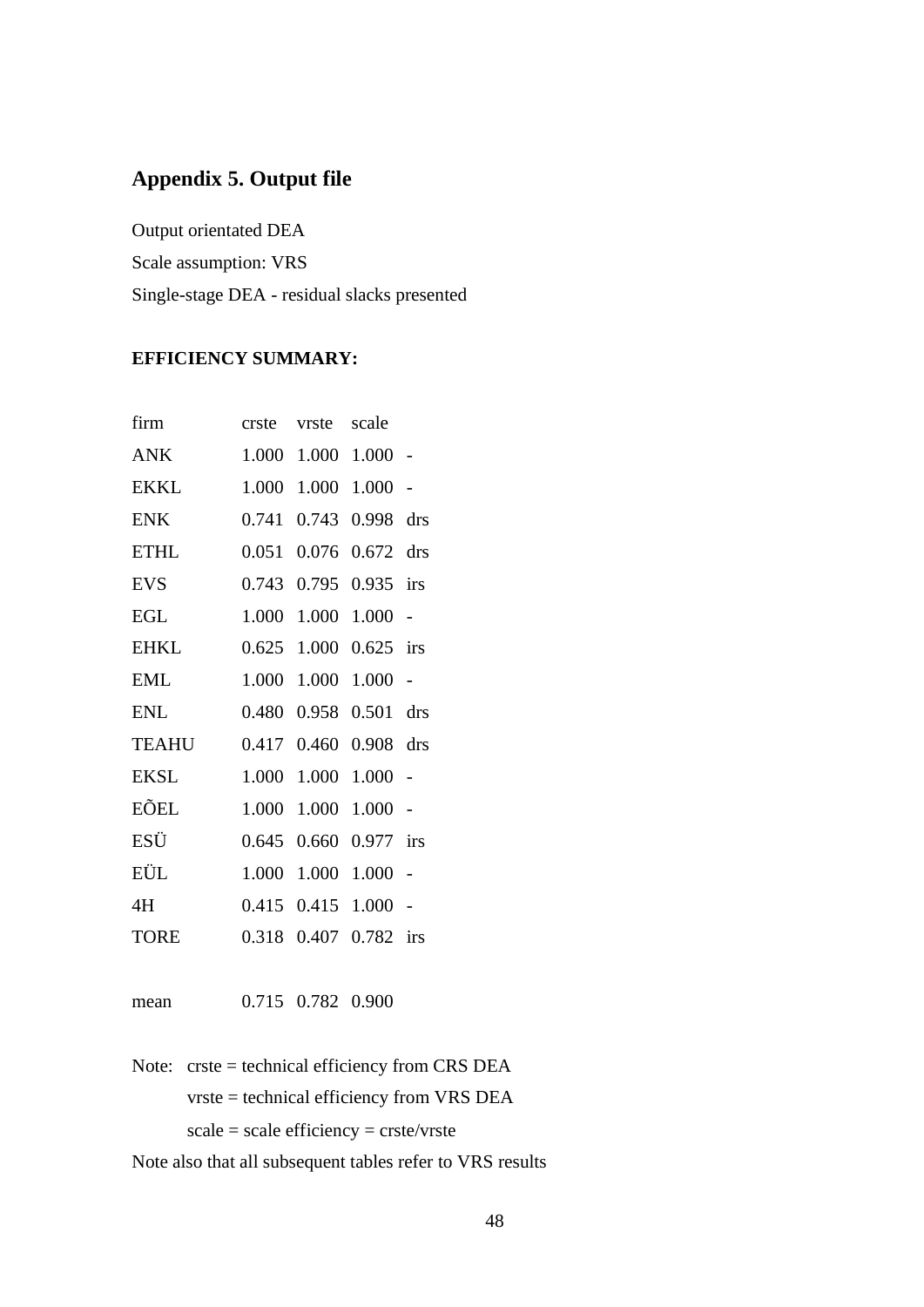# **SUMMARY OF OUTPUT SLACKS:**

| firm<br>output: | 1     | $\overline{2}$ | 3            |
|-----------------|-------|----------------|--------------|
| <b>ANK</b>      | 0.000 | 0.000          | 0.000        |
| <b>EKKL</b>     | 0.000 | 0.000          | 0.000        |
| <b>ENK</b>      | 0.000 | 0.000          | 1.035        |
| <b>ETHL</b>     | 0.000 | 0.000          | 0.000        |
| <b>EVS</b>      | 0.000 |                | 0.000 25.329 |
| <b>EGL</b>      | 0.000 | 0.000          | 0.000        |
| <b>EHKL</b>     | 0.000 | 0.000          | 0.000        |
| <b>EML</b>      | 0.000 | 0.000          | 0.000        |
| <b>ENL</b>      | 0.000 | 0.000          | 0.000        |
| <b>TEAHU</b>    | 0.000 |                | 0.000 31.717 |
| <b>EKSL</b>     | 0.000 | 0.000          | 0.000        |
| EÕEL            | 0.000 | 0.000          | 0.000        |
| ESÜ             | 0.000 |                | 0.000 12.161 |
| EÜL             | 0.000 | 0.000          | 0.000        |
| 4H              | 0.038 | 0.023          | 0.000        |
| <b>TORE</b>     | 0.158 | 0.000          | 0.000        |
|                 |       |                |              |

mean 0.012 0.001 4.390

# **SUMMARY OF INPUT SLACKS:**

| Firm input: | 1                   | $\mathfrak{D}$ |
|-------------|---------------------|----------------|
| ANK         | $0.000 \quad 0.000$ |                |
| <b>EKKL</b> | $0.000 \quad 0.000$ |                |
| <b>ENK</b>  | $0.000 \quad 0.103$ |                |
| <b>ETHL</b> | 0.707 0.477         |                |
| <b>EVS</b>  | $0.000 \quad 0.000$ |                |
| <b>EGL</b>  | 0.000 0.000         |                |
| EHKL        | $0.000 \quad 0.000$ |                |
| EML         | 0.000 0.000         |                |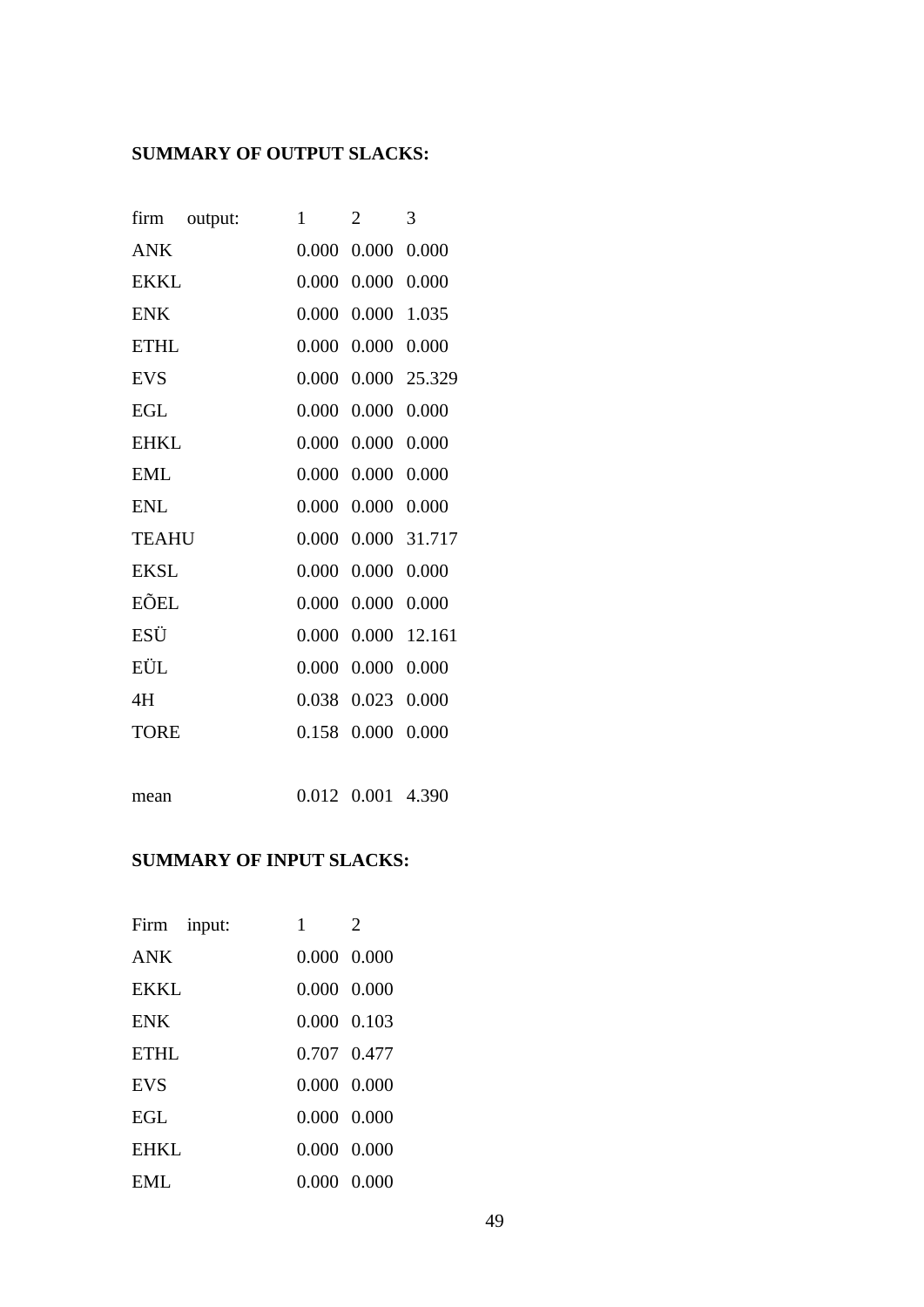| <b>ENL</b>  | 4.389 0.300         |  |
|-------------|---------------------|--|
| TEAHU       | 0.000 0.707         |  |
| <b>EKSL</b> | $0.000 \quad 0.000$ |  |
| EÕEL        | 0.000 0.000         |  |
| ESU         | $0.000 \quad 0.000$ |  |
| EÜL.        | $0.000 \quad 0.000$ |  |
| 4H          | 0.000 0.270         |  |
| <b>TORE</b> | $0.000 \quad 0.000$ |  |
|             |                     |  |
| mean        | 0.319 0.116         |  |

# **SUMMARY OF PEERS:**

| firm         | peers:      |              |                   |  |
|--------------|-------------|--------------|-------------------|--|
| ANK          | ANK         |              |                   |  |
| EKKL         | <b>EKKL</b> |              |                   |  |
| ENK          |             | EÜL EÕEL EGL |                   |  |
| <b>ETHL</b>  |             | ANK EÜL EML  |                   |  |
| EVS          |             |              | EML ANK EGL EÜL   |  |
| <b>EGL</b>   | EGL         |              |                   |  |
| <b>EHKL</b>  | <b>EHKL</b> |              |                   |  |
| <b>EML</b>   | <b>EML</b>  |              |                   |  |
| ENL          |             | EKSL EÜL EML |                   |  |
| <b>TEAHU</b> |             | EÜL EÕEL EGL |                   |  |
| <b>EKSL</b>  | <b>EKSL</b> |              |                   |  |
| EÕEL         | EÕEL        |              |                   |  |
| ESÜ          |             |              | EML EÜL ANK EGL   |  |
| EÜL          | EÜL         |              |                   |  |
| 4H           | EÕEL        |              |                   |  |
| <b>TORE</b>  |             |              | EÜL EKKL EHKL EGL |  |

# **SUMMARY OF PEER WEIGHTS:**

(in same order as above)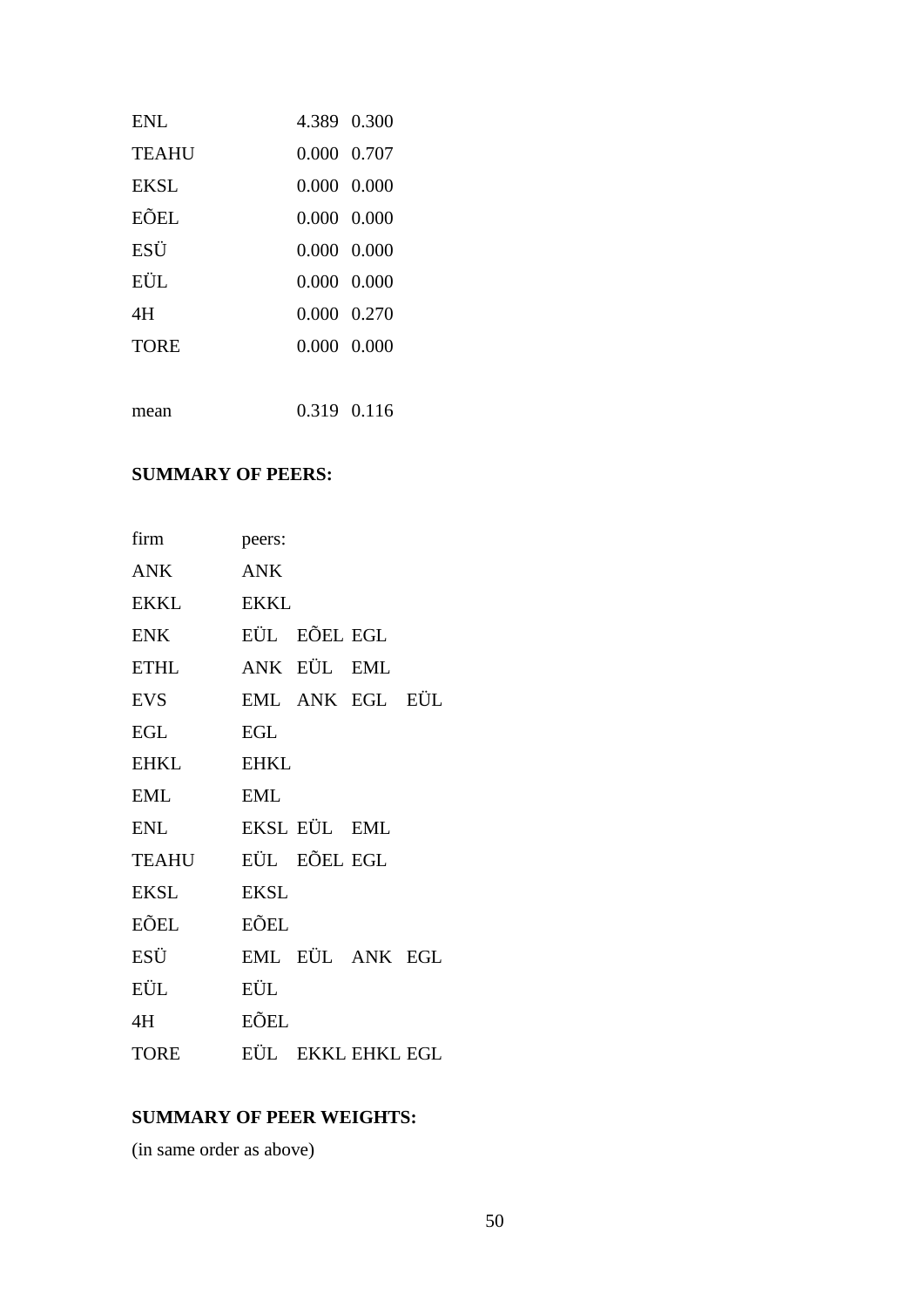| firm        | peer weights: |                   |                         |  |
|-------------|---------------|-------------------|-------------------------|--|
| ANK         | 1.000         |                   |                         |  |
| <b>EKKL</b> | 1.000         |                   |                         |  |
| <b>ENK</b>  |               | 0.460 0.162 0.379 |                         |  |
| <b>ETHL</b> |               | 0.232 0.364 0.404 |                         |  |
| <b>EVS</b>  |               |                   | 0.432 0.098 0.466 0.004 |  |
| <b>EGL</b>  | 1.000         |                   |                         |  |
| <b>EHKL</b> | 1.000         |                   |                         |  |
| <b>EML</b>  | 1.000         |                   |                         |  |
| <b>ENL</b>  |               | 0.597 0.014 0.389 |                         |  |
| TEAHU       |               | 0.026 0.897 0.077 |                         |  |
| EKSL        | 1.000         |                   |                         |  |
| EÕEL        | 1.000         |                   |                         |  |
| ESÜ         |               |                   | 0.659 0.010 0.141 0.191 |  |
| EÜL         | 1.000         |                   |                         |  |
| 4H          | 1.000         |                   |                         |  |
| <b>TORE</b> |               |                   | 0.247 0.013 0.084 0.656 |  |

# **PEER COUNT SUMMARY:**

(i.e., no. times each firm is a peer for another)

| firm         | peer count:    |
|--------------|----------------|
| <b>ANK</b>   | 3              |
| <b>EKKL</b>  | 1              |
| <b>ENK</b>   | $\overline{0}$ |
| <b>ETHL</b>  | $\overline{0}$ |
| <b>EVS</b>   | $\overline{0}$ |
| <b>EGL</b>   | 5              |
| <b>EHKL</b>  | 1              |
| <b>EML</b>   | 4              |
| <b>ENL</b>   | 0              |
| <b>TEAHU</b> | 0              |
| <b>EKSL</b>  | 1              |
| EÕEL         | 3              |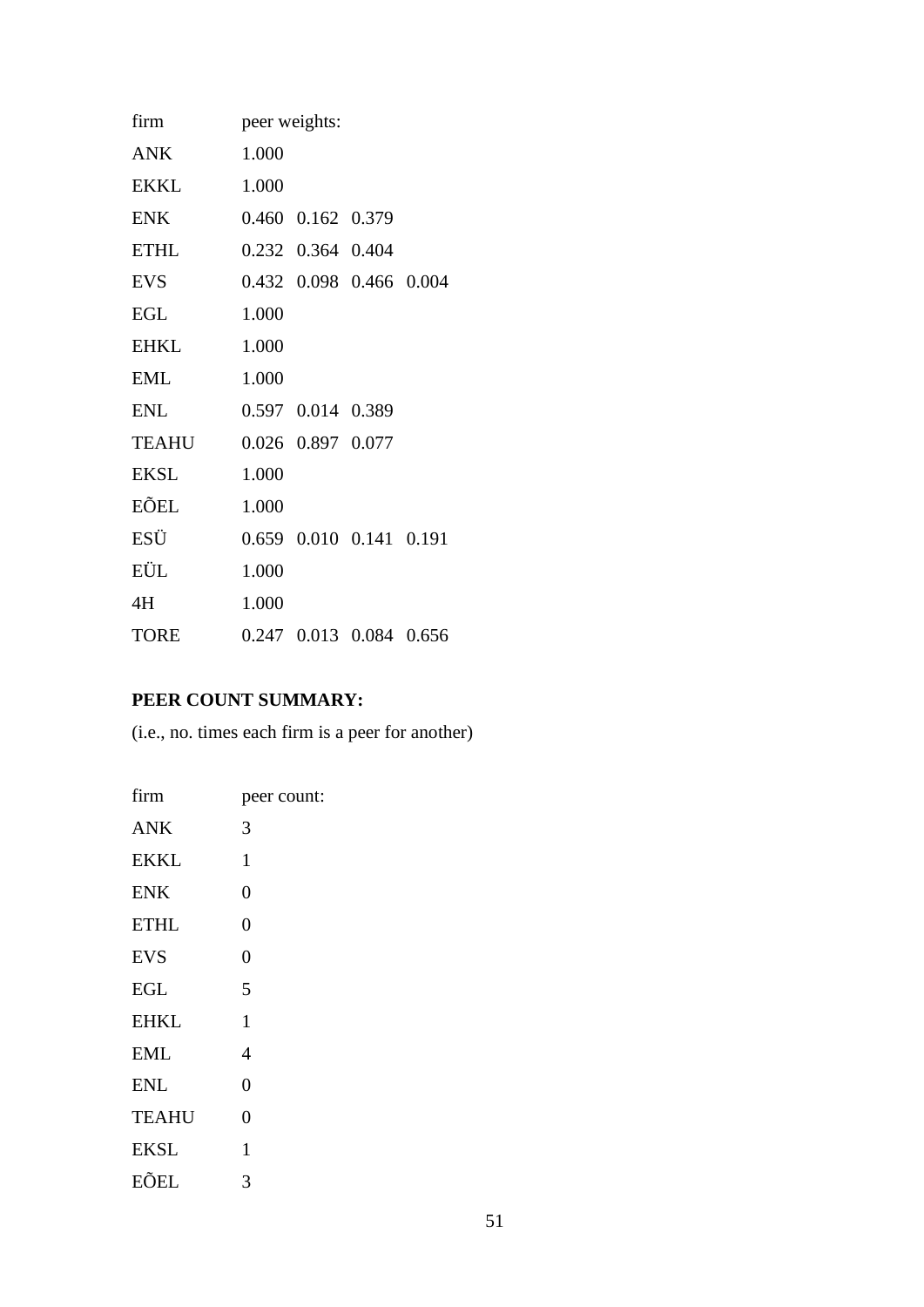| ESÜ         | $\theta$ |
|-------------|----------|
| EÜL         | 7        |
| 4H          | 0        |
| <b>TORE</b> | 0        |

# **SUMMARY OF OUTPUT TARGETS:**

| firm         | output: | 1     | $\overline{2}$    | 3                  |
|--------------|---------|-------|-------------------|--------------------|
| <b>ANK</b>   |         |       |                   | 0.915 0.001 55.000 |
| <b>EKKL</b>  |         |       |                   | 0.166 0.154 36.000 |
| <b>ENK</b>   |         |       |                   | 0.552 0.383 26.610 |
| <b>ETHL</b>  |         |       |                   | 0.829 0.309 52.313 |
| <b>EVS</b>   |         |       |                   | 0.539 0.021 40.416 |
| <b>EGL</b>   |         |       |                   | 0.246 0.011 10.000 |
| <b>EHKL</b>  |         |       | 0.113 0.088 1.000 |                    |
| <b>EML</b>   |         |       |                   | 0.766 0.029 70.000 |
| <b>ENL</b>   |         |       |                   | 0.528 0.023 93.943 |
| <b>TEAHU</b> |         |       |                   | 0.434 0.046 49.124 |
| <b>EKSL</b>  |         | 0.365 |                   | 0.000 111.000      |
| EÕEL         |         |       |                   | 0.438 0.027 53.000 |
| ESÜ          |         |       | 0.688 0.030       | 56.070             |
| EÜL          |         |       |                   | 0.845 0.814 31.000 |
| 4H           |         | 0.438 |                   | 0.027 53.000       |
| <b>TORE</b>  |         |       |                   | 0.381 0.218 14.756 |

# **SUMMARY OF INPUT TARGETS:**

| firm input: | 1           | $\mathfrak{D}$ |
|-------------|-------------|----------------|
| ANK         | 8.000 0.253 |                |
| <b>EKKL</b> | 2.000 0.248 |                |
| <b>ENK</b>  | 3.000 0.328 |                |
| <b>ETHL</b> | 5.293 0.372 |                |
| <b>EVS</b>  | 3.000 0.291 |                |
| EGL         | 1.000 0.213 |                |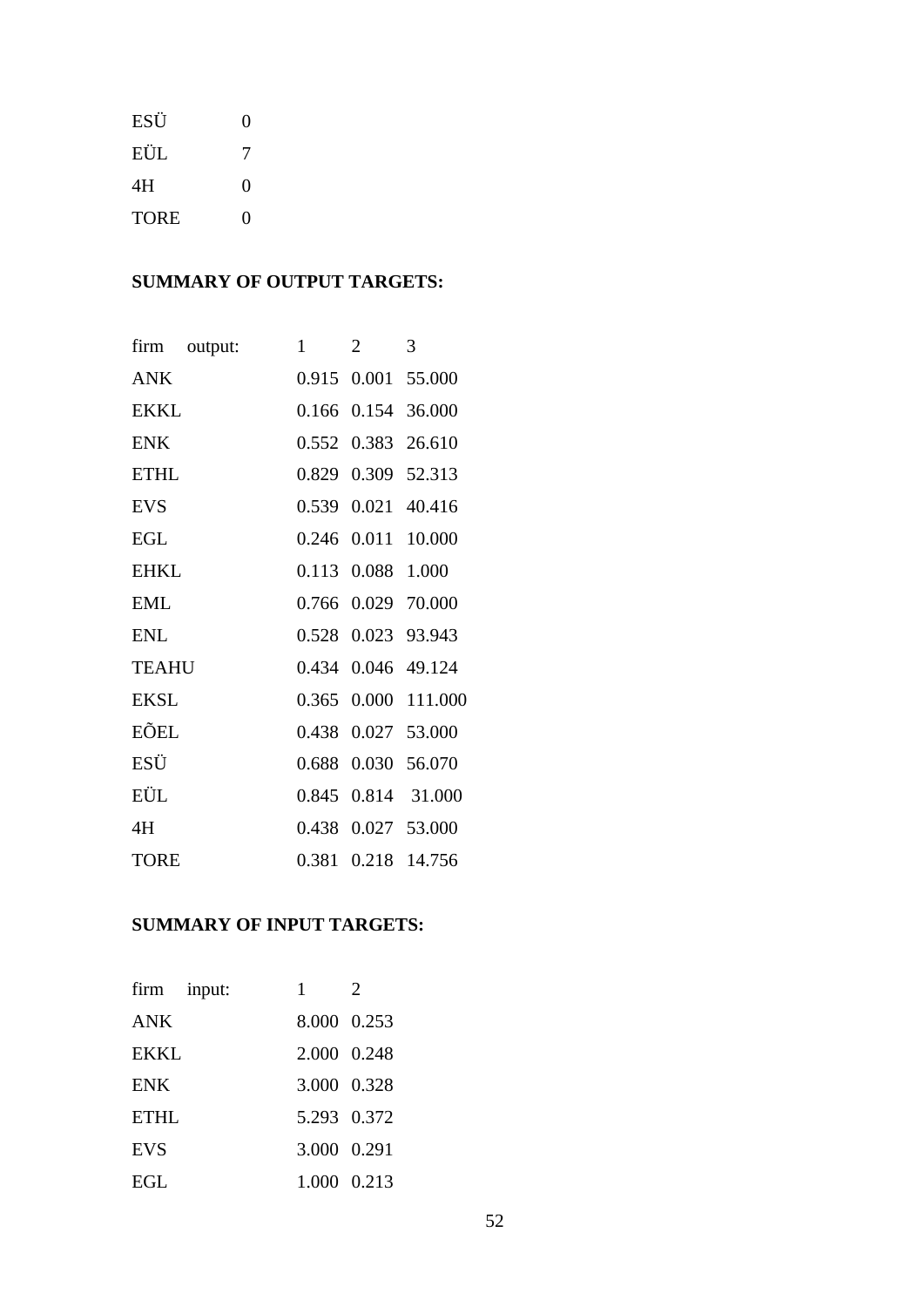| EHKL         | 1.000 0.995 |  |
|--------------|-------------|--|
| EMI.         | 4.000 0.383 |  |
| <b>ENL</b>   | 4.611 0.284 |  |
| <b>TEAHU</b> | 2.000 0.291 |  |
| <b>EKSL</b>  | 5.000 0.217 |  |
| EÕEL.        | 2.000 0.294 |  |
| ESU          | 4.000 0.333 |  |
| EÜL.         | 5.000 0.435 |  |
| 4H           | 2.000 0.294 |  |
| TORE         | 2.000 0.334 |  |

## **FIRM BY FIRM RESULTS:**

# **Results for firm: ANK**

Technical efficiency = 1.000

Scale efficiency  $= 1.000$  (crs)

#### PROJECTION SUMMARY:

| variable                 | original      | radial   | slack    | projected |  |
|--------------------------|---------------|----------|----------|-----------|--|
|                          | value         | movement | movement | value     |  |
| output 1                 | 0.915         | 0.000    | 0.000    | 0.915     |  |
| output 2                 | 0.002         | 0.000    | 0.000    | 0.001     |  |
| output 3                 | 55.000        | 0.000    | 0.000    | 55.000    |  |
| input 1                  | 8.000         | 0.000    | 0.000    | 8.000     |  |
| input 2                  | 0.253         | 0.000    | 0.000    | 0.253     |  |
| <b>LISTING OF PEERS:</b> |               |          |          |           |  |
| peer                     | lambda weight |          |          |           |  |

#### **Results for firm: EKKL**

ANK 1.000

| Technical efficiency = $1.000$   |          |          |          |           |
|----------------------------------|----------|----------|----------|-----------|
| Scale efficiency = $1.000$ (crs) |          |          |          |           |
| <b>PROJECTION SUMMARY:</b>       |          |          |          |           |
| variable                         | original | radial   | slack    | projected |
|                                  | value    | movement | movement | value     |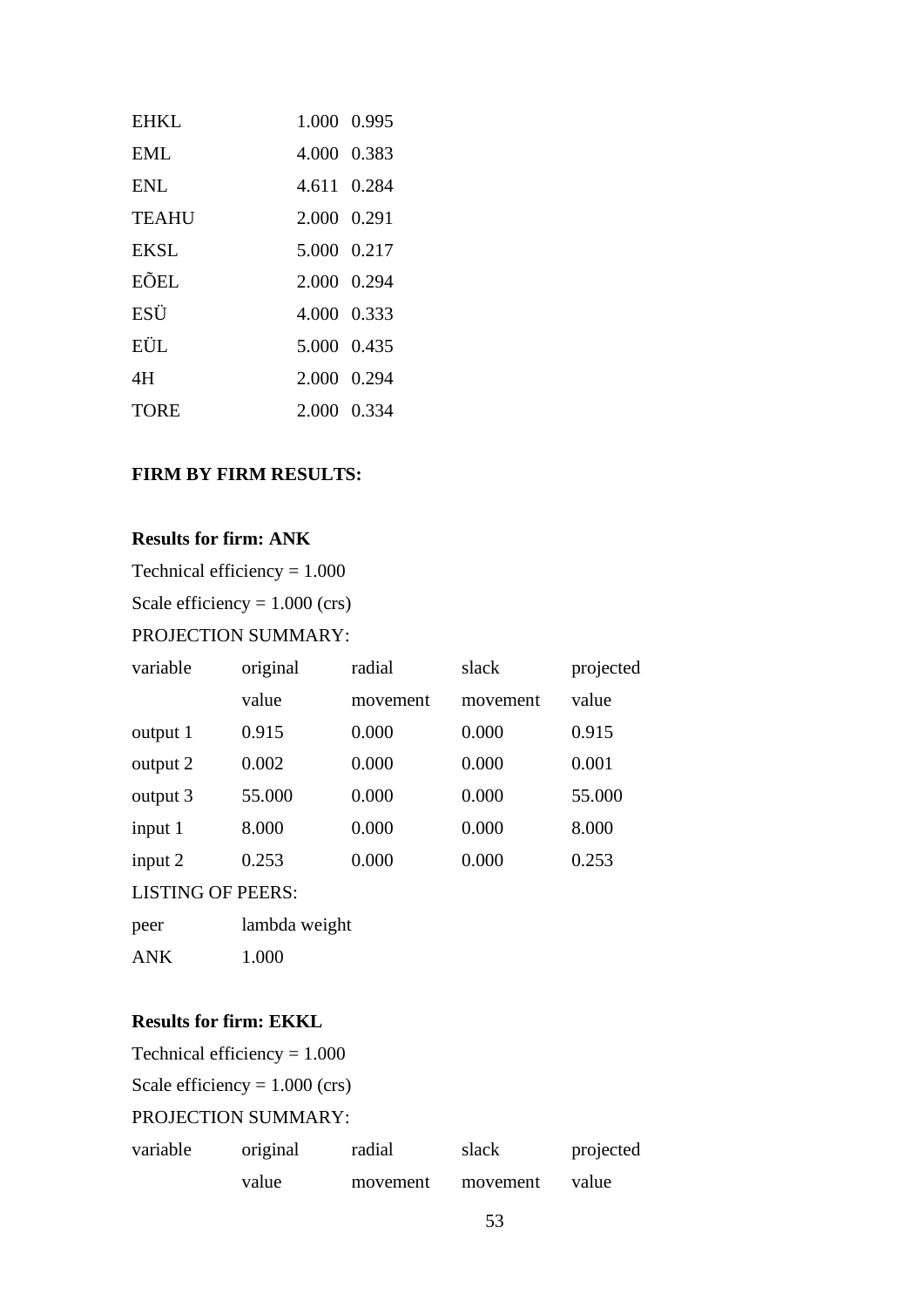| output 1  | 0.166  | 0.000 | 0.000 | 0.166  |
|-----------|--------|-------|-------|--------|
| output 2  | 0.154  | 0.000 | 0.000 | 0.154  |
| output 3  | 36.000 | 0.000 | 0.000 | 36.000 |
| input 1   | 2.000  | 0.000 | 0.000 | 2.000  |
| input $2$ | 0.248  | 0.000 | 0.000 | 0.248  |
|           |        |       |       |        |

| peer        | lambda weight |
|-------------|---------------|
| <b>EKKL</b> | 1.000         |

# **Results for firm: ENK**

Technical efficiency  $= 0.743$ 

Scale efficiency =  $0.998$  (drs)

# PROJECTION SUMMARY:

| variable | original | radial   | slack    | projected |
|----------|----------|----------|----------|-----------|
|          | value    | movement | movement | value     |
| output 1 | 0.410    | 0.142    | 0.000    | 0.552     |
| output 2 | 0.284    | 0.098    | 0.000    | 0.383     |
| output 3 | 19.000   | 6.575    | 1.035    | 26.610    |
| input 1  | 3.000    | 0.000    | 0.000    | 3.000     |
| input 2  | 0.431    | 0.000    | $-0.103$ | 0.328     |

#### LISTING OF PEERS:

| peer | lambda weight |
|------|---------------|
| EÜL  | 0.460         |
| EÕEL | 0.162         |
| EGL  | 0.379         |

## **Results for firm: ETHL**

Technical efficiency  $= 0.076$ 

Scale efficiency =  $0.672$  (drs)

# PROJECTION SUMMARY:

| variable | original | radial   | slack    | projected |
|----------|----------|----------|----------|-----------|
|          | value    | movement | movement | value     |
| output 1 | 0.063    | 0.766    | 0.000    | 0.829     |
| output 2 | 0.024    | 0.285    | 0.000    | 0.309     |
|          |          |          |          |           |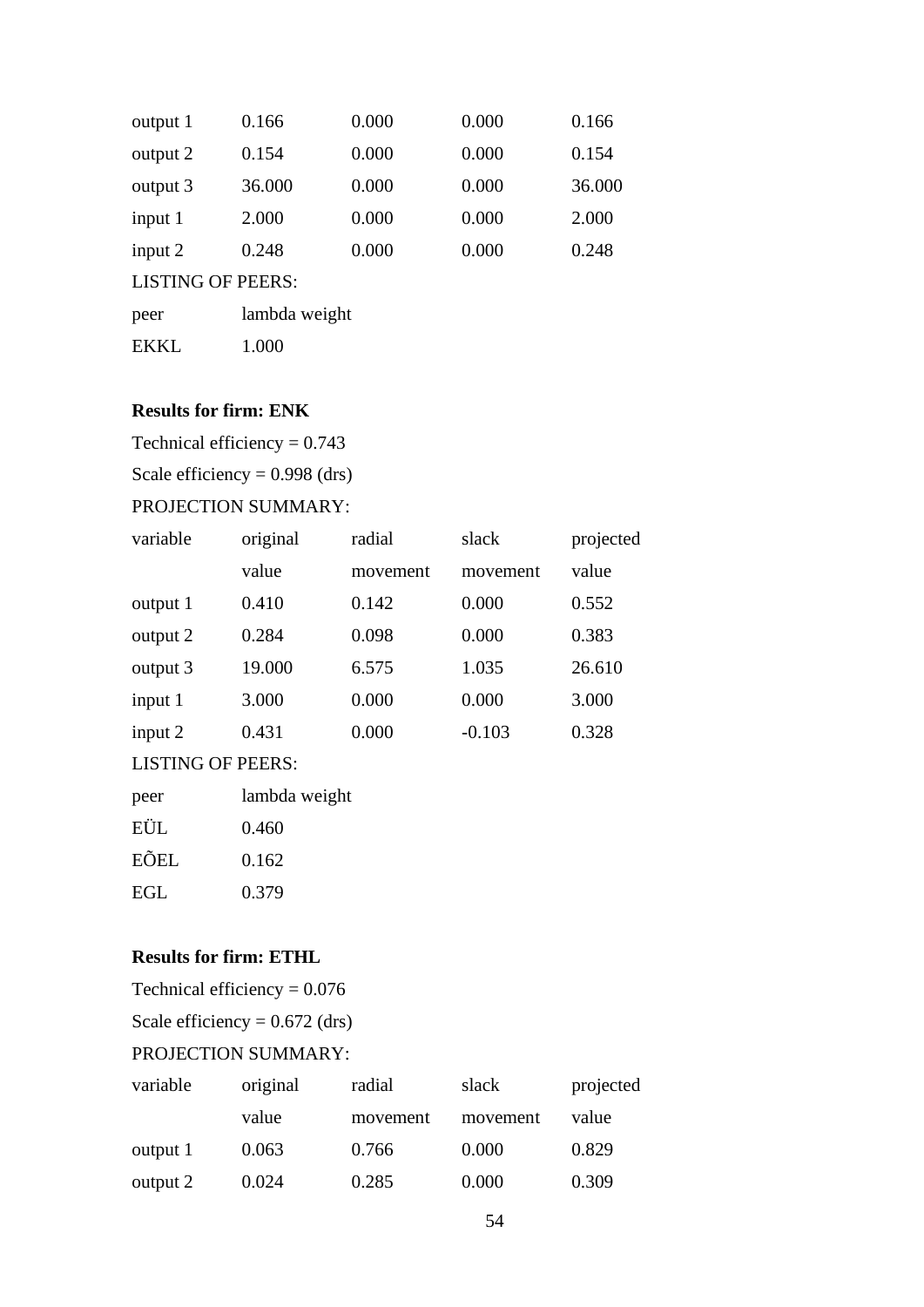| output 3                                                                                                                                                                                                                                                                                                                                     | 4.000 | 48.313 | 0.000    | 52.313 |
|----------------------------------------------------------------------------------------------------------------------------------------------------------------------------------------------------------------------------------------------------------------------------------------------------------------------------------------------|-------|--------|----------|--------|
| input 1                                                                                                                                                                                                                                                                                                                                      | 6.000 | 0.000  | $-0.707$ | 5.293  |
| input $2$                                                                                                                                                                                                                                                                                                                                    | 0.849 | 0.000  | $-0.477$ | 0.372  |
| $\tau$ , $\tau$ $\alpha$ , $\tau$ , $\tau$ , $\tau$ , $\tau$ , $\tau$ , $\tau$ , $\tau$ , $\tau$ , $\tau$ , $\tau$ , $\tau$ , $\tau$ , $\tau$ , $\tau$ , $\tau$ , $\tau$ , $\tau$ , $\tau$ , $\tau$ , $\tau$ , $\tau$ , $\tau$ , $\tau$ , $\tau$ , $\tau$ , $\tau$ , $\tau$ , $\tau$ , $\tau$ , $\tau$ , $\tau$ , $\tau$ , $\tau$ , $\tau$ , |       |        |          |        |

| peer       | lambda weight |
|------------|---------------|
| <b>ANK</b> | 0.232         |
| EÜL        | 0.364         |
| EML        | 0.404         |

#### **Results for firm: EVS**

Technical efficiency  $= 0.795$ 

Scale efficiency =  $0.935$  (irs)

# PROJECTION SUMMARY:

| variable | original | radial   | slack    | projected |
|----------|----------|----------|----------|-----------|
|          | value    | movement | movement | value     |
| output 1 | 0.428    | 0.110    | 0.000    | 0.539     |
| output 2 | 0.017    | 0.004    | 0.000    | 0.021     |
| output 3 | 12.000   | 3.087    | 25.329   | 40.416    |
| input 1  | 3.000    | 0.000    | 0.000    | 3.000     |
| input 2  | 0.291    | 0.000    | 0.000    | 0.291     |

#### LISTING OF PEERS:

| peer       | lambda weight |
|------------|---------------|
| EML        | 0.432         |
| <b>ANK</b> | 0.098         |
| EGL        | 0.466         |
| EÜL        | 0.004         |

#### **Results for firm: EGL**

Technical efficiency = 1.000

Scale efficiency = 1.000 (crs)

# PROJECTION SUMMARY:

| variable | original | radial   | slack    | projected |
|----------|----------|----------|----------|-----------|
|          | value    | movement | movement | value     |
| output 1 | 0.246    | 0.000    | 0.000    | 0.246     |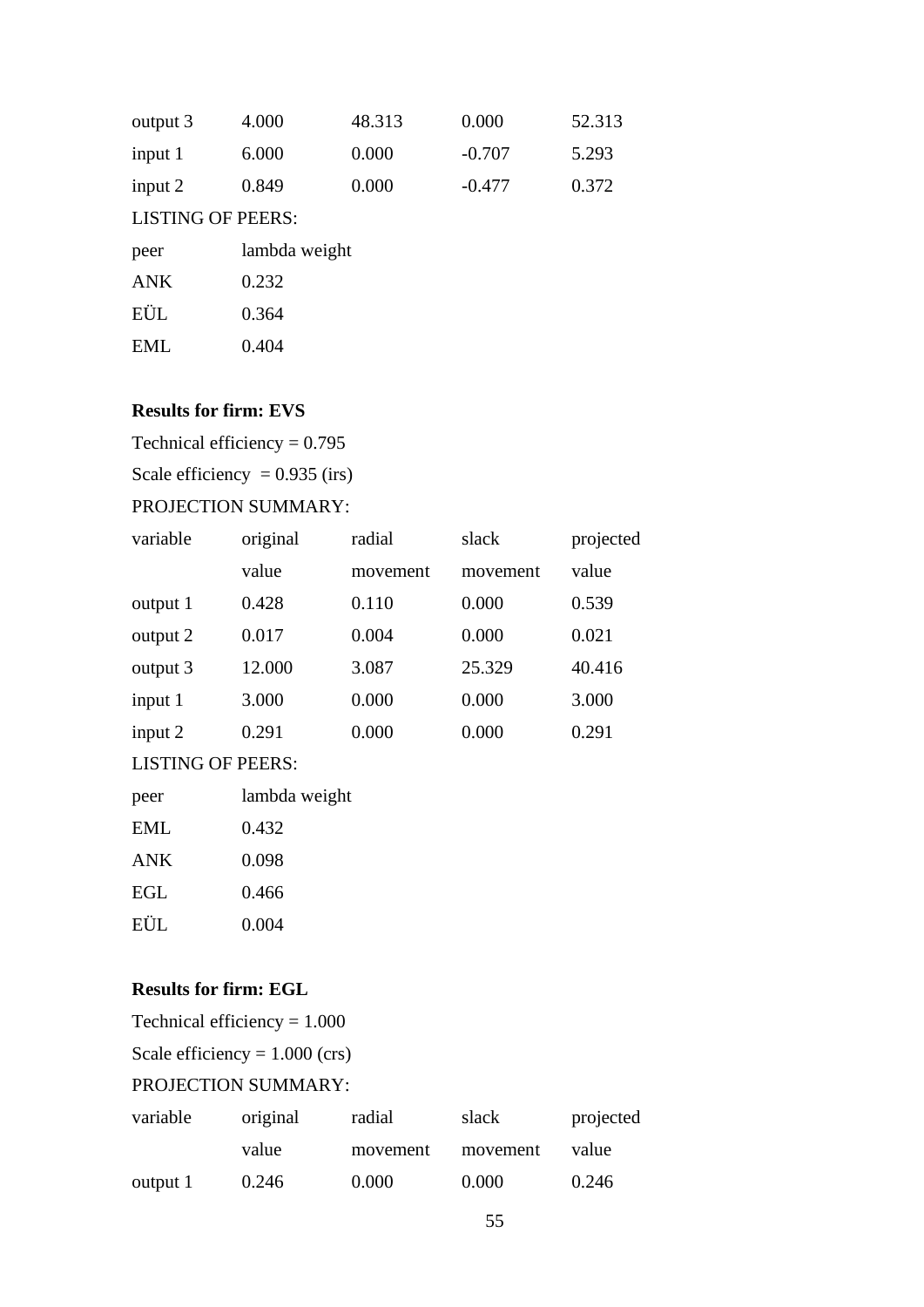| output 2  | 0.011  | 0.000 | 0.000 | 0.011  |
|-----------|--------|-------|-------|--------|
| output 3  | 10.000 | 0.000 | 0.000 | 10.000 |
| input 1   | 1.000  | 0.000 | 0.000 | 1.000  |
| input $2$ | 0.213  | 0.000 | 0.000 | 0.213  |
|           |        |       |       |        |

| peer | lambda weight |
|------|---------------|
| EGL  | 1.000         |

#### **Results for firm: EHKL**

Technical efficiency = 1.000

Scale efficiency =  $0.625$  (irs)

## PROJECTION SUMMARY:

| variable | original | radial   | slack    | projected |
|----------|----------|----------|----------|-----------|
|          | value    | movement | movement | value     |
| output 1 | 0.113    | 0.000    | 0.000    | 0.113     |
| output 2 | 0.088    | 0.000    | 0.000    | 0.088     |
| output 3 | 1.000    | 0.000    | 0.000    | 1.000     |
| input 1  | 1.000    | 0.000    | 0.000    | 1.000     |
| input 2  | 0.995    | 0.000    | 0.000    | 0.995     |
|          |          |          |          |           |

#### LISTING OF PEERS:

EHKL 1.000

#### **Results for firm: EML**

Technical efficiency  $= 1.000$ 

Scale efficiency  $= 1.000$  (crs)

#### PROJECTION SUMMARY:

| variable | original | radial   | slack    | projected |
|----------|----------|----------|----------|-----------|
|          | value    | movement | movement | value     |
| output 1 | 0.766    | 0.000    | 0.000    | 0.766     |
| output 2 | 0.029    | 0.000    | 0.000    | 0.029     |
| output 3 | 70.000   | 0.000    | 0.000    | 70.000    |
| input 1  | 4.000    | 0.000    | 0.000    | 4.000     |
| input 2  | 0.383    | 0.000    | 0.000    | 0.383     |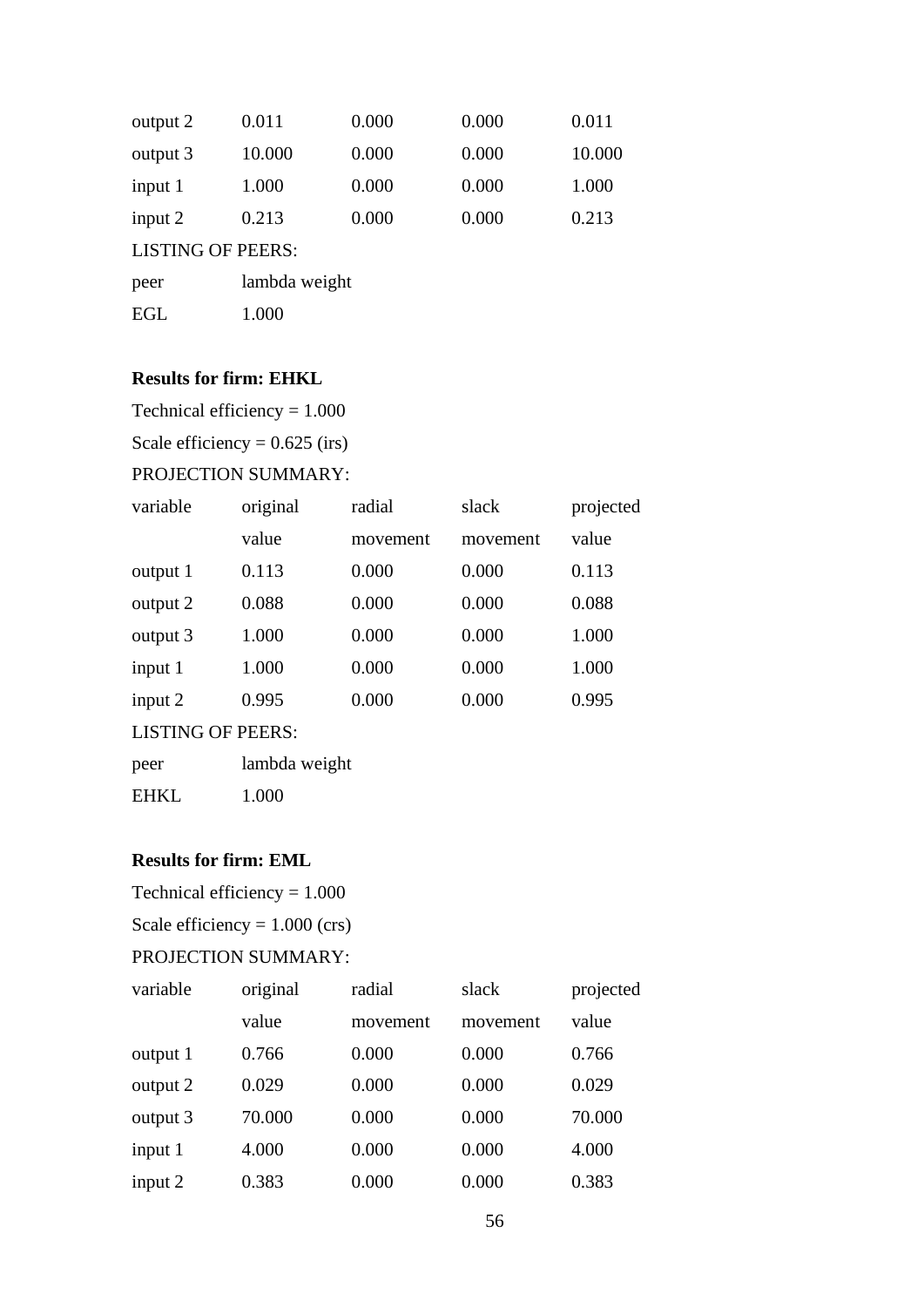| peer | lambda weight |
|------|---------------|
| EML  | 1.000         |

# **Results for firm: ENL**

Technical efficiency  $= 0.958$ 

Scale efficiency =  $0.501$  (drs)

#### PROJECTION SUMMARY:

| variable | original | radial   | slack    | projected |
|----------|----------|----------|----------|-----------|
|          | value    | movement | movement | value     |
| output 1 | 0.505    | 0.022    | 0.000    | 0.528     |
| output 2 | 0.022    | 0.001    | 0.000    | 0.023     |
| output 3 | 90.000   | 3.943    | 0.000    | 93.943    |
| input 1  | 9.000    | 0.000    | $-4.389$ | 4.611     |
| input 2  | 0.585    | 0.000    | $-0.300$ | 0.284     |

LISTING OF PEERS:

| peer | lambda weight |
|------|---------------|
| EKSL | 0.597         |
| EÜL  | 0.014         |
| EML  | 0.389         |

#### **Results for firm: TEAHU**

Technical efficiency  $= 0.460$ 

Scale efficiency =  $0.908$  (drs)

#### PROJECTION SUMMARY:

| variable                                          | original | radial   | slack    | projected |
|---------------------------------------------------|----------|----------|----------|-----------|
|                                                   | value    | movement | movement | value     |
| output 1                                          | 0.199    | 0.234    | 0.000    | 0.434     |
| output 2                                          | 0.021    | 0.025    | 0.000    | 0.046     |
| output 3                                          | 8.000    | 9.407    | 31.717   | 49.124    |
| input 1                                           | 2.000    | 0.000    | 0.000    | 2.000     |
| input 2                                           | 0.998    | 0.000    | $-0.707$ | 0.291     |
| $\mathbf{r}$ form $\mathbf{r}$ of preparations of |          |          |          |           |

#### LISTING OF PEERS:

| peer | lambda weight |  |
|------|---------------|--|
|------|---------------|--|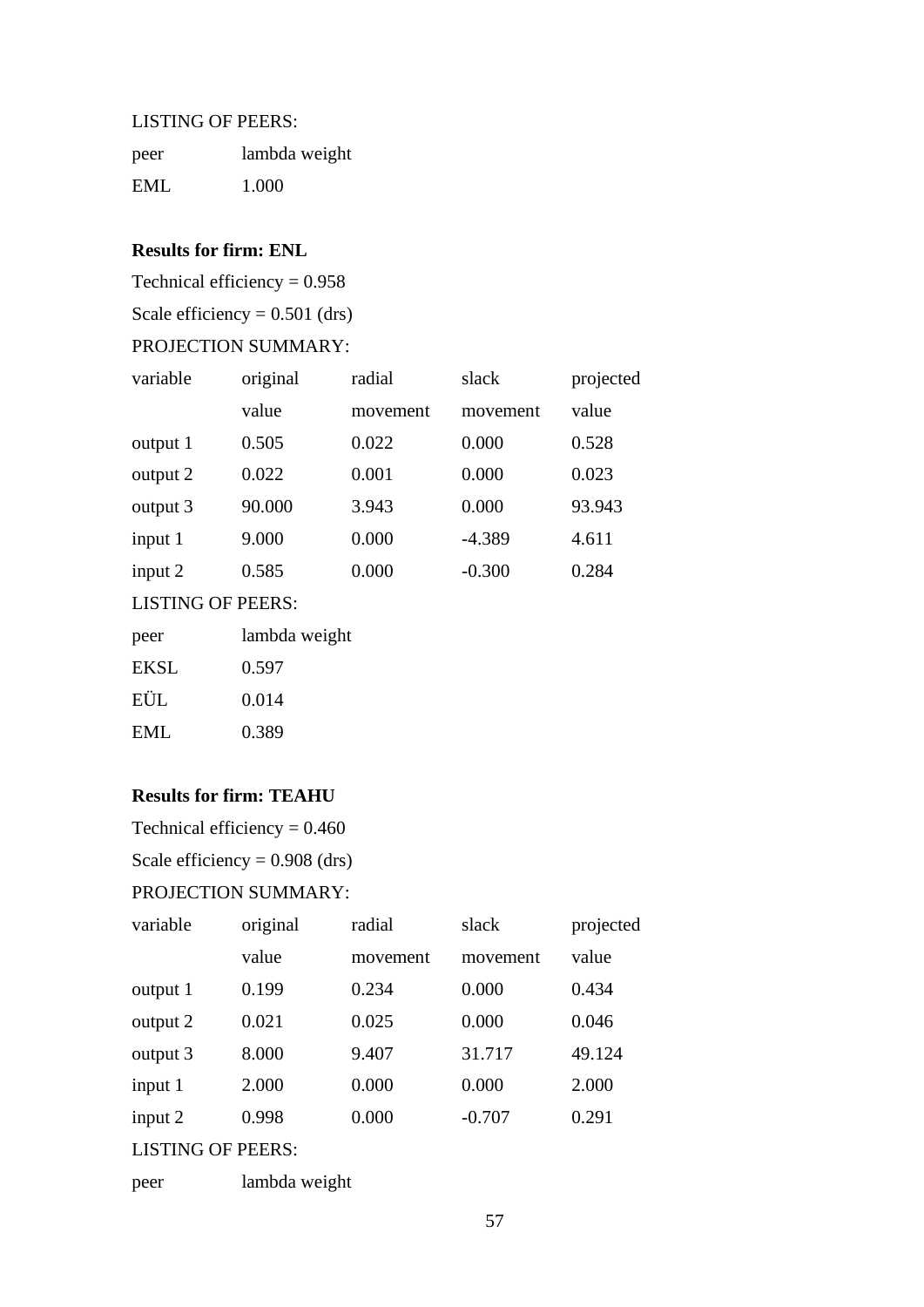| EÜL  | 0.026 |
|------|-------|
| EÕEL | 0.897 |
| EGL  | 0.077 |

# **Results for firm: EKSL**

Technical efficiency = 1.000

Scale efficiency  $= 1.000$  (crs)

#### PROJECTION SUMMARY:

| variable | original | radial   | slack    | projected |
|----------|----------|----------|----------|-----------|
|          | value    | movement | movement | value     |
| output 1 | 0.365    | 0.000    | 0.000    | 0.365     |
| output 2 | 0.000    | 0.000    | 0.000    | 0.000     |
| output 3 | 111.000  | 0.000    | 0.000    | 111.000   |
| input 1  | 5.000    | 0.000    | 0.000    | 5.000     |
| input 2  | 0.217    | 0.000    | 0.000    | 0.217     |

LISTING OF PEERS:

| peer        | lambda weight |
|-------------|---------------|
| <b>EKSL</b> | 1.000         |

# **Results for firm: EÕEL**

Technical efficiency = 1.000

Scale efficiency =  $1.000$  (crs)

# PROJECTION SUMMARY:

| variable                 | original      | radial   | slack    | projected |  |
|--------------------------|---------------|----------|----------|-----------|--|
|                          | value         | movement | movement | value     |  |
| output 1                 | 0.438         | 0.000    | 0.000    | 0.438     |  |
| output 2                 | 0.027         | 0.000    | 0.000    | 0.027     |  |
| output 3                 | 53.000        | 0.000    | 0.000    | 53.000    |  |
| input 1                  | 2.000         | 0.000    | 0.000    | 2.000     |  |
| input 2                  | 0.294         | 0.000    | 0.000    | 0.294     |  |
| <b>LISTING OF PEERS:</b> |               |          |          |           |  |
| peer                     | lambda weight |          |          |           |  |

EÕEL 1.000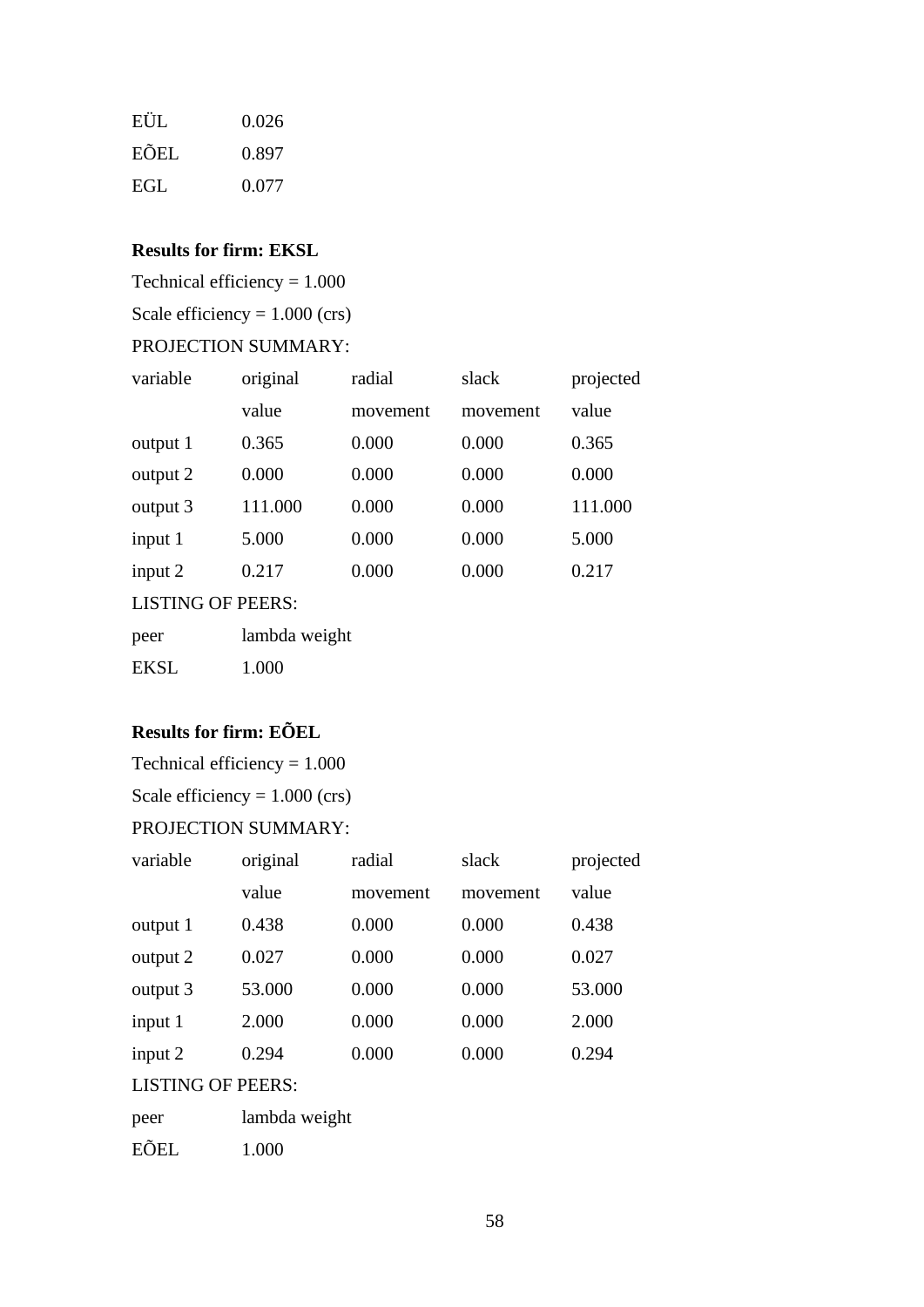#### **Results for firm: ESÜ**

Technical efficiency  $= 0.660$ 

Scale efficiency =  $0.977$  (irs)

#### PROJECTION SUMMARY:

| variable | original | radial   | slack    | projected |
|----------|----------|----------|----------|-----------|
|          | value    | movement | movement | value     |
| output 1 | 0.455    | 0.234    | 0.000    | 0.688     |
| output 2 | 0.01     | 0.010    | 0.000    | 0.030     |
| output 3 | 29.000   | 14.909   | 12.161   | 56.070    |
| input 1  | 4.000    | 0.000    | 0.000    | 4.000     |
| input 2  | 0.333    | 0.000    | 0.000    | 0.333     |

# LISTING OF PEERS:

| peer       | lambda weight |
|------------|---------------|
| EML        | 0.659         |
| EÜL        | 0.010         |
| <b>ANK</b> | 0.141         |
| EGL        | 0.191         |
|            |               |

## **Results for firm: EÜL**

Technical efficiency = 1.000

Scale efficiency  $= 1.000$  (crs)

# PROJECTION SUMMARY:

| variable | original | radial   | slack    | projected |
|----------|----------|----------|----------|-----------|
|          | value    | movement | movement | value     |
| output 1 | 0.845    | 0.000    | 0.000    | 0.845     |
| output 2 | 0.814    | 0.000    | 0.000    | 0.814     |
| output 3 | 31.000   | 0.000    | 0.000    | 31.000    |
| input 1  | 5.000    | 0.000    | 0.000    | 5.000     |
| input 2  | 0.435    | 0.000    | 0.000    | 0.435     |
|          |          |          |          |           |

#### LISTING OF PEERS:

| peer | lambda weight |
|------|---------------|
| EÜL  | 1.000         |

## **Results for firm: 4H**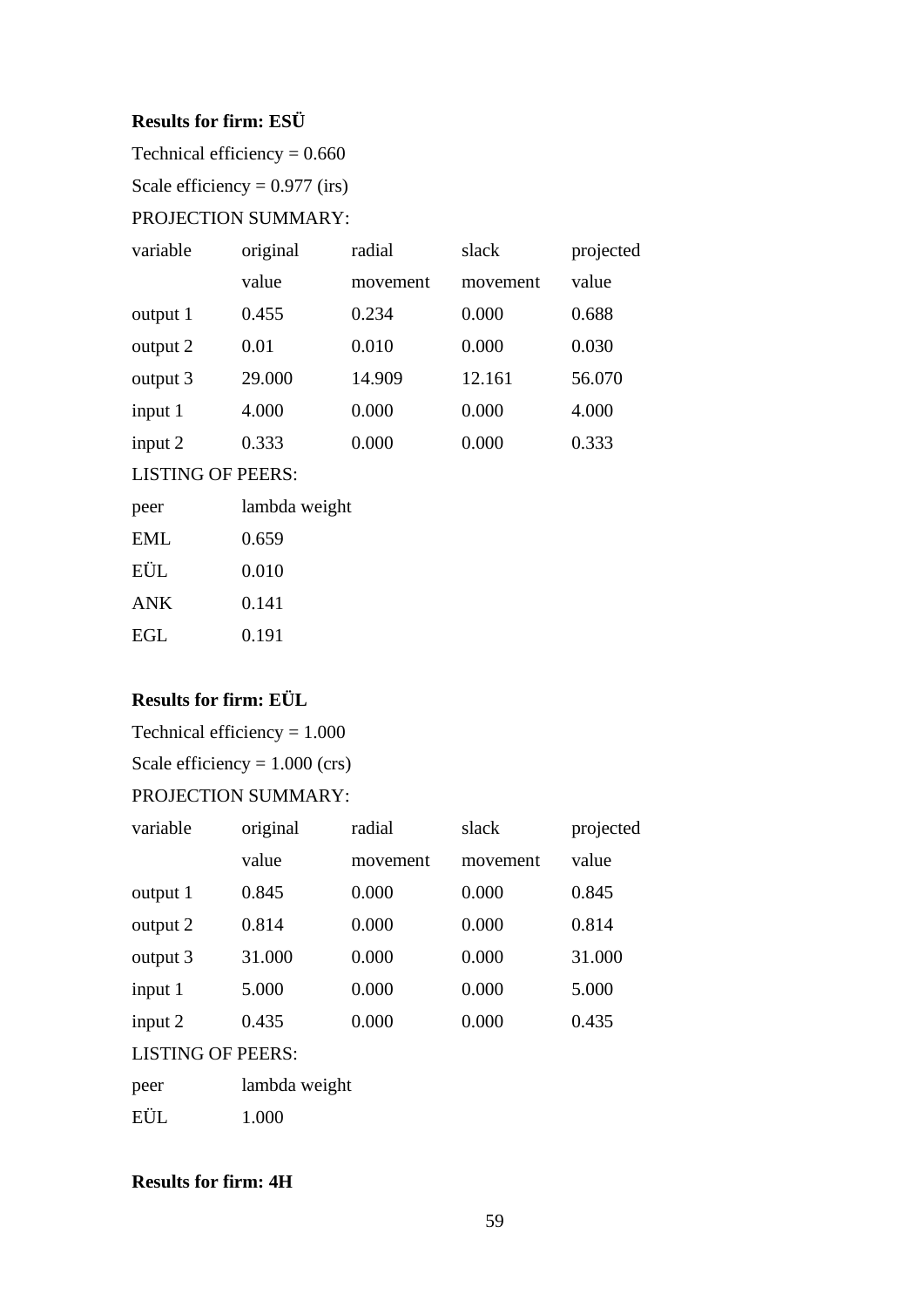Technical efficiency  $= 0.415$ 

Scale efficiency =  $1.000$  (crs)

# PROJECTION SUMMARY:

| variable                 | original      | radial   | slack    | projected |
|--------------------------|---------------|----------|----------|-----------|
|                          | value         | movement | movement | value     |
| output 1                 | 0.166         | 0.234    | 0.038    | 0.438     |
| output 2                 | 0.002         | 0.003    | 0.023    | 0.027     |
| output 3                 | 22.000        | 31.000   | 0.000    | 53.000    |
| input 1                  | 2.000         | 0.000    | 0.000    | 2.000     |
| input 2                  | 0.564         | 0.000    | $-0.270$ | 0.294     |
| <b>LISTING OF PEERS:</b> |               |          |          |           |
| peer                     | lambda weight |          |          |           |
| EÕEL                     | 1.000         |          |          |           |

#### **Results for firm: TORE**

Technical efficiency = 0.407

Scale efficiency =  $0.782$  (irs)

# PROJECTION SUMMARY:

| variable  | original | radial   | slack    | projected |
|-----------|----------|----------|----------|-----------|
|           | value    | movement | movement | value     |
| output 1  | 0.091    | 0.133    | 0.158    | 0.381     |
| output 2  | 0.088    | 0.129    | 0.000    | 0.218     |
| output 3  | 6.000    | 8.756    | 0.000    | 14.756    |
| input 1   | 2.000    | 0.000    | 0.000    | 2.000     |
| input $2$ | 0.334    | 0.000    | 0.000    | 0.334     |

#### LISTING OF PEERS:

| peer        | lambda weight |
|-------------|---------------|
| EÜL         | 0.247         |
| <b>EKKL</b> | 0.013         |
| <b>EHKL</b> | 0.084         |
| EGL         | 0.656         |